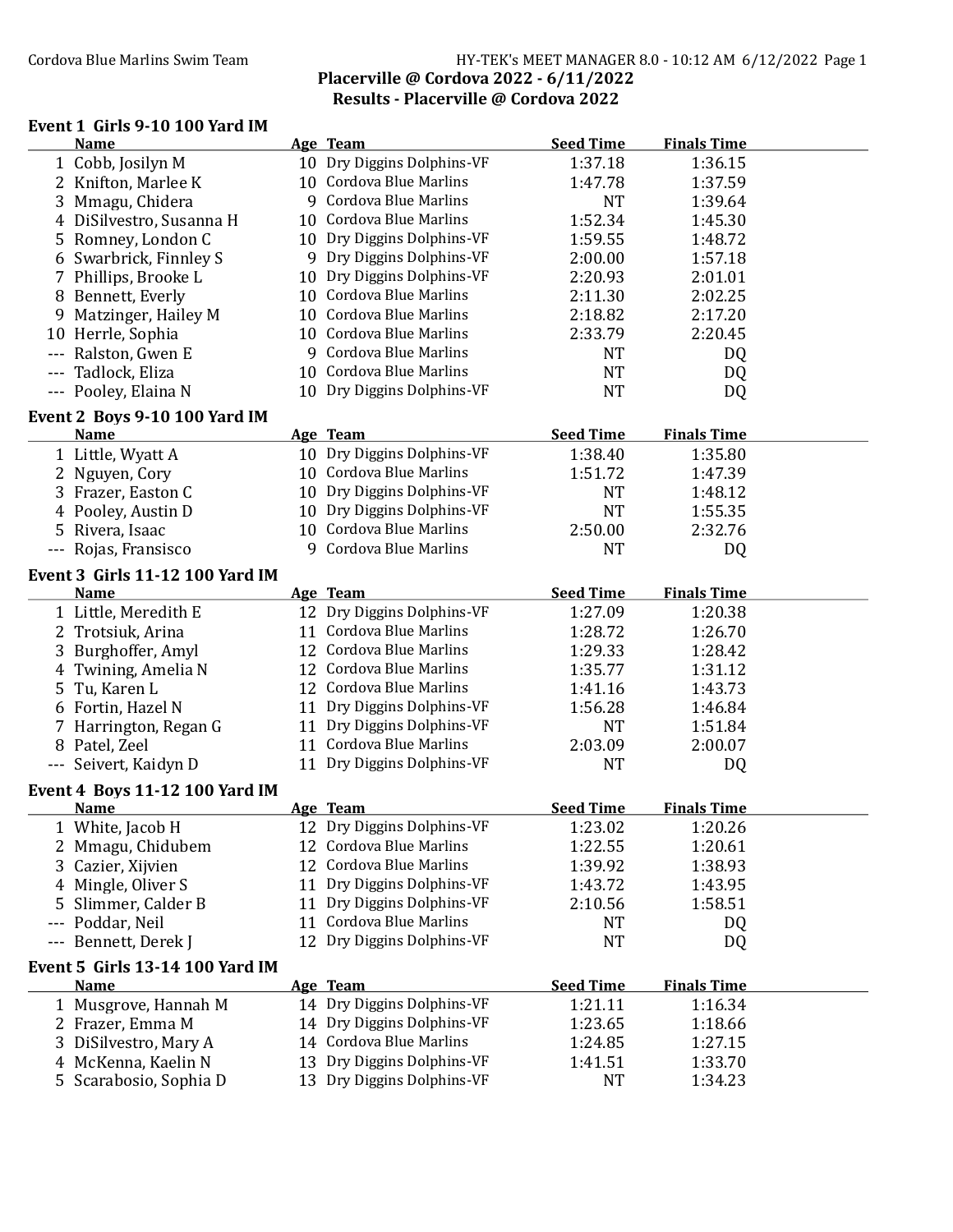### Cordova Blue Marlins Swim Team **HY-TEK's MEET MANAGER 8.0 - 10:12 AM 6/12/2022** Page 2 Placerville @ Cordova 2022 - 6/11/2022 Results - Placerville @ Cordova 2022

# (Event 5 Girls 13-14 100 Yard IM)

| <b>Name</b>                                       | Age Team                   | <b>Seed Time</b>          | <b>Finals Time</b>      |
|---------------------------------------------------|----------------------------|---------------------------|-------------------------|
| 6 Voss, Julie X                                   | 13 Cordova Blue Marlins    | 1:54.19                   | 1:52.42                 |
| <b>Event 6 Boys 13-14 100 Yard IM</b>             |                            |                           |                         |
| <b>Name</b>                                       | Age Team                   | <b>Seed Time</b>          | <b>Finals Time</b>      |
| 1 Twining, Luke R                                 | 14 Cordova Blue Marlins    | 1:18.79                   | 1:15.18                 |
| 2 Aebersold, Zackary J                            | 14 Cordova Blue Marlins    | 1:18.16                   | 1:18.87                 |
| 3 Nguyen, Coby                                    | 14 Cordova Blue Marlins    | 1:22.96                   | 1:21.90                 |
| 4 Hartono, Owen D                                 | 13 Cordova Blue Marlins    | 1:24.63                   | 1:23.74                 |
| 5 Bell, Desmond                                   | 13 Cordova Blue Marlins    | 1:28.79                   | 1:34.17                 |
| 6 Haynes, Austin                                  | 13 Cordova Blue Marlins    | 1:39.23                   | 1:36.67                 |
| 7 Warden, Dennis E                                | 13 Dry Diggins Dolphins-VF | 1:28.92                   | 1:38.42                 |
| 8 Placek, Kyle J                                  | 13 Dry Diggins Dolphins-VF | 1:46.08                   | 1:46.02                 |
| 9 Curl, Joshua J                                  | 13 Cordova Blue Marlins    | 2:05.41                   | 1:51.54                 |
| 10 Hamby, Trey A                                  | 13 Dry Diggins Dolphins-VF | 2:00.63                   | 1:57.15                 |
| --- Werner, Logan                                 | 13 Cordova Blue Marlins    | 1:49.33                   | DQ                      |
| <b>Event 7 Girls 15-18 100 Yard IM</b>            |                            |                           |                         |
| <b>Name</b>                                       | Age Team                   | <b>Seed Time</b>          | <b>Finals Time</b>      |
| 1 Schneider, Audrey A                             | 16 Dry Diggins Dolphins-VF | 1:18.17                   | 1:17.79                 |
| 2 Burke, Jordan A                                 | 15 Dry Diggins Dolphins-VF | 1:21.82                   | 1:19.97                 |
| 3 Foletta, Emily H                                | 17 Dry Diggins Dolphins-VF | 1:22.25                   | 1:21.20                 |
| 4 Ax, Katia                                       | 15 Cordova Blue Marlins    | 1:23.00                   | 1:24.35                 |
| 5 Warden, Savanna D                               | 15 Dry Diggins Dolphins-VF | 1:26.38                   | 1:26.12                 |
| 6 Bjurstrom, Brianna M                            | 16 Cordova Blue Marlins    | 1:31.63                   | 1:28.61                 |
| 7 Lopez, Lupita                                   | 17 Cordova Blue Marlins    | 1:33.43                   | 1:33.13                 |
| 8 Portillo, Celia                                 | 15 Cordova Blue Marlins    | 1:50.69                   | 1:46.64                 |
| <b>Event 8 Boys 15-18 100 Yard IM</b>             |                            |                           |                         |
| <b>Name</b>                                       | Age Team                   | <b>Seed Time</b>          | <b>Finals Time</b>      |
| 1 Bishop, Christopher                             | 17 Dry Diggins Dolphins-VF | 1:09.52                   | 1:06.22                 |
| 2 Lopez, Raul                                     | 17 Cordova Blue Marlins    | 1:06.81                   | 1:06.54                 |
| 3 Rooney, Grant                                   | 16 Cordova Blue Marlins    | 1:09.35                   | 1:09.69                 |
| 4 Meadows, Theo I                                 | 16 Dry Diggins Dolphins-VF | 1:09.64                   | 1:13.06                 |
| 5 Dressler, Jacob                                 | 17 Cordova Blue Marlins    | 1:12.97                   | 1:13.25                 |
| 6 Cazier, Zekaia J                                | 16 Cordova Blue Marlins    | 1:17.66                   | 1:15.34                 |
| 7 Amorosa, Vinnie J                               | 15 Dry Diggins Dolphins-VF | 1:32.82                   | 1:20.45                 |
| Event 9 Girls 6 & Under 4x25 Yard Freestyle Relay |                            |                           |                         |
| <b>Team</b>                                       | <b>Relay</b>               | <b>Seed Time</b>          | <b>Finals Time</b>      |
| 1 Dry Diggins Dolphins-VF                         | A                          | 2:10.89                   | 1:56.69                 |
| 1) Parsons, Easton T 6                            | 2) Anderson, McKenley A 6  | 3) Rebolcaba, William D 6 | 4) Parsons, Rayland T 6 |
| 2 Cordova Blue Marlins                            | A                          | 2:28.42                   | 2:29.44                 |
| 1) Cornelison, Vanessa 6                          | 2) Bennett, Isla 5         | 3) Landberg, Evelyn Q 6   | 4) Mack, Gates 6        |
| 3 Dry Diggins Dolphins-VF                         | B                          | 3:06.24                   | 2:43.75                 |
| 1) Camarillo, Hailey A 6                          | 2) Pacheco, Cali L 6       | 3) Strand, Connor C 5     | 4) Real, Addi A 6       |
| --- Cordova Blue Marlins                          | B                          | <b>NT</b>                 | DQ                      |
| 1) Baghoomian, Sera 6                             | 2) Roberts, Aurelia R 6    | 3) Baldwin, Skylar M 5    | 4) Rojas, Katalyna 6    |
| Event 10 Boys 6 & Under 4x25 Yard Freestyle Relay |                            |                           |                         |
| <b>Team</b>                                       | <b>Relay</b>               | <b>Seed Time</b>          | <b>Finals Time</b>      |
| 1 Cordova Blue Marlins                            | A                          | 2:31.58                   | 2:27.50                 |
| 1) Quezada, Ben 6                                 | 2) Ralston, Oliver J 6     | 3) Franklin, Levi 6       | 4) Laryea, Noah 5       |
|                                                   |                            |                           |                         |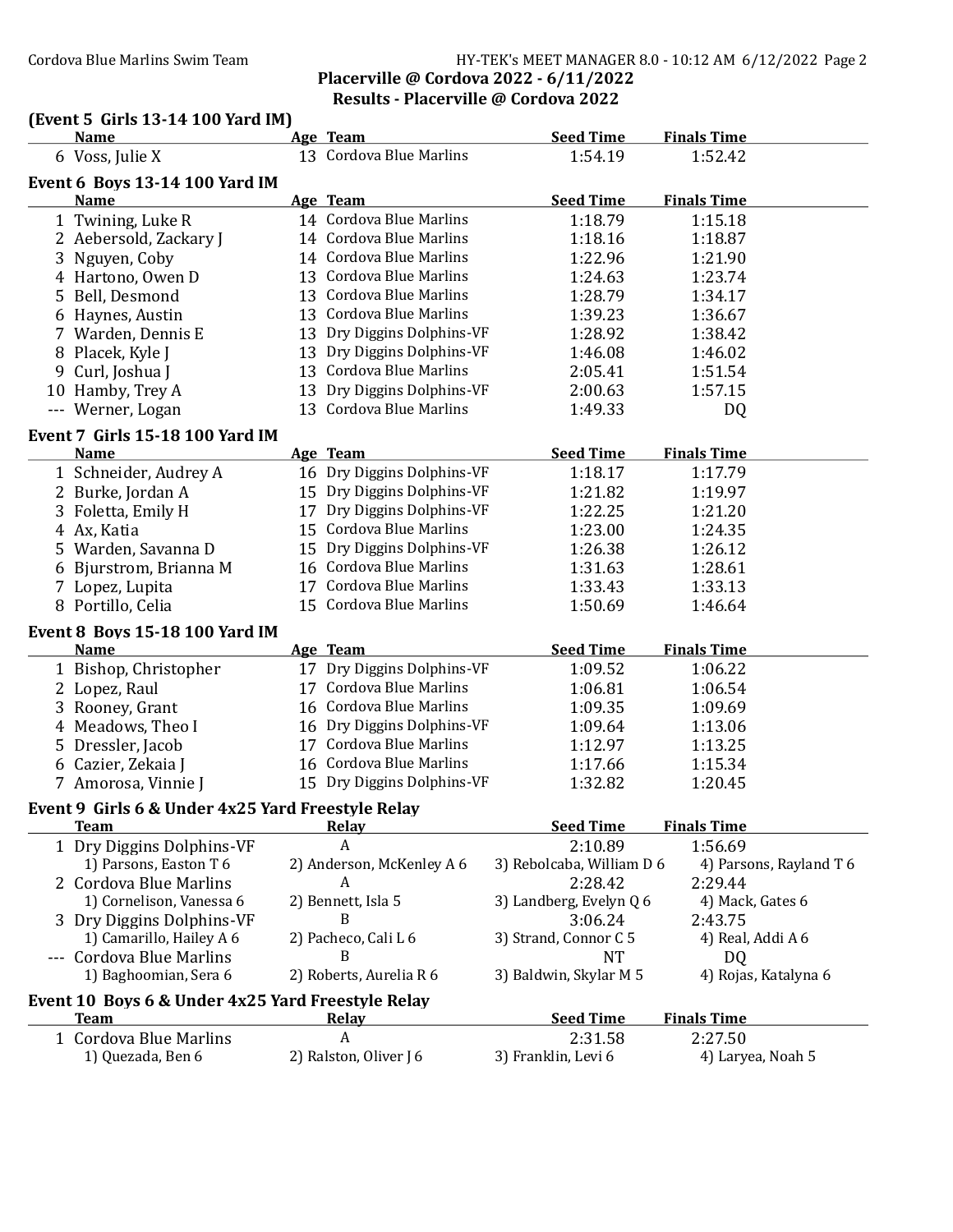### Cordova Blue Marlins Swim Team HY-TEK's MEET MANAGER 8.0 - 10:12 AM 6/12/2022 Page 3 Placerville @ Cordova 2022 - 6/11/2022 Results - Placerville @ Cordova 2022

### Event 11 Girls 7-8 4x25 Yard Medley Relay **Team** Relay Relay Seed Time Finals Time 1 Dry Diggins Dolphins-VF A 1:51.06 1:42.12 1) Veerkamp, Avery C 7 2) Fortin, Ruby Q 8 3) Parsons, Harper R 8 4) Billingsley, Daisy M 8 2 Cordova Blue Marlins  $A$  A 1:54.98 1:52.86 1) Mmagu, Chioma G 7 2) DiSilvestro, Abigail R 8 3) Knifton, Taylor M 7 4) Gegogeine, Abigail A 7 3 Dry Diggins Dolphins-VF B 2:05.28 1:56.10 1) Jones, Tegan R 8 2) Strand, Lilah E 7 3) Mayers, Dixie A 8 4) Hanson, Matilda M 7 4 Dry Diggins Dolphins-VF D 2:34.63 2:14.96 1) Forest, Gaby D 8 2) McLoed, Kinzlie J 7 3) Hamby, Trinity J 8 4) Slimmer, Skye J 7 5 Cordova Blue Marlins B 2:29.76 2:22.30 1) Ngo, Elsa R 7 2) Engleman, Senja 7 3) Beck, Amelia 7 4) Bjurstrom, Sophia 8 6 Dry Diggins Dolphins-VF E NT 2:27.56 1) Cannedy, Vivianne J 7 2) Scott, Paisley A 7 3) Pascucci, Marlowe K 8 4) Cannedy, Cate J 7 --- Dry Diggins Dolphins-VF C 2:24.88 DQ 1) Rushing, Olivia R 7 2) Urquhart, Coral J 8 3) McKenna, Katie H 8 4) Falkenstein, Lenea J 7 Event 12 Boys 7-8 4x25 Yard Medley Relay Team Relay Relay Seed Time Finals Time 1 Dry Diggins Dolphins-VF A 2:06.95 2:06.45 1) Guth, Emmett E 7 2) Mingle, Arlo P 8 3) Grudin, Riggin H 8 4) Gabbard, Gavin T 8 2 Cordova Blue Marlins A 2:07.34 2:17.99 1) Rivera, Matthew 7 2) Wurtzer, Ian 7 3) Franklin, Carter 8 4) Del Toro, Julian 8 --- Dry Diggins Dolphins-VF B<br>1) Placek, Austin R 7 2) Fausel, Aj L 7 3) Romney, Liam J 7 4) Colli 2) Fausel, Aj L 7 3) Romney, Liam J 7 4) Collins, Cooper M 7 --- Cordova Blue Marlins B 2:21.78 DQ 1) Woodland, James 7 2) Twining, Elijah 7 3) Hogan, Lucas 8 4) Cazier, Hendryk J 8 --- Cordova Blue Marlins C NT DQ 1) Cole, Zachary 8 2) Herrle, Thomas 7 3) Rodriguez, Robert 7 4) Roberts, Emmett S 8 Event 13 Girls 9-10 4x25 Yard Medley Relay **Team** Relay Relay Seed Time Finals Time 1 Dry Diggins Dolphins-VF A 1:24.50 1:22.41 1) Heibel, Shannon R 10 2) Thomas, Janie W 10 3) Cobb, Josilyn M 10 4) Romney, London C 10 2 Cordova Blue Marlins A 1:21.31 1:24.39 1) Knifton, Marlee K 10 2) DiSilvestro, Susanna H 10 3) Mmagu, Chidera 9 4) Herrle, Sophia 10 3 Dry Diggins Dolphins-VF B<br>1) Swarbrick, Finnley S 9 2) Stigall, Kylee M 9 3) Strand, Caroline C 9 4) Pooley, Elaina N 10 1) Swarbrick, Finnley S 9 4 Dry Diggins Dolphins-VF C 1:36.82 1:32.16<br>1) Hedegard, Addison A 10 2) Cleveland, Bella S 10 3) Harrington, Riley A 9 4) Cama 1) Hedegard, Addison A 10 2) Cleveland, Bella S 10 3) Harrington, Riley A 9 4) Camarillo, Alyssa M 10 5 Cordova Blue Marlins **B** 1:39.39 1:39.11 1) Matzinger, Hailey M 10 2) Harrison, Isabella 10 3) Bennett, Everly 10 4) Sanyaolu, Aliyah 10 6 Dry Diggins Dolphins-VF D<br>
11.44.98 1:44.12 1) Phillips, Brooke L 10 2) Ripley, Rose C 10 3) Weidert, Emmerson M 9 4) McKenna, Leah C 10 3) Weidert, Emmerson M 9 --- Cordova Blue Marlins C 2:01.64 DQ 1) Comstock, Aria 9 2) Woodland, Ava 9 3) Sampson, Addison 10 4) Schubin, Caitlyn 10 --- Cordova Blue Marlins D NT DQ 1) Hogan, Lillian 10 2) Ralston, Gwen E 9 3) Larsen, Miyuki 10 4) Nguyen, Carol 10 Event 14 Boys 9-10 4x25 Yard Medley Relay Team **Relay Relay** Seed Time Finals Time 1 Dry Diggins Dolphins-VF A 1:28.04 1:23.21 1) Frazer, Easton C 10 2) Forest, Jake B 10 3) Little, Gage A 9 4) Little, Wyatt A 10 2 Cordova Blue Marlins **A** 1:34.81 1:25.33 1) Bell, Ronan 9 2) Nguyen, Cory 10 3) Laryea, Theon 9 4) Fredericks, Jason 9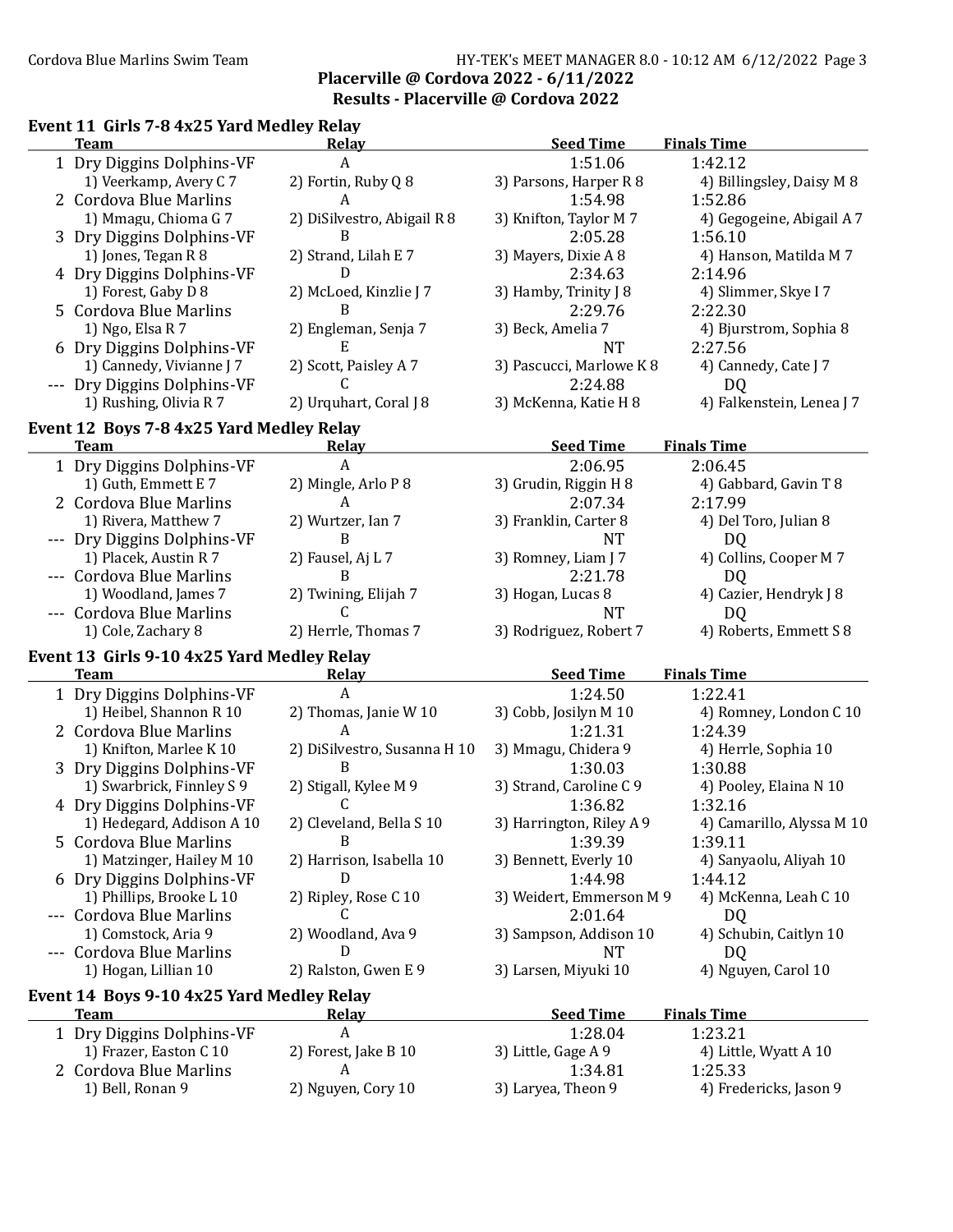## Cordova Blue Marlins Swim Team Team HY-TEK's MEET MANAGER 8.0 - 10:12 AM 6/12/2022 Page 4

### Placerville @ Cordova 2022 - 6/11/2022 Results - Placerville @ Cordova 2022

# (Event 14 Boys 9-10 4x25 Yard Medley Relay)<br>Team Relay elay Seed Time Finals Time<br>B NT 1:48.44 3 Dry Diggins Dolphins-VF B NT 1:48.44

| 1) Hodnett, Josh W 10                       | 2) Pooley, Austin D 10      | 3) Veerkamp, Axel D 9      | 4) Edmonds, Blaise C 10      |
|---------------------------------------------|-----------------------------|----------------------------|------------------------------|
| --- Dry Diggins Dolphins-VF                 |                             | 2:01.25                    | DQ                           |
| 1) Gray, Cameron J 10                       | 2) Falkenstein, Caleb M 9   | 3) Bledsoe, Jaxxon C 10    | 4) Pascucci, Augie J 10      |
| --- Cordova Blue Marlins                    | B                           | <b>NT</b>                  | DQ                           |
| 1) Verma, Viraj 9                           | 2) Dasari, Shreyas 9        | 3) Rivera, Isaac 10        | 4) Rojas, Fransisco 9        |
| Event 15 Girls 11-12 4x50 Yard Medley Relay |                             |                            |                              |
| <b>Team</b>                                 | Relay                       | <b>Seed Time</b>           | <b>Finals Time</b>           |
| 1 Cordova Blue Marlins                      | A                           | 2:39.48                    | 2:37.30                      |
| 1) Trotsiuk, Arina 11                       | 2) Burghoffer, Amyl 12      | 3) Twining, Amelia N 12    | 4) Laryea, Zora 12           |
| 2 Dry Diggins Dolphins-VF                   | A                           | <b>NT</b>                  | 2:44.10                      |
| 1) Jared, Arizona S 11                      | 2) Adams, Nina J 12         | 3) Little, Meredith E 12   | 4) Tetlow, Ally C 12         |
| 3 Cordova Blue Marlins                      | <sub>R</sub>                | 2:59.65                    | 2:57.85                      |
| 1) Allen, Sasha L 11                        | 2) Tu, Karen L 12           | 3) Linden, Paige E 11      | 4) Amador-Sanchez, Fatima 12 |
| 4 Dry Diggins Dolphins-VF                   | B                           | 3:25.84                    | 3:11.54                      |
| 1) Tuazon, Alexis R 12                      | 2) Fortin, Hazel N 11       | 3) Pace, Naomie A 11       | 4) Harrington, Regan G 11    |
| 5 Dry Diggins Dolphins-VF                   | C.                          | <b>NT</b>                  | 3:34.29                      |
| 1) Pratt, Carly A 11                        | 2) Seivert, Kaidyn D 11     | 3) Vang, Jetty B 11        | 4) Williamson, Morgan J 12   |
| --- Cordova Blue Marlins                    | C.                          | 3:31.77                    | D <sub>Q</sub>               |
| 1) Saterfield, Keani 12                     | 2) Wolfe, Tiegan R 12       | 3) Gaite, Julienne 11      | 4) Bjurstrom, Isabella A 11  |
| Event 16 Boys 11-12 4x50 Yard Medley Relay  |                             |                            |                              |
| <b>Team</b>                                 | Relay                       | <b>Seed Time</b>           | <b>Finals Time</b>           |
| 1 Cordova Blue Marlins                      | A                           | 2:41.67                    | 2:28.68                      |
| 1) Mmagu, Chidubem 12                       | 2) Cazier, Xijvien 12       | 3) Ax, Darryl 12           | 4) Hart, Hayden 12           |
| 2 Dry Diggins Dolphins-VF                   | B                           | <b>NT</b>                  | 2:57.99                      |
| 1) Freer, Clavey 12                         | 2) Kuntz, Oliver D 12       | 3) Robertson, Jakey B 11   | 4) Slimmer, Calder B 11      |
| --- Dry Diggins Dolphins-VF                 | A                           | 2:48.27                    | DQ                           |
| 1) Hodnett, Caleb W 12                      | 2) Mingle, Oliver S 11      | 3) White, Jacob H 12       | 4) Bennett, Derek J 12       |
| Event 17 Girls 13-14 4x50 Yard Medley Relay |                             |                            |                              |
| <b>Team</b>                                 | <b>Relay</b>                | <b>Seed Time</b>           | <b>Finals Time</b>           |
| 1 Dry Diggins Dolphins-VF                   | A                           | 2:29.39                    | 2:21.52                      |
| 1) Frazer, Emma M 14                        | 2) Musgrove, Maya K 13      | 3) Musgrove, Hannah M 14   | 4) Schneider, Heidi 14       |
| 2 Dry Diggins Dolphins-VF                   | C                           | <b>NT</b>                  | 2:49.49                      |
| 1) Woodin, Rebecca A 14                     | 2) Phillips, Devyn M 13     | 3) Scarabosio, Sophia D 13 | 4) McKenna, Kaelin N 13      |
| 3 Dry Diggins Dolphins-VF                   | B                           | 2:53.01                    | 2:51.49                      |
| 1) Ripley, Alice C 14                       | 2) Koltsova, Alisa 14       | 3) Tetlow, Ashley P 13     | 4) Pooley, Olivia M 13       |
| 4 Cordova Blue Marlins                      | A                           | 2:58.60                    | 2:53.84                      |
| 1) DiSilvestro, Mary A 14                   | 2) Tolamatl, Magdalena I 13 | 3) Voss, Julie X 13        | 4) Danelia, Nia 14           |
| 5 Dry Diggins Dolphins-VF                   | D                           | 3:19.76                    | 3:10.73                      |
| 1) Paturel, Sarah J 13                      | 2) Hodnett, Eliza 14        | 3) Velasco, Maya V 13      | 4) Bowers, Bailey K 13       |
|                                             |                             |                            |                              |
| Event 18 Boys 13-14 4x50 Yard Medley Relay  |                             |                            |                              |
| <b>Team</b>                                 | Relay                       | <b>Seed Time</b>           | <b>Finals Time</b>           |
| 1 Cordova Blue Marlins                      | A                           | 2:09.77                    | 2:07.87                      |
| 1) Twining, Luke R 14                       | 2) Cazier, Bhavik J 14<br>B | 3) Tu, Ryan K 14           | 4) Aebersold, Zackary J 14   |
| 2 Cordova Blue Marlins                      |                             | 2:29.23                    | 2:27.96                      |
| 1) Schubin, Tyler S 14                      | 2) Hartono, Owen D 13       | 3) Haynes, Caleb E 13      | 4) Gaite, Justin 14          |

- 3 Cordova Blue Marlins C<br>
1) Sharratt, Cody 14 2) Nguyen, Coby 14 3) Bell, Desmond 13 4) Werne 4 Dry Diggins Dolphins-VF <br>
1) Larsen, Christian D 13 <br>
2) Placek, Kyle J 13 <br>
3) Warden, Dennis E 13 <br>
4) Bishop, Morgan A 14 1) Larsen, Christian D 13 2) Placek, Kyle J 13 3) Warden, Dennis E 13
- 4) Werner, Logan 13<br>2:42.94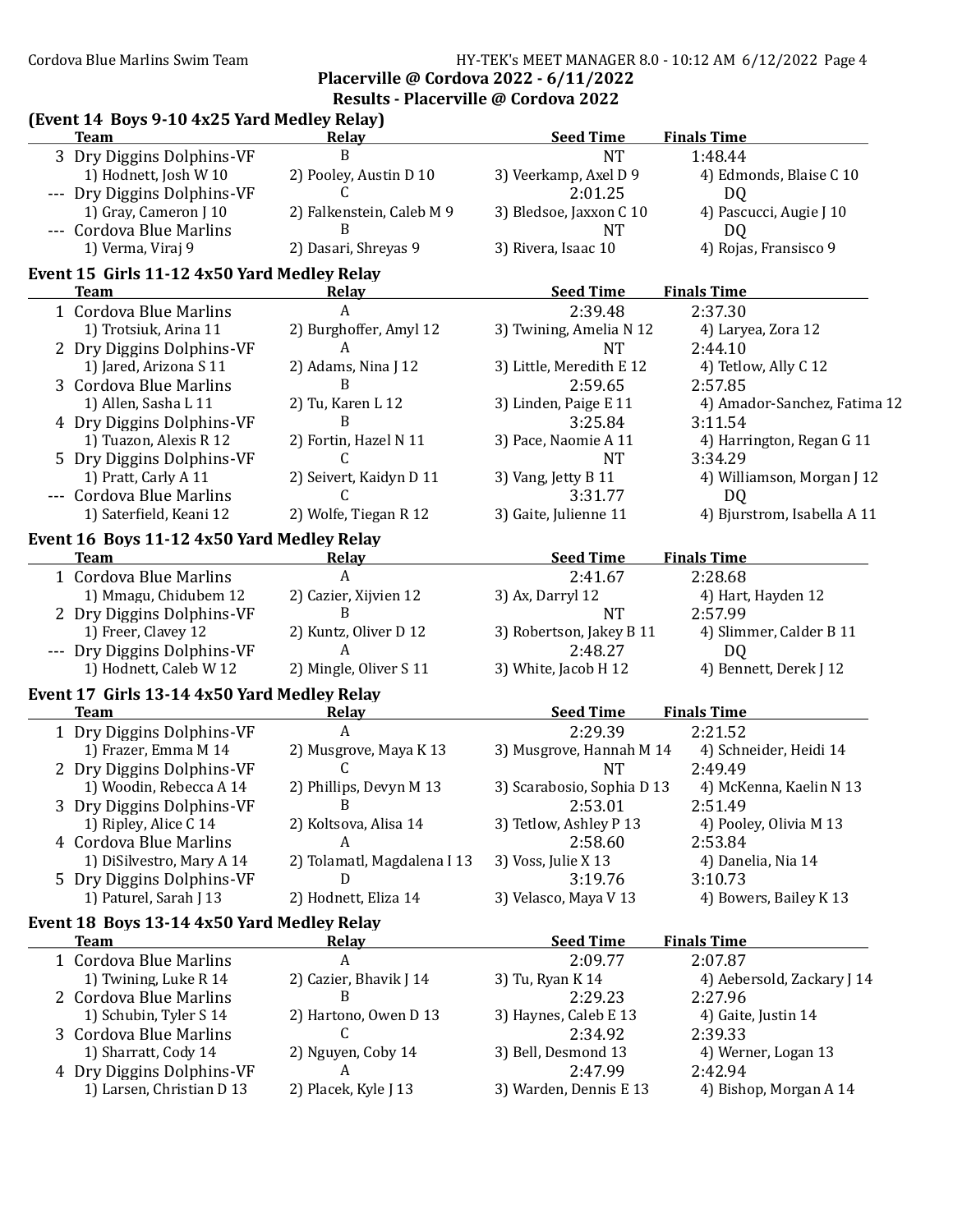### Cordova Blue Marlins Swim Team **HY-TEK's MEET MANAGER 8.0 - 10:12 AM 6/12/2022** Page 5 Placerville @ Cordova 2022 - 6/11/2022 Results - Placerville @ Cordova 2022

|   | Event 19 Girls 15-18 4x50 Yard Medley Relay    |    |                                    |                        |                          |
|---|------------------------------------------------|----|------------------------------------|------------------------|--------------------------|
|   | <b>Team</b>                                    |    | Relay                              | <b>Seed Time</b>       | <b>Finals Time</b>       |
|   | 1 Cordova Blue Marlins                         |    | A                                  | <b>NT</b>              | 2:18.88                  |
|   | 1) Higgins-Beck, Brooklyn I 17 2) Ax, Katia 15 |    |                                    | 3) Dressler, Kaiya 15  | 4) Sharratt, Alexis 17   |
|   | 2 Dry Diggins Dolphins-VF                      |    | A                                  | 2:27.26                | 2:23.82                  |
|   | 1) Rickey, Abby L 15                           |    | 2) Schneider, Audrey A 16          | 3) Foletta, Emily H 17 | 4) Elzinga, Hannah L 17  |
|   | 3 Dry Diggins Dolphins-VF                      |    | B                                  | <b>NT</b>              | 2:33.44                  |
|   | 1) Warden, Savanna D 15                        |    | 2) Round, Liana Z 15               | 3) Burke, Jordan A 15  | 4) Derencin, Sierra M 17 |
|   | Event 20 Boys 15-18 4x50 Yard Medley Relay     |    |                                    |                        |                          |
|   | <b>Team</b>                                    |    | <b>Relay</b>                       | <b>Seed Time</b>       | <b>Finals Time</b>       |
|   | 1 Dry Diggins Dolphins-VF                      |    | A                                  | 2:00.43                | 2:01.10                  |
|   | 1) Meadows, Theo I 16                          |    | 2) Bishop, Christopher 17          | 3) Freer, Sawyer 16    | 4) Carroll, Seamus 17    |
|   | 2 Cordova Blue Marlins                         |    | A                                  | 2:09.05                | 2:08.02                  |
|   | 1) Cazier, Zekaia J 16                         |    | 2) Tolamatl, Andrew D 16           | 3) Dressler, Jacob 17  | 4) Wurtzer, Caleb R 15   |
|   | 3 Cordova Blue Marlins                         |    | B                                  | 2:17.39                | 2:17.27                  |
|   | 1) Harrison, Noah 16                           |    | 2) Lopez, Raul 17                  | 3) Rooney, Grant 16    | 4) Saterfield, Kahai 15  |
|   | Event 21 Girls 6 & Under 25 Yard Freestyle     |    |                                    |                        |                          |
|   | <b>Name</b>                                    |    | Age Team                           | <b>Seed Time</b>       | <b>Finals Time</b>       |
|   | 1 Cornelison, Vanessa                          |    | 6 Cordova Blue Marlins             | 28.48                  | 27.73                    |
|   | 2 Anderson, McKenley A                         |    | 6 Dry Diggins Dolphins-VF          | 35.13                  | 28.94                    |
|   | 3 Mack, Gates                                  | 6  | Cordova Blue Marlins               | 42.72                  | 34.65                    |
|   | 4 Pacheco, Cali L                              | 6  | Dry Diggins Dolphins-VF            | 48.89                  | 35.44                    |
|   | 5 Landberg, Evelyn Q                           | 6  | <b>Cordova Blue Marlins</b>        | 40.12                  | 37.24                    |
|   | 6 Baldwin, Skylar M                            | 5  | Cordova Blue Marlins               | 44.45                  | 37.73                    |
|   | 7 Camarillo, Hailey A                          | 6  | Dry Diggins Dolphins-VF            | 40.84                  | 39.30                    |
|   | 8 Baghoomian, Sera                             | 6  | Cordova Blue Marlins               | 43.51                  | 42.19                    |
|   | 9 Roberts, Aurelia R                           | 6  | <b>Cordova Blue Marlins</b>        | 44.28                  | 45.43                    |
|   | 10 Bennett, Isla                               | 5  | <b>Cordova Blue Marlins</b>        | 37.10                  | 48.77                    |
|   | 11 Real, Addi A                                | 6  | Dry Diggins Dolphins-VF            | 54.67                  | 55.21                    |
|   | 12 Scott, Penny P                              | 5  | Dry Diggins Dolphins-VF            | 1:18.88                | 1:04.65                  |
|   | 13 Franklin, Audrey                            | 4  | <b>Cordova Blue Marlins</b>        | 2:03.63                | 1:52.30                  |
|   | --- Rojas, Katalyna                            | 6  | <b>Cordova Blue Marlins</b>        | <b>NT</b>              | DQ                       |
|   | --- Rickel, Bailey                             |    | 6 Cordova Blue Marlins             | 1:38.10                | DQ                       |
|   | Event 22 Boys 6 & Under 25 Yard Freestyle      |    |                                    |                        |                          |
|   | <b>Name</b>                                    |    | Age Team                           | <b>Seed Time</b>       | <b>Finals Time</b>       |
|   | 1 Quezada, Ben                                 |    | 6 Cordova Blue Marlins             | 28.78                  | 26.00                    |
|   | 2 Parsons, Rayland T                           | 6  | Dry Diggins Dolphins-VF            | 27.90                  | 26.47                    |
|   | 3 Parsons, Easton T                            | 6  | Dry Diggins Dolphins-VF            | 28.84                  | 26.72                    |
|   | 4 Rebolcaba, William D                         | 6  | Dry Diggins Dolphins-VF            | 39.02                  | 33.67                    |
|   | 5 Franklin, Levi                               | 6  | <b>Cordova Blue Marlins</b>        | 37.52                  | 37.99                    |
|   | 6 Ralston, Oliver J                            | 6  | <b>Cordova Blue Marlins</b>        | 35.22                  | 42.79                    |
| 7 | Strand, Connor C                               | 5  | Dry Diggins Dolphins-VF            | 48.94                  | 46.34                    |
|   | 8 Laryea, Noah                                 | 5  | Cordova Blue Marlins               | 50.06                  | 47.76                    |
|   | 9 Stigall, Clayon J                            | 5  | Dry Diggins Dolphins-VF            | 55.55                  | 47.78                    |
|   | 10 Cazier, Phineas                             | 5  | <b>Cordova Blue Marlins</b>        | 1:05.93                | 1:00.37                  |
|   | 11 Hogan, Oliver                               | 6  | <b>Cordova Blue Marlins</b>        | 56.03                  | 1:10.41                  |
|   |                                                |    |                                    |                        |                          |
|   | Event 23 Girls 7-8 25 Yard Freestyle           |    |                                    | <b>Seed Time</b>       | <b>Finals Time</b>       |
|   | <u>Name</u>                                    |    | Age Team<br>7 Cordova Blue Marlins |                        |                          |
|   | 1 Mmagu, Chioma G                              |    |                                    | 19.61                  | 18.28                    |
|   | 2 Parsons, Harper R                            | 8. | Dry Diggins Dolphins-VF            | 22.72                  | 22.28                    |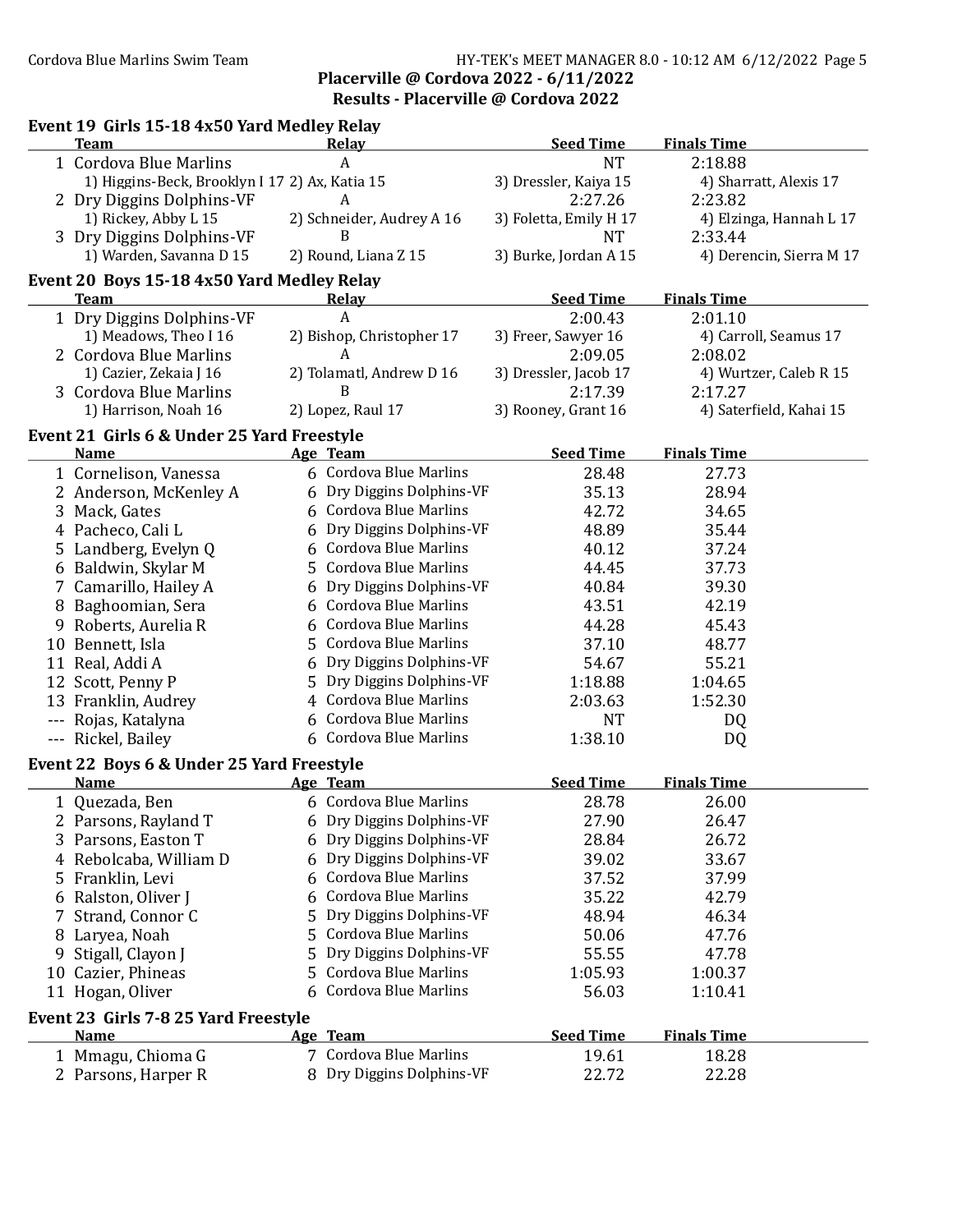### Cordova Blue Marlins Swim Team Fram Fram HY-TEK's MEET MANAGER 8.0 - 10:12 AM 6/12/2022 Page 6 Placerville @ Cordova 2022 - 6/11/2022 Results - Placerville @ Cordova 2022

## (Event 23 Girls 7-8 25 Yard Freestyle)

|   | <b>Name</b>                              |    | Age Team                                              | <b>Seed Time</b> | <b>Finals Time</b> |  |
|---|------------------------------------------|----|-------------------------------------------------------|------------------|--------------------|--|
|   | 3 Cannedy, Vivianne J                    |    | 7 Dry Diggins Dolphins-VF                             | 21.95            | 22.91              |  |
|   | 4 Hanson, Matilda M                      |    | Dry Diggins Dolphins-VF                               | 23.83            | 23.10              |  |
|   | 5 Strand, Lilah E                        |    | Dry Diggins Dolphins-VF                               | 26.06            | 25.31              |  |
|   | 6 Gegogeine, Abigail A                   |    | 7 Cordova Blue Marlins                                | 25.43            | 25.93              |  |
|   | 7 Jones, Tegan R                         |    | 8 Dry Diggins Dolphins-VF                             | 26.77            | 26.32              |  |
|   | 8 Slimmer, Skye I                        |    | 7 Dry Diggins Dolphins-VF                             | 32.53            | 28.31              |  |
|   | 9 Cannedy, Cate J                        |    | 7 Dry Diggins Dolphins-VF                             | 27.13            | 28.72              |  |
|   | *10 McLoed, Kinzlie J                    |    | 7 Dry Diggins Dolphins-VF                             | 33.55            | 29.31              |  |
|   | *10 Bjurstrom, Sophia                    |    | 8 Cordova Blue Marlins                                | 34.55            | 29.31              |  |
|   | 12 Veerkamp, Avery C                     |    | 7 Dry Diggins Dolphins-VF                             | 32.01            | 29.36              |  |
|   | 13 Rushing, Olivia R                     |    | 7 Dry Diggins Dolphins-VF                             | 28.82            | 29.67              |  |
|   | 14 Ngo, Elsa R                           |    | 7 Cordova Blue Marlins                                | 30.16            | 30.19              |  |
|   | 15 Fortin, Ruby Q                        |    | Dry Diggins Dolphins-VF                               | 28.38            | 30.42              |  |
|   | 16 Forest, Gaby D                        |    | Dry Diggins Dolphins-VF                               | 32.62            | 31.43              |  |
|   | 17 DiSilvestro, Abigail R                |    | 8 Cordova Blue Marlins                                | 36.48            | 32.09              |  |
|   | 18 Scott, Paisley A                      |    | Dry Diggins Dolphins-VF                               | 35.25            | 33.57              |  |
|   | 19 Hamby, Trinity J                      |    | 8 Dry Diggins Dolphins-VF                             | 32.63            | 34.05              |  |
|   | 20 Falkenstein, Lenea J                  |    | Dry Diggins Dolphins-VF                               | 32.39            | 34.61              |  |
|   | 21 Abel-Miller, Reagan M                 |    | 7 Dry Diggins Dolphins-VF                             | <b>NT</b>        | 37.00              |  |
|   | 22 Pascucci, Marlowe K                   |    | 8 Dry Diggins Dolphins-VF                             | 47.64            | 37.17              |  |
|   | 23 Smith, Matilda W                      | 7  | Dry Diggins Dolphins-VF                               | 42.66            | 39.61              |  |
|   | 24 Matzinger, Brooke                     |    | 7 Cordova Blue Marlins                                | 41.88            | 41.95              |  |
|   | 25 Milo, Mazzy S                         |    | 7 Dry Diggins Dolphins-VF                             | 54.18            | 58.28              |  |
|   |                                          |    |                                                       |                  |                    |  |
|   | Event 24 Boys 7-8 25 Yard Freestyle      |    |                                                       |                  |                    |  |
|   |                                          |    |                                                       |                  |                    |  |
|   | <b>Name</b>                              |    | Age Team                                              | <b>Seed Time</b> | <b>Finals Time</b> |  |
|   | 1 Guth, Emmett E                         |    | 7 Dry Diggins Dolphins-VF                             | 21.44            | 22.60              |  |
|   | 2 Grudin, Riggin H                       |    | 8 Dry Diggins Dolphins-VF                             | 23.22            | 24.01              |  |
|   | 3 Rivera, Matthew                        |    | 7 Cordova Blue Marlins                                | 24.37            | 24.08              |  |
|   | 4 Gabbard, Gavin T                       |    | 8 Dry Diggins Dolphins-VF                             | 24.09            | 24.89              |  |
|   | 5 Wurtzer, Ian                           |    | 7 Cordova Blue Marlins                                | 31.07            | 27.73              |  |
|   | 6 Cazier, Hendryk J                      |    | 8 Cordova Blue Marlins                                | 31.67            | 28.55              |  |
|   | 7 Placek, Austin R                       |    | 7 Dry Diggins Dolphins-VF                             | 32.91            | 31.44              |  |
|   | 8 Cole, Zachary                          |    | 8 Cordova Blue Marlins                                | 40.08            | 32.62              |  |
|   | 9 Roberts, Emmett S                      |    | 8 Cordova Blue Marlins                                | 36.99            | 32.72              |  |
|   | 10 Fausel, Aj L                          | 7  | Dry Diggins Dolphins-VF                               | 37.73            | 33.03              |  |
|   | 11 Collins, Cooper M                     |    | 7 Dry Diggins Dolphins-VF                             | 42.81            | 33.64              |  |
|   | 12 Romney, Liam J                        |    | 7 Dry Diggins Dolphins-VF                             | 34.15            | 36.89              |  |
|   | 13 Herrle, Thomas                        | 7  | <b>Cordova Blue Marlins</b>                           | 36.41            | 40.57              |  |
|   | 14 Rodriguez, Robert                     |    | 7 Cordova Blue Marlins                                | 54.44            | 51.71              |  |
|   |                                          |    |                                                       |                  |                    |  |
|   | Event 25 Girls 9-10 25 Yard Freestyle    |    |                                                       |                  |                    |  |
|   | Name                                     |    | Age Team                                              | <b>Seed Time</b> | <b>Finals Time</b> |  |
|   | 1 Cobb, Josilyn M                        |    | 10 Dry Diggins Dolphins-VF                            | 17.95            | 16.08              |  |
|   | 2 Thomas, Janie W                        |    | 10 Dry Diggins Dolphins-VF                            | 16.76            | 16.28              |  |
| 3 | Mmagu, Chidera                           |    | 9 Cordova Blue Marlins                                | 16.42            | 16.55              |  |
|   | 4 Heibel, Shannon R                      | 10 | Dry Diggins Dolphins-VF                               | 18.18            | 16.60              |  |
|   | 5 Round, Lizzie D                        |    | 10 Dry Diggins Dolphins-VF                            | <b>NT</b>        | 17.65              |  |
|   | 6 Harrison, Isabella                     |    | 10 Cordova Blue Marlins                               | 21.59            | 18.37              |  |
|   | 7 Camarillo, Alyssa M                    | 10 | Dry Diggins Dolphins-VF                               | 18.77            | 18.66              |  |
| 9 | 8 Phillips, Brooke L<br>Stigall, Kylee M | 9. | 10 Dry Diggins Dolphins-VF<br>Dry Diggins Dolphins-VF | 22.39<br>21.90   | 19.15<br>19.50     |  |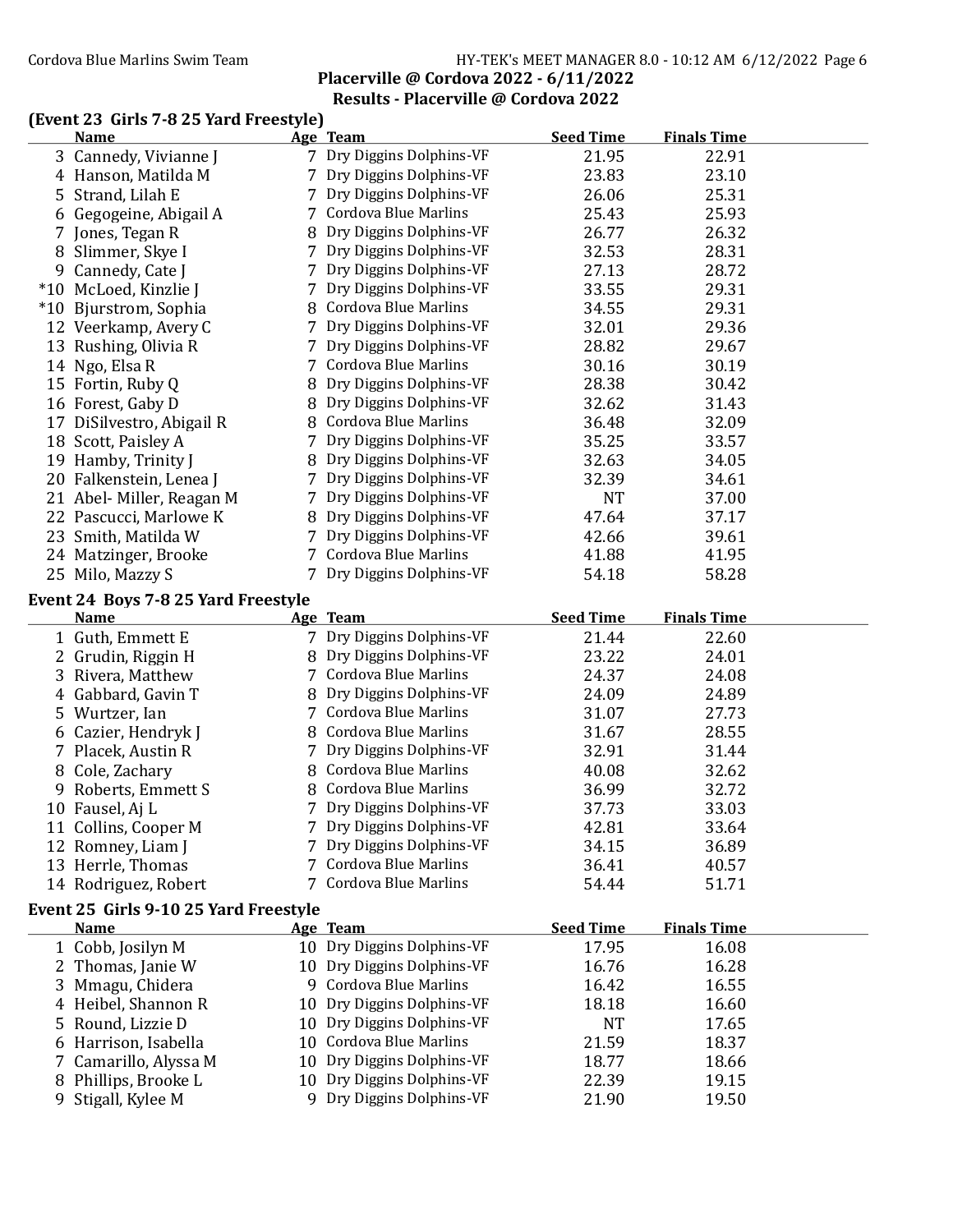### Cordova Blue Marlins Swim Team Fram Fram HY-TEK's MEET MANAGER 8.0 - 10:12 AM 6/12/2022 Page 7 Placerville @ Cordova 2022 - 6/11/2022

## Results - Placerville @ Cordova 2022

## (Event 25 Girls 9-10 25 Yard Freestyle)

| <b>Name</b>                               |    | Age Team                                              | <b>Seed Time</b>   | <b>Finals Time</b> |  |
|-------------------------------------------|----|-------------------------------------------------------|--------------------|--------------------|--|
| 10 Hogan, Lillian                         |    | 10 Cordova Blue Marlins                               | 23.73              | 20.64              |  |
| 11 Weidert, Emmerson M                    |    | 9 Dry Diggins Dolphins-VF                             | 19.75              | 20.70              |  |
| 12 Hedegard, Addison A                    |    | 10 Dry Diggins Dolphins-VF                            | 23.32              | 20.76              |  |
| 13 McKenna, Leah C                        |    | 10 Dry Diggins Dolphins-VF                            | 22.58              | 22.61              |  |
| 14 Larsen, Miyuki                         |    | 10 Cordova Blue Marlins                               | 22.81              | 23.35              |  |
| 15 Jared, Aspen S                         | 9  | Dry Diggins Dolphins-VF                               | 29.28              | 23.49              |  |
| 16 Comstock, Aria                         |    | 9 Cordova Blue Marlins                                | 25.99              | 24.57              |  |
| 17 Herrle, Sophia                         |    | 10 Cordova Blue Marlins                               | 21.47              | 25.10              |  |
| 18 Maurer, Maddy M                        |    | 9 Dry Diggins Dolphins-VF                             | 27.87              | 26.38              |  |
| 19 Martin, Eisley A                       |    | 9 Dry Diggins Dolphins-VF                             | 27.47              | 27.17              |  |
| 20 Eyrisch, Ellisyn K                     |    | 9 Dry Diggins Dolphins-VF                             | 32.72              | 29.22              |  |
| 21 Nguyen, Carol                          |    | 10 Cordova Blue Marlins                               | 37.46              | 37.89              |  |
|                                           |    |                                                       |                    |                    |  |
| Event 26 Boys 9-10 25 Yard Freestyle      |    |                                                       |                    |                    |  |
| <b>Name</b>                               |    | Age Team                                              | <b>Seed Time</b>   | <b>Finals Time</b> |  |
| 1 Little, Wyatt A                         |    | 10 Dry Diggins Dolphins-VF                            | 16.57              | 15.58              |  |
| 2 Nguyen, Cory                            |    | 10 Cordova Blue Marlins                               | 17.47              | 18.22              |  |
| 3 Forest, Jake B                          |    | 10 Dry Diggins Dolphins-VF                            | 22.34              | 18.52              |  |
| 4 Little, Gage A                          |    | 9 Dry Diggins Dolphins-VF                             | 18.67              | 18.67              |  |
| 5 Fredericks, Jason                       |    | 9 Cordova Blue Marlins                                | 19.05              | 19.20              |  |
| 6 Jones, Drady L                          |    | 10 Dry Diggins Dolphins-VF                            | <b>NT</b>          | 20.19              |  |
| 7 Laryea, Theon                           |    | 9 Cordova Blue Marlins                                | 19.54              | 20.31              |  |
| 8 Bledsoe, Jaxxon C                       |    | 10 Dry Diggins Dolphins-VF                            | 21.33              | 21.00              |  |
| 9 Hodnett, Josh W                         |    | 10 Dry Diggins Dolphins-VF                            | 24.80              | 23.62              |  |
| 10 Edmonds, Blaise C                      |    | 10 Dry Diggins Dolphins-VF                            | 28.51              | 27.80              |  |
| 11 Verma, Viraj                           |    | 9 Cordova Blue Marlins                                | 30.95              | 28.89              |  |
| 12 Gray, Cameron J                        |    | 10 Dry Diggins Dolphins-VF                            | 28.28              | 29.49              |  |
| 13 Dasari, Shreyas                        |    | 9 Cordova Blue Marlins                                | 30.04              | 31.13              |  |
| 14 Falkenstein, Caleb M                   |    | 9 Dry Diggins Dolphins-VF                             | 30.27              | 37.34              |  |
| Event 27 Girls 11-12 50 Yard Freestyle    |    |                                                       |                    |                    |  |
| <b>Name</b>                               |    | Age Team                                              | <b>Seed Time</b>   | <b>Finals Time</b> |  |
| 1 Adams, Nina J                           |    | 12 Dry Diggins Dolphins-VF                            | 33.13              | 31.59              |  |
| 2 Twining, Amelia N                       |    | 12 Cordova Blue Marlins                               | 36.18              | 33.60              |  |
| *3 Tetlow, Ally C                         |    | 12 Dry Diggins Dolphins-VF                            | 37.39              | 35.45              |  |
| *3 Linden, Paige E                        |    | 11 Cordova Blue Marlins                               | 36.02              | 35.45              |  |
| 5 Pace, Naomie A                          |    | 11 Dry Diggins Dolphins-VF                            | 45.13              | 35.81              |  |
| 6 Amador-Sanchez, Fatima                  |    | 12 Cordova Blue Marlins                               | 39.66              | 36.70              |  |
| 7 Allen, Sasha L                          |    | 11 Cordova Blue Marlins                               | 40.46              | 38.37              |  |
| 8 Shepherd, Dalila S                      |    | 11 Dry Diggins Dolphins-VF                            | 45.03              | 39.24              |  |
| 9 Harrington, Regan G                     |    | 11 Dry Diggins Dolphins-VF                            | 43.04              | 39.28              |  |
| 10 Jared, Arizona S                       |    | 11 Dry Diggins Dolphins-VF                            | 41.85              | 40.57              |  |
| 11 Saterfield, Keani                      |    | 12 Cordova Blue Marlins                               | 44.26              | 41.48              |  |
| 12 Pratt, Carly A                         | 11 | Dry Diggins Dolphins-VF                               | 45.50              | 41.76              |  |
| 13 Villanueva, Camille                    |    | 12 Cordova Blue Marlins                               | <b>NT</b>          | 41.92              |  |
| 14 Hart, Sadie                            |    | 11 Cordova Blue Marlins                               | 43.07              | 42.92              |  |
| 15 Vang, Jetty B                          | 11 | Dry Diggins Dolphins-VF                               | 46.19              | 43.03              |  |
| 16 Fortin, Hazel N                        | 11 | Dry Diggins Dolphins-VF                               | 48.25              | 43.04              |  |
| 17 Thomas, Sophia E                       | 12 | Dry Diggins Dolphins-VF                               | 46.77              | 43.39              |  |
| 18 Seivert, Kaidyn D                      | 11 | Dry Diggins Dolphins-VF                               | 44.36              | 43.67              |  |
|                                           |    |                                                       |                    |                    |  |
|                                           |    |                                                       |                    |                    |  |
| 19 Williamson, Morgan J<br>20 Patel, Zeel |    | 12 Dry Diggins Dolphins-VF<br>11 Cordova Blue Marlins | 44.46<br><b>NT</b> | 43.83<br>44.69     |  |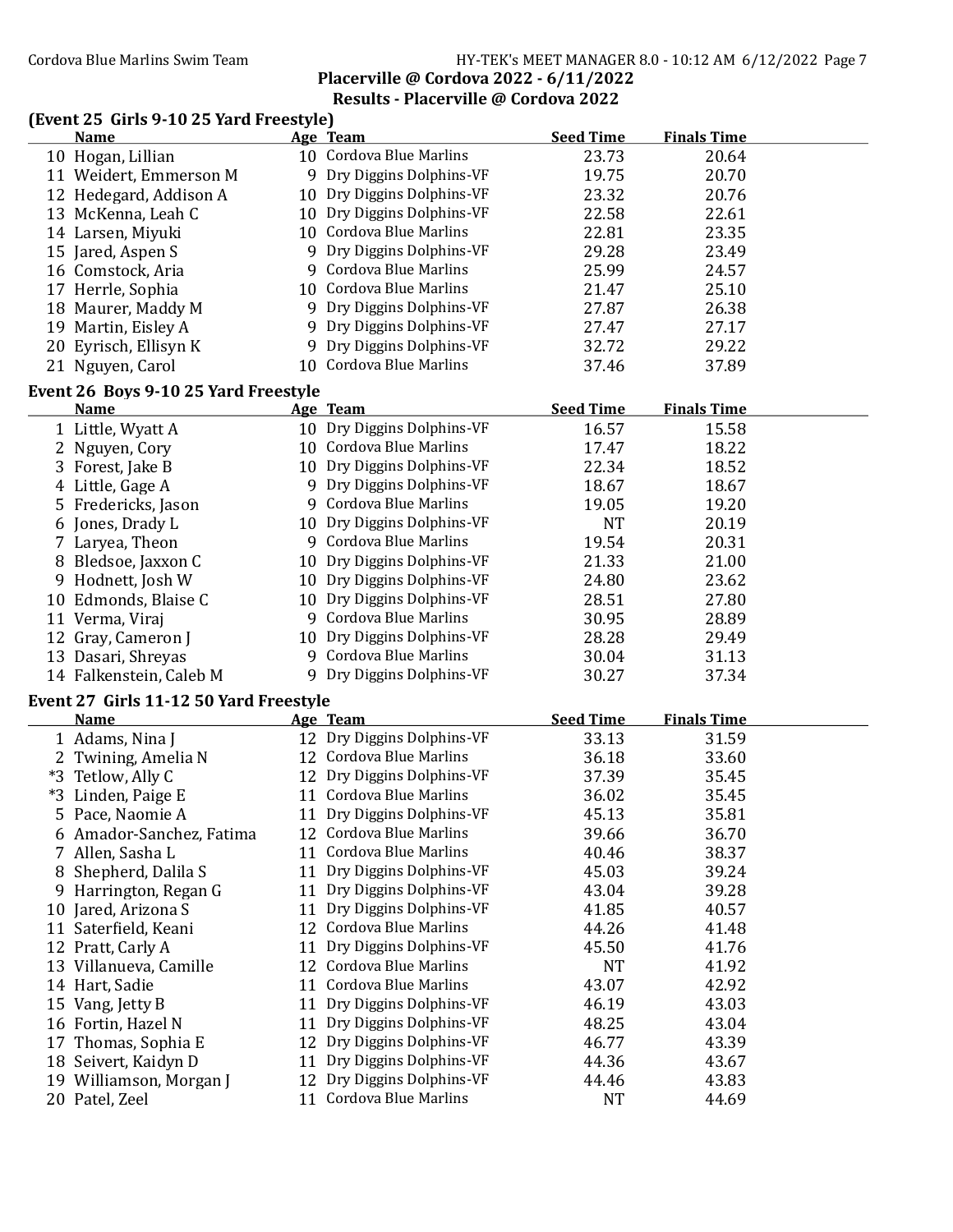### Cordova Blue Marlins Swim Team Team HY-TEK's MEET MANAGER 8.0 - 10:12 AM 6/12/2022 Page 8 Placerville @ Cordova 2022 - 6/11/2022

## Results - Placerville @ Cordova 2022

### (Event 27 Girls 11-12 50 Yard Freestyle)

|    | <b>Name</b>                            |    | Age Team                    | <b>Seed Time</b> | <b>Finals Time</b> |  |
|----|----------------------------------------|----|-----------------------------|------------------|--------------------|--|
|    | 21 Tuazon, Alexis R                    |    | 12 Dry Diggins Dolphins-VF  | <b>NT</b>        | 47.44              |  |
|    | 22 Engelhardt, Maddie A                |    | 11 Dry Diggins Dolphins-VF  | 51.37            | 51.51              |  |
|    | Event 28 Boys 11-12 50 Yard Freestyle  |    |                             |                  |                    |  |
|    | <u>Name</u>                            |    | Age Team                    | <b>Seed Time</b> | <b>Finals Time</b> |  |
|    | 1 Ax, Darryl                           |    | 12 Cordova Blue Marlins     | 29.77            | 28.21              |  |
|    | 2 Hodnett, Caleb W                     |    | 12 Dry Diggins Dolphins-VF  | 30.48            | 30.08              |  |
|    | 3 White, Jacob H                       |    | 12 Dry Diggins Dolphins-VF  | 34.52            | 30.51              |  |
|    | 4 Kuntz, Oliver D                      |    | 12 Dry Diggins Dolphins-VF  | 38.00            | 34.02              |  |
|    | 5 Robertson, Jakey B                   |    | 11 Dry Diggins Dolphins-VF  | 39.35            | 38.55              |  |
|    | 6 Mingle, Oliver S                     |    | 11 Dry Diggins Dolphins-VF  | 40.36            | 38.77              |  |
|    | 7 Hart, Hayden                         |    | 12 Cordova Blue Marlins     | 39.14            | 39.38              |  |
|    | 8 Van Thull, Paul C                    |    | 12 Dry Diggins Dolphins-VF  | 43.55            | 42.99              |  |
|    | 9 Poddar, Neil                         |    | 11 Cordova Blue Marlins     | 56.12            | 1:00.07            |  |
|    | 10 Hamby, Trent J                      |    | 11 Dry Diggins Dolphins-VF  | 1:06.29          | 1:04.89            |  |
|    | Event 29 Girls 13-14 50 Yard Freestyle |    |                             |                  |                    |  |
|    | <b>Name</b>                            |    | Age Team                    | <b>Seed Time</b> | <b>Finals Time</b> |  |
|    | 1 Musgrove, Hannah M                   |    | 14 Dry Diggins Dolphins-VF  | 30.62            | 29.23              |  |
|    | 2 Frazer, Emma M                       |    | 14 Dry Diggins Dolphins-VF  | 32.08            | 30.27              |  |
|    | 3 Schneider, Heidi                     |    | 14 Dry Diggins Dolphins-VF  | 33.57            | 31.02              |  |
|    | 4 Pooley, Olivia M                     |    | 13 Dry Diggins Dolphins-VF  | 34.29            | 31.66              |  |
|    | 5 Musgrove, Maya K                     |    | 13 Dry Diggins Dolphins-VF  | 34.56            | 31.97              |  |
|    | 6 Ripley, Alice C                      |    | 14 Dry Diggins Dolphins-VF  | 34.37            | 32.66              |  |
|    | 7 Scarabosio, Sophia D                 |    | 13 Dry Diggins Dolphins-VF  | 36.69            | 34.45              |  |
|    | 8 Hodnett, Eliza                       |    | 14 Dry Diggins Dolphins-VF  | 36.62            | 36.19              |  |
|    | 9 Paturel, Sarah J                     |    | 13 Dry Diggins Dolphins-VF  | 40.05            | 36.41              |  |
|    | 10 Rickey, Madelyn E                   |    | 13 Dry Diggins Dolphins-VF  | 40.73            | 37.60              |  |
|    | 11 Woodin, Rebecca A                   |    | 14 Dry Diggins Dolphins-VF  | 40.63            | 37.77              |  |
|    | 12 Du Val, Karsyn L                    |    | 14 Cordova Blue Marlins     | 38.84            | 38.45              |  |
|    | 13 Danelia, Nia                        |    | 14 Cordova Blue Marlins     | 39.34            | 38.95              |  |
|    | 14 Velasco, Maya V                     |    | 13 Dry Diggins Dolphins-VF  | 42.61            | 39.58              |  |
|    | 15 Voss, Julie X                       |    | 13 Cordova Blue Marlins     | <b>NT</b>        | 40.14              |  |
|    | 16 Amorosa, Ameliana J                 |    | 13 Dry Diggins Dolphins-VF  | 51.57            | 40.18              |  |
|    | 17 Bowers, Bailey K                    |    | 13 Dry Diggins Dolphins-VF  | 39.95            | 42.53              |  |
|    | 18 Tetlow, Ashley P                    |    | 13 Dry Diggins Dolphins-VF  | 41.61            | 43.69              |  |
|    | 19 Olivares-Ramos, Alizette            |    | 14 Cordova Blue Marlins     | 46.54            | 45.64              |  |
|    | 20 Round, Jayna M                      |    | 13 Dry Diggins Dolphins-VF  | NT               | 46.48              |  |
|    | Event 30 Boys 13-14 50 Yard Freestyle  |    |                             |                  |                    |  |
|    | <b>Name</b>                            |    | Age Team                    | <b>Seed Time</b> | <b>Finals Time</b> |  |
|    | 1 Tu, Ryan K                           |    | 14 Cordova Blue Marlins     | 28.15            | 27.57              |  |
|    | 2 Twining, Luke R                      |    | 14 Cordova Blue Marlins     | 29.46            | 27.94              |  |
|    | Aebersold, Zackary J                   | 14 | <b>Cordova Blue Marlins</b> | 30.06            | 30.36              |  |
| 4  | Gaite, Justin                          |    | 14 Cordova Blue Marlins     | 31.29            | 30.82              |  |
| 5. | Sharratt, Cody                         | 14 | <b>Cordova Blue Marlins</b> | <b>NT</b>        | 31.59              |  |
| 6  | Cazier, Bhavik J                       |    | 14 Cordova Blue Marlins     | 31.58            | 31.65              |  |
|    | Schubin, Tyler S                       |    | 14 Cordova Blue Marlins     | 32.59            | 32.12              |  |
|    | 8 Warden, Dennis E                     |    | 13 Dry Diggins Dolphins-VF  | 32.70            | 32.15              |  |

9 Haynes, Caleb E 13 Cordova Blue Marlins 33.86 33.39<br>10 Larsen, Christian D 13 Dry Diggins Dolphins-VF 35.69 36.40 10 Larsen, Christian D 13 Dry Diggins Dolphins-VF 35.69 36.40<br>11 Smith, Zion A 14 Cordova Blue Marlins 38.53 39.15

14 Cordova Blue Marlins 38.53 39.15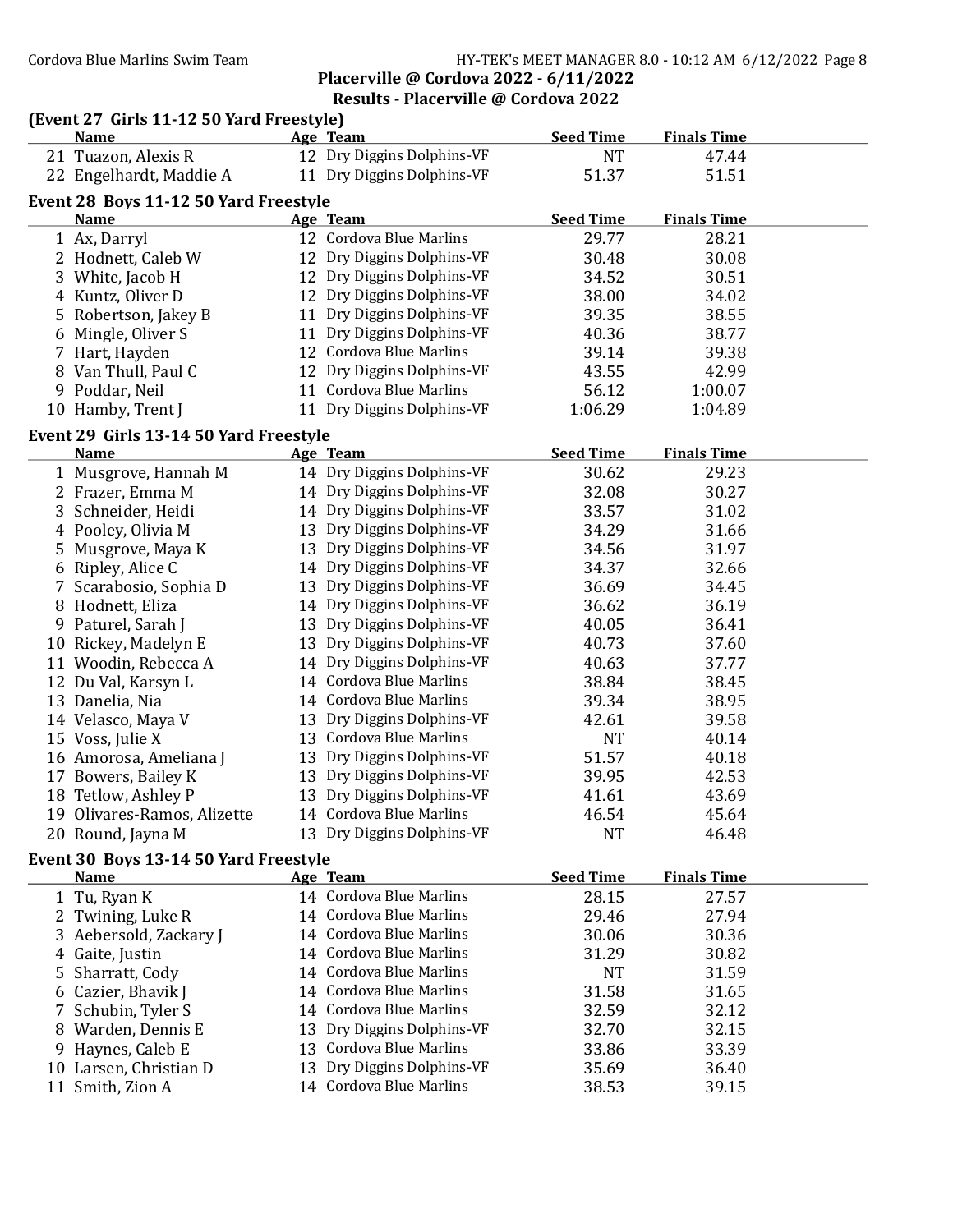### Cordova Blue Marlins Swim Team Team HY-TEK's MEET MANAGER 8.0 - 10:12 AM 6/12/2022 Page 9 Placerville @ Cordova 2022 - 6/11/2022

## Results - Placerville @ Cordova 2022

|                     | (Event 30 Boys 13-14 50 Yard Freestyle)<br><b>Name</b>     |    | Age Team                                              | <b>Seed Time</b> | <b>Finals Time</b> |  |
|---------------------|------------------------------------------------------------|----|-------------------------------------------------------|------------------|--------------------|--|
|                     | 12 Elzinga, Jared M                                        |    | 14 Dry Diggins Dolphins-VF                            | 44.17            | 39.82              |  |
|                     | 13 Hamby, Trey A                                           |    | 13 Dry Diggins Dolphins-VF                            | 45.04            | 41.17              |  |
|                     | 14 Sanz, Corvin T                                          |    | 13 Dry Diggins Dolphins-VF                            | 1:02.01          | 56.17              |  |
|                     |                                                            |    |                                                       |                  |                    |  |
|                     | Event 31 Girls 15-18 50 Yard Freestyle                     |    |                                                       |                  |                    |  |
|                     | <b>Name</b>                                                |    | Age Team                                              | <b>Seed Time</b> | <b>Finals Time</b> |  |
|                     | 1 Higgins-Beck, Brooklyn I                                 |    | 17 Cordova Blue Marlins                               | 30.62            | 28.84              |  |
|                     | 2 Schneider, Audrey A                                      |    | 16 Dry Diggins Dolphins-VF                            | 30.15            | 30.80              |  |
|                     | 3 Sharratt, Alexis                                         |    | 17 Cordova Blue Marlins                               | 31.67            | 30.96              |  |
|                     | 4 Foletta, Emily H                                         |    | 17 Dry Diggins Dolphins-VF                            | 31.26            | 30.98              |  |
|                     | 5 Warden, Savanna D                                        |    | 15 Dry Diggins Dolphins-VF                            | 32.14            | 31.82              |  |
|                     | 6 Elzinga, Hannah L                                        |    | 17 Dry Diggins Dolphins-VF                            | 29.93            | 32.04              |  |
|                     | 7 Derencin, Sierra M                                       |    | 17 Dry Diggins Dolphins-VF                            | <b>NT</b>        | 34.13              |  |
|                     | 8 Lopez, Lupita                                            |    | 17 Cordova Blue Marlins                               | 34.77            | 34.66              |  |
|                     | 9 Bowers, Brooke A                                         |    | 15 Dry Diggins Dolphins-VF                            | 40.64            | 38.31              |  |
|                     | Event 32 Boys 15-18 50 Yard Freestyle                      |    |                                                       |                  |                    |  |
|                     | Name                                                       |    | Age Team<br>16 Dry Diggins Dolphins-VF                | <b>Seed Time</b> | <b>Finals Time</b> |  |
|                     | 1 Freer, Sawyer                                            |    | 17 Cordova Blue Marlins                               | 25.93            | 24.84              |  |
|                     | 2 Lopez, Raul                                              |    |                                                       | 26.54            | 26.56              |  |
|                     | 3 Tolamatl, Andrew D                                       |    | 16 Cordova Blue Marlins                               | 26.70            | 26.85              |  |
|                     | 4 Cazier, Zekaia J                                         |    | 16 Cordova Blue Marlins<br>16 Cordova Blue Marlins    | 27.87            | 28.07              |  |
|                     | 5 Harrison, Noah                                           |    |                                                       | 27.59            | 28.13              |  |
|                     | 6 Bath, James A                                            |    | 18 Dry Diggins Dolphins-VF                            | 28.97            | 29.06              |  |
|                     | 7 Amorosa, Vinnie J                                        |    | 15 Dry Diggins Dolphins-VF<br>15 Cordova Blue Marlins | 30.60            | 29.19              |  |
|                     | 8 Wurtzer, Caleb R                                         |    |                                                       | 29.36            | 29.29              |  |
|                     | 9 Van Thull, Mateo A                                       |    | 15 Dry Diggins Dolphins-VF<br>17 Cordova Blue Marlins | 1:04.17          | 55.47              |  |
|                     | 10 Marsh-Wood, Silas                                       |    |                                                       | <b>NT</b>        | 56.67              |  |
|                     | Event 33 Girls 6 & Under 25 Yard Backstroke<br><b>Name</b> |    | Age Team                                              | <b>Seed Time</b> | <b>Finals Time</b> |  |
|                     | 1 Anderson, McKenley A                                     |    | 6 Dry Diggins Dolphins-VF                             | 50.26            | 35.64              |  |
|                     | 2 Cornelison, Vanessa                                      |    | 6 Cordova Blue Marlins                                | 35.62            | 36.19              |  |
|                     | 3 Camarillo, Hailey A                                      |    | 6 Dry Diggins Dolphins-VF                             | 57.00            | 42.34              |  |
|                     | 4 Pacheco, Cali L                                          |    | 6 Dry Diggins Dolphins-VF                             | 42.96            | 43.93              |  |
|                     | 5 Landberg, Evelyn Q                                       |    | 6 Cordova Blue Marlins                                | 54.02            | 51.43              |  |
|                     | 6 Bennett, Isla                                            |    | 5 Cordova Blue Marlins                                | 44.49            | 52.15              |  |
|                     | 7 Scott, Penny P                                           | 5. | Dry Diggins Dolphins-VF                               | <b>NT</b>        | 54.89              |  |
| 8                   | Rojas, Katalyna                                            | 6  | Cordova Blue Marlins                                  | <b>NT</b>        | 1:13.30            |  |
|                     | Baghoomian, Sera                                           | 6  | <b>Cordova Blue Marlins</b>                           | 58.14            | DQ                 |  |
|                     | Baldwin, Skylar M                                          | 5  | Cordova Blue Marlins                                  | 47.92            | DQ                 |  |
|                     | Franklin, Audrey                                           | 4  | Cordova Blue Marlins                                  | <b>NT</b>        | DQ                 |  |
| ---                 | Real, Addi A                                               | 6  | Dry Diggins Dolphins-VF                               | 1:08.18          | DQ                 |  |
| $- - -$             | Roberts, Aurelia R                                         | 6  | Cordova Blue Marlins                                  | 45.98            | DQ                 |  |
| $\qquad \qquad - -$ | Rickel, Bailey                                             | 6  | Cordova Blue Marlins                                  | NT               | DQ                 |  |
|                     | --- Mack, Gates                                            | 6  | Cordova Blue Marlins                                  | <b>NT</b>        | DQ                 |  |
|                     | Event 34 Boys 6 & Under 25 Yard Backstroke                 |    |                                                       |                  |                    |  |
|                     | <b>Name</b>                                                |    | Age Team                                              | <b>Seed Time</b> | <b>Finals Time</b> |  |
|                     | 1 Parsons, Rayland T                                       |    | 6 Dry Diggins Dolphins-VF                             | 35.56            | 32.53              |  |
| 2                   | Quezada, Ben                                               | 6  | Cordova Blue Marlins                                  | 31.66            | 32.89              |  |
|                     | 3 Franklin, Levi                                           | 6  | <b>Cordova Blue Marlins</b>                           | 41.51            | 38.80              |  |
|                     | 4 Parsons, Easton T                                        |    | 6 Dry Diggins Dolphins-VF                             | 39.85            | 41.79              |  |
|                     |                                                            |    |                                                       |                  |                    |  |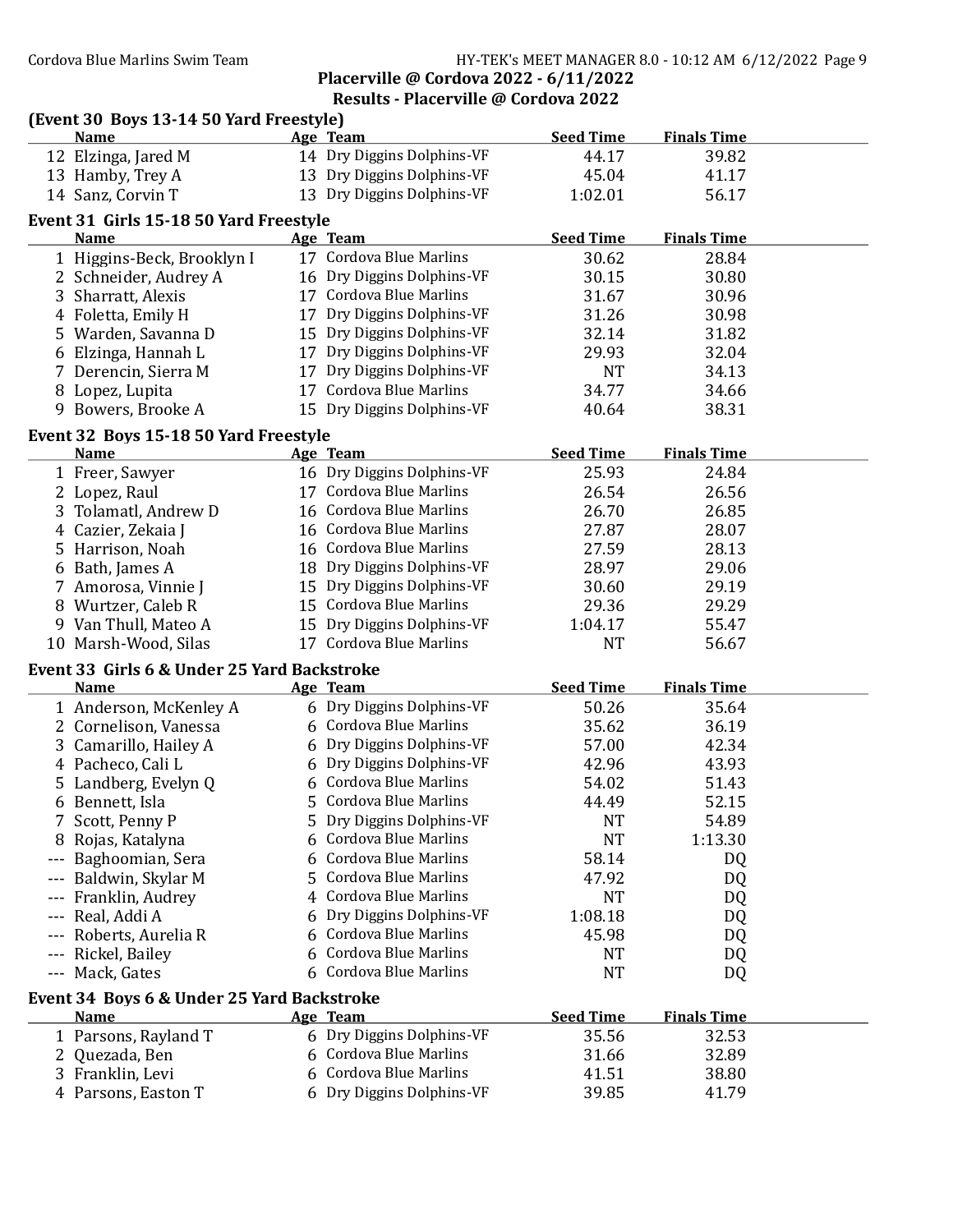## Cordova Blue Marlins Swim Team HY-TEK's MEET MANAGER 8.0 - 10:12 AM 6/12/2022 Page 10

Placerville @ Cordova 2022 - 6/11/2022 Results - Placerville @ Cordova 2022

## (Event 34 Boys 6 & Under 25 Yard Backstroke)

|    | <b>Name</b>                            |   | Age Team                    | <b>Seed Time</b> | <b>Finals Time</b> |  |
|----|----------------------------------------|---|-----------------------------|------------------|--------------------|--|
|    | 5 Strand, Connor C                     |   | 5 Dry Diggins Dolphins-VF   | 1:13.88          | 46.84              |  |
|    | 6 Ralston, Oliver J                    | 6 | Cordova Blue Marlins        | 48.64            | 58.38              |  |
|    | 7 Cazier, Phineas                      | 5 | Cordova Blue Marlins        | 1:09.66          | 1:04.45            |  |
|    | 8 Laryea, Noah                         | 5 | <b>Cordova Blue Marlins</b> | 58.03            | 1:05.65            |  |
|    | Stigall, Clayon J                      | 5 | Dry Diggins Dolphins-VF     | <b>NT</b>        | DQ                 |  |
|    | --- Hogan, Oliver                      | 6 | <b>Cordova Blue Marlins</b> | <b>NT</b>        | DQ                 |  |
|    | --- Rebolcaba, William D               | 6 | Dry Diggins Dolphins-VF     | 38.15            | DQ                 |  |
|    |                                        |   |                             |                  |                    |  |
|    | Event 35 Girls 7-8 25 Yard Backstroke  |   |                             |                  |                    |  |
|    | <b>Name</b>                            |   | Age Team                    | <b>Seed Time</b> | <b>Finals Time</b> |  |
|    | 1 Billingsley, Daisy M                 |   | 8 Dry Diggins Dolphins-VF   | 29.19            | 24.66              |  |
|    | 2 Cannedy, Vivianne J                  |   | 7 Dry Diggins Dolphins-VF   | 27.90            | 27.84              |  |
|    | 3 Veerkamp, Avery C                    |   | 7 Dry Diggins Dolphins-VF   | 29.62            | 29.66              |  |
|    | 4 Knifton, Taylor M                    |   | 7 Cordova Blue Marlins      | 31.07            | 29.90              |  |
|    | 5 Ngo, Elsa R                          |   | 7 Cordova Blue Marlins      | 30.26            | 30.42              |  |
|    | 6 Fortin, Ruby Q                       | 8 | Dry Diggins Dolphins-VF     | 30.42            | 30.69              |  |
|    | 7 Jones, Tegan R                       | 8 | Dry Diggins Dolphins-VF     | 30.24            | 31.60              |  |
|    | 8 Urquhart, Coral J                    |   | 8 Dry Diggins Dolphins-VF   | 42.72            | 33.02              |  |
|    | 9 Scott, Paisley A                     |   | 7 Dry Diggins Dolphins-VF   | 35.89            | 35.61              |  |
|    | 10 McKenna, Katie H                    | 8 | Dry Diggins Dolphins-VF     | 35.26            | 35.67              |  |
|    | 11 Abel-Miller, Reagan M               |   | 7 Dry Diggins Dolphins-VF   | <b>NT</b>        | 37.08              |  |
|    | 12 Smith, Matilda W                    |   | 7 Dry Diggins Dolphins-VF   | 45.63            | 37.18              |  |
|    | 13 Slimmer, Skye I                     |   | 7 Dry Diggins Dolphins-VF   | 46.97            | 37.24              |  |
|    | 14 Hamby, Trinity J                    | 8 | Dry Diggins Dolphins-VF     | 38.86            | 37.65              |  |
|    | 15 Pascucci, Marlowe K                 |   | 8 Dry Diggins Dolphins-VF   | 44.27            | 38.06              |  |
|    | 16 Beck, Amelia                        |   | 7 Cordova Blue Marlins      | 42.78            | 43.82              |  |
|    | 17 Milo, Mazzy S                       |   | 7 Dry Diggins Dolphins-VF   | 51.29            | 44.48              |  |
|    | Engleman, Senja                        |   | 7 Cordova Blue Marlins      | <b>NT</b>        | DQ                 |  |
|    | --- Cannedy, Cate J                    |   | 7 Dry Diggins Dolphins-VF   | 30.73            | DQ                 |  |
|    | Event 36 Boys 7-8 25 Yard Backstroke   |   |                             |                  |                    |  |
|    | <b>Name</b>                            |   | Age Team                    | <b>Seed Time</b> | <b>Finals Time</b> |  |
|    | 1 Romney, Liam J                       |   | 7 Dry Diggins Dolphins-VF   | 44.44            | 35.31              |  |
|    | 2 Franklin, Carter                     |   | 8 Cordova Blue Marlins      | 40.10            | 35.70              |  |
|    | 3 Grudin, Riggin H                     |   | 8 Dry Diggins Dolphins-VF   | 34.52            | 37.20              |  |
|    | 4 Woodland, James                      |   | 7 Cordova Blue Marlins      | 32.39            | 39.00              |  |
|    | 5 Hogan, Lucas                         |   | 8 Cordova Blue Marlins      | 37.21            | 39.72              |  |
|    |                                        |   | 8 Cordova Blue Marlins      |                  |                    |  |
|    | 6 Del Toro, Julian                     |   | Dry Diggins Dolphins-VF     | 38.44            | 39.82              |  |
|    | 7 Fausel, Aj L                         |   | <b>Cordova Blue Marlins</b> | 49.43            | 41.87              |  |
|    | 8 Twining, Elijah                      |   |                             | 36.33            | 42.04              |  |
|    | 9 Placek, Austin R                     |   | 7 Dry Diggins Dolphins-VF   | 28.61            | 46.36              |  |
|    | 10 Collins, Cooper M                   |   | Dry Diggins Dolphins-VF     | 1:06.67          | 47.96              |  |
| 11 | Cazier, Hendryk J                      | 8 | Cordova Blue Marlins        | 43.89            | 50.94              |  |
|    | 12 Roberts, Emmett S                   | 8 | <b>Cordova Blue Marlins</b> | NT               | 53.56              |  |
|    | --- Mingle, Arlo P                     | 8 | Dry Diggins Dolphins-VF     | 40.00            | DQ                 |  |
|    | Event 37 Girls 9-10 25 Yard Backstroke |   |                             |                  |                    |  |
|    | <b>Name</b>                            |   | Age Team                    | <b>Seed Time</b> | <b>Finals Time</b> |  |
|    | 1 Heibel, Shannon R                    |   | 10 Dry Diggins Dolphins-VF  | 20.27            | 19.04              |  |
|    | 2 Mmagu, Chidera                       |   | 9 Cordova Blue Marlins      | 19.41            | 20.48              |  |
|    | 3 Swarbrick, Finnley S                 | 9 | Dry Diggins Dolphins-VF     | 23.12            | 20.94              |  |
|    | 4 Strand, Caroline C                   |   | 9 Dry Diggins Dolphins-VF   | 26.23            | 21.44              |  |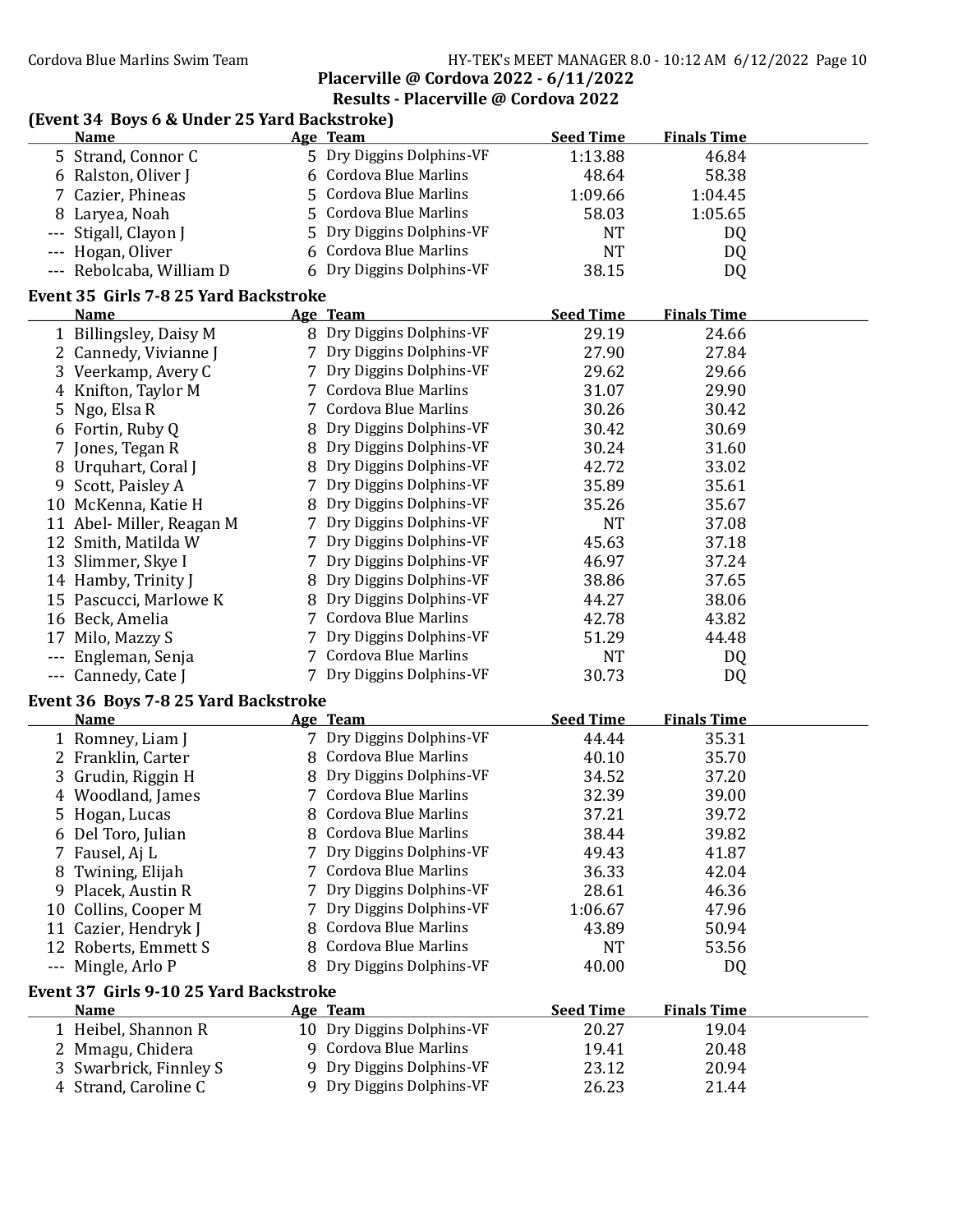### Cordova Blue Marlins Swim Team HY-TEK's MEET MANAGER 8.0 - 10:12 AM 6/12/2022 Page 11 Placerville @ Cordova 2022 - 6/11/2022

## Results - Placerville @ Cordova 2022

## (Event 37 Girls 9-10 25 Yard Backstroke)

|    | <b>Name</b>                                  |    | Age Team                    | <b>Seed Time</b> | <b>Finals Time</b> |  |
|----|----------------------------------------------|----|-----------------------------|------------------|--------------------|--|
|    | 5 Cleveland, Bella S                         |    | 10 Dry Diggins Dolphins-VF  | 30.07            | 23.13              |  |
|    | 6 Romney, London C                           |    | 10 Dry Diggins Dolphins-VF  | 26.68            | 23.80              |  |
| 7  | Round, Lizzie D                              |    | 10 Dry Diggins Dolphins-VF  | <b>NT</b>        | 24.44              |  |
| 8  | Harrison, Isabella                           |    | 10 Cordova Blue Marlins     | 27.58            | 26.20              |  |
|    | 9 Woodland, Ava                              |    | 9 Cordova Blue Marlins      | 29.62            | 26.56              |  |
|    | 10 Herrle, Sophia                            |    | 10 Cordova Blue Marlins     | 28.39            | 26.64              |  |
|    | 11 Matzinger, Hailey M                       |    | 10 Cordova Blue Marlins     | 25.35            | 27.18              |  |
|    | 12 Harrington, Riley A                       |    | 9 Dry Diggins Dolphins-VF   | 26.00            | 27.50              |  |
|    | 13 Ripley, Rose C                            |    | 10 Dry Diggins Dolphins-VF  | 33.15            | 27.66              |  |
|    | 14 Comstock, Aria                            |    | 9 Cordova Blue Marlins      | 27.22            | 27.68              |  |
|    | 15 Jared, Aspen S                            |    | 9 Dry Diggins Dolphins-VF   | 35.26            | 28.65              |  |
|    | 16 Schubin, Caitlyn                          |    | 10 Cordova Blue Marlins     | 36.87            | 28.96              |  |
|    | 17 Maurer, Maddy M                           |    | 9 Dry Diggins Dolphins-VF   | 32.67            | 33.19              |  |
|    | 18 Eyrisch, Ellisyn K                        |    | 9 Dry Diggins Dolphins-VF   | 36.25            | 35.72              |  |
|    | --- Martin, Eisley A                         |    | 9 Dry Diggins Dolphins-VF   | 35.75            | DQ                 |  |
|    | <b>Event 38 Boys 9-10 25 Yard Backstroke</b> |    |                             |                  |                    |  |
|    | <b>Name</b>                                  |    | Age Team                    | <b>Seed Time</b> | <b>Finals Time</b> |  |
|    | 1 Bell, Ronan                                |    | 9 Cordova Blue Marlins      | 20.95            | 20.63              |  |
|    | 2 Frazer, Easton C                           |    | 10 Dry Diggins Dolphins-VF  | 22.00            | 21.93              |  |
|    | 3 Jones, Drady L                             |    | 10 Dry Diggins Dolphins-VF  | <b>NT</b>        | 24.13              |  |
|    | 4 Hodnett, Josh W                            |    | 10 Dry Diggins Dolphins-VF  | 23.80            | 24.55              |  |
| 5. | Bledsoe, Jaxxon C                            |    | 10 Dry Diggins Dolphins-VF  | 25.80            | 26.53              |  |
|    | 6 Verma, Viraj                               |    | 9 Cordova Blue Marlins      | 27.90            | 28.46              |  |
|    | 7 Veerkamp, Axel D                           |    | 9 Dry Diggins Dolphins-VF   | 27.69            | 28.87              |  |
|    | *8 Gray, Cameron J                           |    | 10 Dry Diggins Dolphins-VF  | 28.41            | 29.72              |  |
|    | *8 Edmonds, Blaise C                         |    | 10 Dry Diggins Dolphins-VF  | 35.39            | 29.72              |  |
|    | 10 Pascucci, Augie J                         |    | 10 Dry Diggins Dolphins-VF  | 28.84            | 32.42              |  |
|    | 11 Rojas, Fransisco                          |    | 9 Cordova Blue Marlins      | <b>NT</b>        | 33.47              |  |
|    | 12 Rivera, Isaac                             |    | 10 Cordova Blue Marlins     | 34.52            | 35.59              |  |
|    | Event 39 Girls 11-12 50 Yard Backstroke      |    |                             |                  |                    |  |
|    | <u>Name</u>                                  |    | Age Team                    | <b>Seed Time</b> | <b>Finals Time</b> |  |
|    | 1 Little, Meredith E                         |    | 12 Dry Diggins Dolphins-VF  | 41.32            | 38.58              |  |
|    | 2 Trotsiuk, Arina                            |    | 11 Cordova Blue Marlins     | 41.13            | 39.34              |  |
| 3  | Linden, Paige E                              |    | 11 Cordova Blue Marlins     | 44.40            | 42.61              |  |
|    | 4 Laryea, Zora                               |    | 12 Cordova Blue Marlins     | 52.83            | 46.95              |  |
| 5  | Tetlow, Ally C                               |    | 12 Dry Diggins Dolphins-VF  | 54.64            | 47.20              |  |
| 6  | Hart, Sadie                                  | 11 | Cordova Blue Marlins        | 51.57            | 47.93              |  |
| 7  | Allen, Sasha L                               | 11 | Cordova Blue Marlins        | 45.98            | 50.46              |  |
| 8  | Williamson, Morgan J                         | 12 | Dry Diggins Dolphins-VF     | 54.90            | 51.77              |  |
| 9  | Pratt, Carly A                               | 11 | Dry Diggins Dolphins-VF     | <b>NT</b>        | 51.92              |  |
| 10 | Jared, Arizona S                             | 11 | Dry Diggins Dolphins-VF     | <b>NT</b>        | 53.00              |  |
|    | 11 Pace, Naomie A                            | 11 | Dry Diggins Dolphins-VF     | <b>NT</b>        | 54.60              |  |
| 12 | Villanueva, Camille                          | 12 | Cordova Blue Marlins        | 58.58            | 54.91              |  |
| 13 | Saterfield, Keani                            | 12 | <b>Cordova Blue Marlins</b> | 53.29            | 55.76              |  |
|    | 14 Bjurstrom, Isabella A                     |    | 11 Cordova Blue Marlins     | 1:07.28          | 56.71              |  |
| 15 | Shepherd, Dalila S                           | 11 | Dry Diggins Dolphins-VF     | NT               | 1:00.05            |  |
|    | 16 Vang, Jetty B                             | 11 | Dry Diggins Dolphins-VF     | <b>NT</b>        | 1:02.78            |  |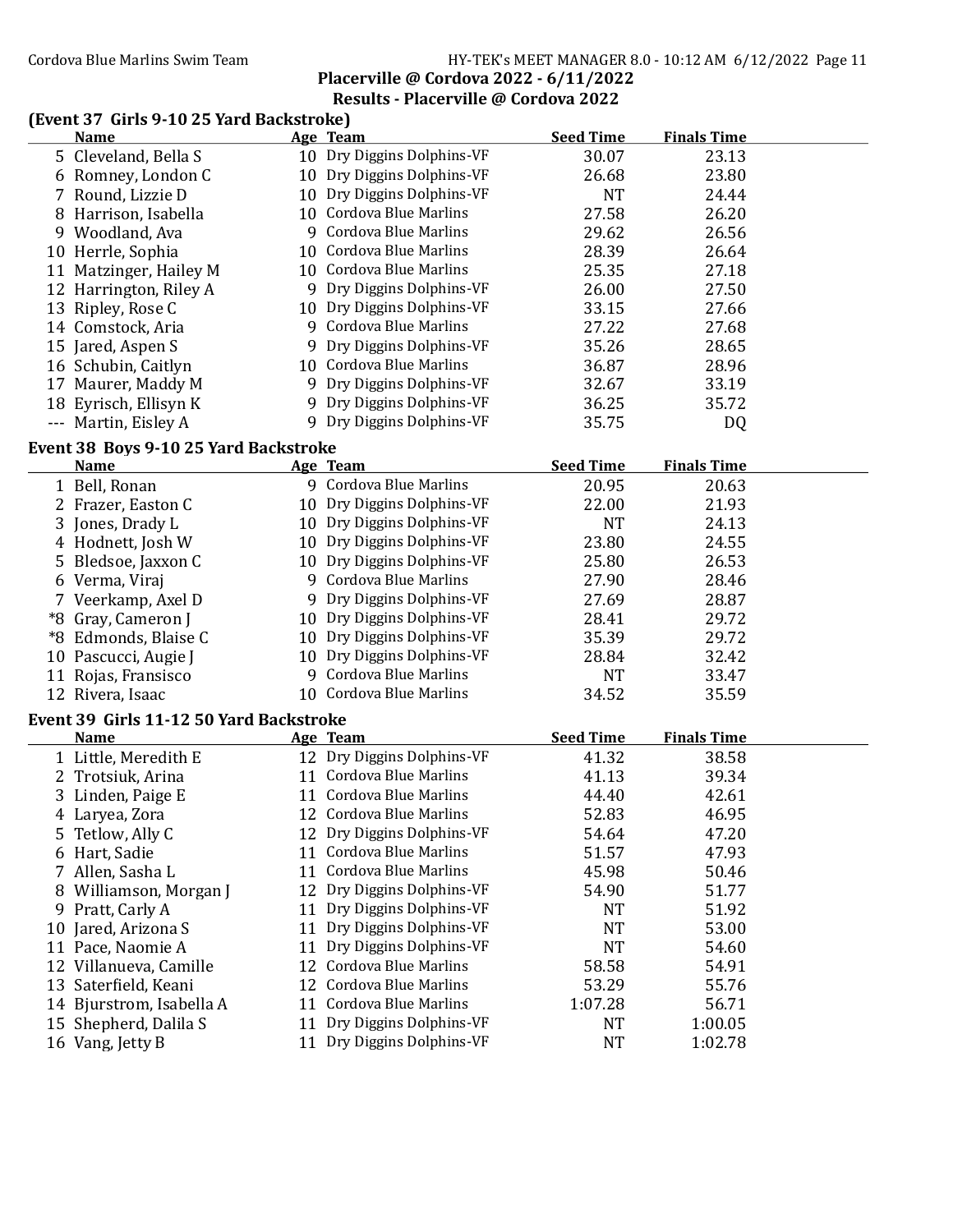### Cordova Blue Marlins Swim Team HY-TEK's MEET MANAGER 8.0 - 10:12 AM 6/12/2022 Page 12 Placerville @ Cordova 2022 - 6/11/2022 Results - Placerville @ Cordova 2022

# Event 40 Boys 11-12 50 Yard Backstroke

|   | <b>Name</b>                              |    | Age Team                    | <b>Seed Time</b> | <b>Finals Time</b> |  |
|---|------------------------------------------|----|-----------------------------|------------------|--------------------|--|
|   | 1 Mmagu, Chidubem                        |    | 12 Cordova Blue Marlins     | 39.38            | 36.16              |  |
|   | 2 Freer, Clavey                          |    | 12 Dry Diggins Dolphins-VF  | 50.26            | 45.21              |  |
|   | 3 Bennett, Derek J                       |    | 12 Dry Diggins Dolphins-VF  | 50.02            | 46.15              |  |
|   | 4 Kuntz, Oliver D                        |    | 12 Dry Diggins Dolphins-VF  | 49.80            | 49.03              |  |
|   | 5 Cazier, Xijvien                        |    | 12 Cordova Blue Marlins     | 54.14            | 52.67              |  |
|   | 6 Van Thull, Paul C                      |    | 12 Dry Diggins Dolphins-VF  | 55.94            | 56.20              |  |
|   | 7 Sampson, Kal                           |    | 12 Cordova Blue Marlins     | 1:24.43          | 1:25.97            |  |
|   | --- Hamby, Trent J                       |    | 11 Dry Diggins Dolphins-VF  | 1:36.70          | DQ                 |  |
|   | --- Slimmer, Calder B                    |    | 11 Dry Diggins Dolphins-VF  | 53.76            | DQ                 |  |
|   |                                          |    |                             |                  |                    |  |
|   | Event 41 Girls 13-14 50 Yard Backstroke  |    |                             |                  |                    |  |
|   | <b>Name</b>                              |    | Age Team                    | <b>Seed Time</b> | <b>Finals Time</b> |  |
|   | 1 Frazer, Emma M                         |    | 14 Dry Diggins Dolphins-VF  | 38.02            | 36.48              |  |
|   | 2 Tolamatl, Magdalena I                  |    | 13 Cordova Blue Marlins     | 39.68            | 38.80              |  |
|   | 3 Ripley, Alice C                        |    | 14 Dry Diggins Dolphins-VF  | 42.56            | 39.40              |  |
|   | 4 DiSilvestro, Mary A                    |    | 14 Cordova Blue Marlins     | 40.55            | 39.73              |  |
|   | 5 Schneider, Heidi                       |    | 14 Dry Diggins Dolphins-VF  | 40.96            | 41.90              |  |
|   | 6 Phillips, Devyn M                      |    | 13 Dry Diggins Dolphins-VF  | 46.65            | 42.54              |  |
|   | 7 Woodin, Rebecca A                      |    | 14 Dry Diggins Dolphins-VF  | 44.10            | 45.56              |  |
|   | 8 Scarabosio, Sophia D                   |    | 13 Dry Diggins Dolphins-VF  | 45.12            | 45.60              |  |
|   | 9 Hodnett, Eliza                         |    | 14 Dry Diggins Dolphins-VF  | 53.87            | 48.33              |  |
|   | 10 Velasco, Maya V                       |    | 13 Dry Diggins Dolphins-VF  | 57.00            | 49.30              |  |
|   | 11 Paturel, Sarah J                      |    | 13 Dry Diggins Dolphins-VF  | 49.26            | 49.34              |  |
|   | 12 Olivares-Ramos, Alizette              |    | 14 Cordova Blue Marlins     | 52.49            | 51.20              |  |
|   | 13 Danelia, Nia                          |    | 14 Cordova Blue Marlins     | 51.58            | 51.67              |  |
|   | 14 Amorosa, Ameliana J                   |    | 13 Dry Diggins Dolphins-VF  | 1:04.63          | 52.06              |  |
|   | 15 Round, Jayna M                        |    | 13 Dry Diggins Dolphins-VF  | <b>NT</b>        | 57.04              |  |
|   | --- Watson, Peyton                       |    | 13 Cordova Blue Marlins     | <b>NT</b>        | DQ                 |  |
|   | Event 42 Boys 13-14 50 Yard Backstroke   |    |                             |                  |                    |  |
|   | <b>Name</b>                              |    | <b>Age Team</b>             | <b>Seed Time</b> | <b>Finals Time</b> |  |
|   | 1 Tu, Ryan K                             |    | 14 Cordova Blue Marlins     | 34.61            | 34.21              |  |
|   | 2 Hartono, Owen D                        |    | 13 Cordova Blue Marlins     | 38.46            | 37.70              |  |
| 3 | Schubin, Tyler S                         |    | 14 Cordova Blue Marlins     | 37.12            | 38.61              |  |
|   | 4 Gaite, Justin                          |    | 14 Cordova Blue Marlins     | 41.46            | 39.19              |  |
|   | 5 Cazier, Bhavik J                       |    | 14 Cordova Blue Marlins     | 41.10            | 39.58              |  |
|   | 6 Warden, Dennis E                       |    | 13 Dry Diggins Dolphins-VF  | 44.83            | 41.21              |  |
|   | Larsen, Christian D                      |    | 13 Dry Diggins Dolphins-VF  | 43.91            | 45.67              |  |
|   | Bell, Desmond                            |    | 13 Cordova Blue Marlins     | 45.32            | 46.58              |  |
|   | 9 Hamby, Trey A                          |    | 13 Dry Diggins Dolphins-VF  | 54.71            | 54.19              |  |
|   | 10 Sanz, Corvin T                        |    | 13 Dry Diggins Dolphins-VF  | 1:16.40          | 1:14.83            |  |
|   |                                          |    |                             |                  |                    |  |
|   | Event 43 Girls 15-18 100 Yard Backstroke |    |                             |                  |                    |  |
|   | <b>Name</b>                              |    | <u>Age Team</u>             | <b>Seed Time</b> | <b>Finals Time</b> |  |
|   | 1 Dressler, Kaiya                        |    | 15 Cordova Blue Marlins     | 1:14.98          | 1:12.62            |  |
|   | 2 Higgins-Beck, Brooklyn I               | 17 | <b>Cordova Blue Marlins</b> | 1:15.92          | 1:14.80            |  |
|   | 3 Rickey, Abby L                         | 15 | Dry Diggins Dolphins-VF     | 1:22.48          | 1:20.53            |  |
|   | 4 Warden, Savanna D                      |    | 15 Dry Diggins Dolphins-VF  | 1:33.44          | 1:28.04            |  |
|   | 5 Derencin, Sierra M                     | 17 | Dry Diggins Dolphins-VF     | <b>NT</b>        | 1:46.77            |  |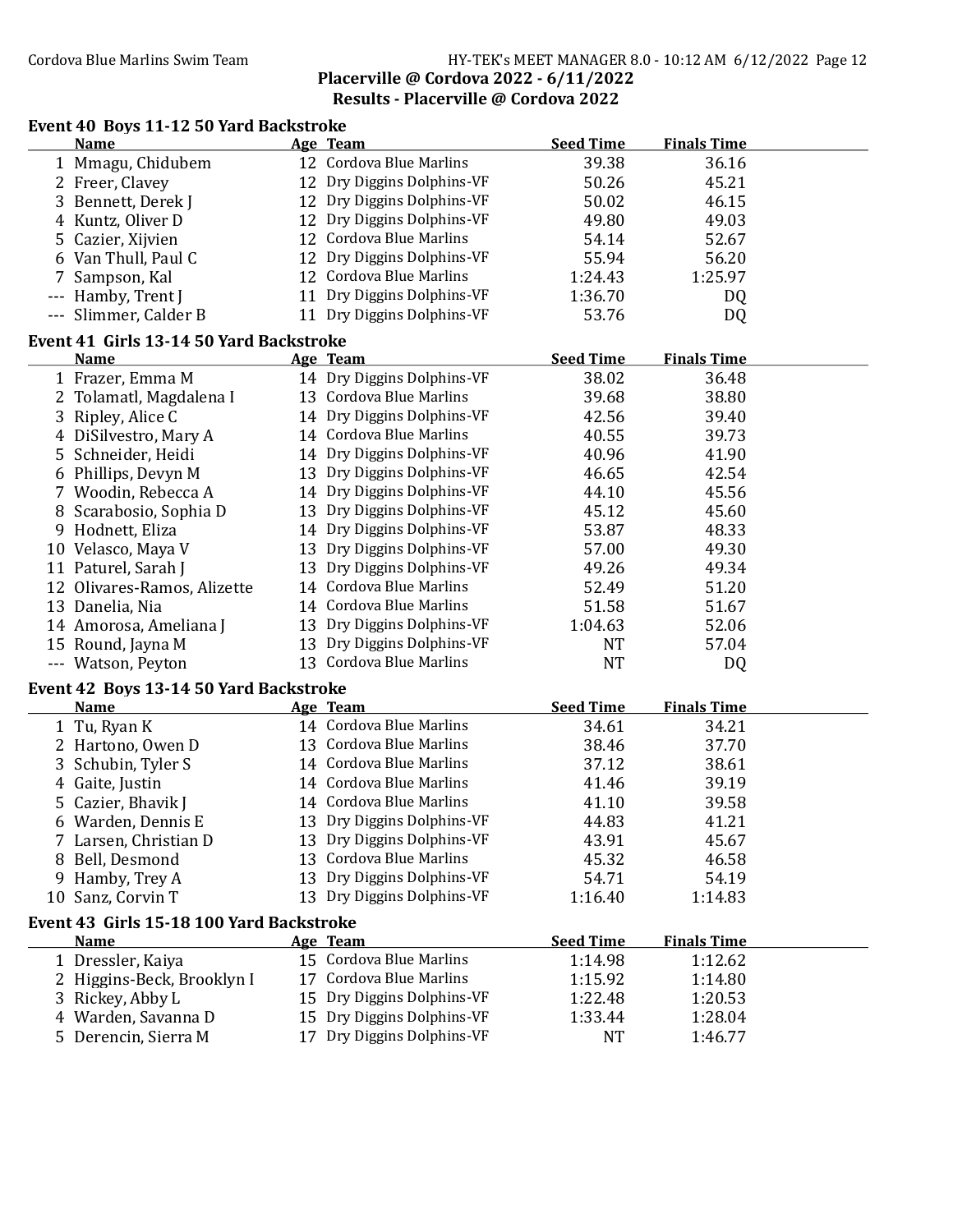### Cordova Blue Marlins Swim Team HY-TEK's MEET MANAGER 8.0 - 10:12 AM 6/12/2022 Page 13 Placerville @ Cordova 2022 - 6/11/2022 Results - Placerville @ Cordova 2022

|    | Event 44 Boys 15-18 100 Yard Backstroke  |    |                             |                  |                    |  |
|----|------------------------------------------|----|-----------------------------|------------------|--------------------|--|
|    | <b>Name</b>                              |    | Age Team                    | <b>Seed Time</b> | <b>Finals Time</b> |  |
|    | 1 Freer, Sawyer                          |    | 16 Dry Diggins Dolphins-VF  | <b>NT</b>        | 1:01.86            |  |
|    | 2 Meadows, Theo I                        |    | 16 Dry Diggins Dolphins-VF  | 1:14.47          | 1:15.23            |  |
| 3  | Bath, James A                            |    | 18 Dry Diggins Dolphins-VF  | <b>NT</b>        | 1:22.12            |  |
|    | 4 Garner, Vincent                        | 17 | <b>Cordova Blue Marlins</b> | 1:25.45          | 1:24.71            |  |
|    | 5 Harrison, Noah                         |    | 16 Cordova Blue Marlins     | <b>NT</b>        | 1:24.83            |  |
|    | --- Lopez, Raul                          |    | 17 Cordova Blue Marlins     | 1:12.09          | X1:13.29           |  |
|    | Event 45 Girls 7-8 25 Yard Breaststroke  |    |                             |                  |                    |  |
|    | <b>Name</b>                              |    | Age Team                    | <b>Seed Time</b> | <b>Finals Time</b> |  |
|    | 1 Fortin, Ruby Q                         |    | 8 Dry Diggins Dolphins-VF   | 31.06            | 29.93              |  |
|    | 2 Mmagu, Chioma G                        |    | 7 Cordova Blue Marlins      | 33.07            | 30.63              |  |
|    | 3 Parsons, Harper R                      | 8  | Dry Diggins Dolphins-VF     | 35.54            | 31.17              |  |
|    | 4 DiSilvestro, Abigail R                 |    | 8 Cordova Blue Marlins      | 36.40            | 33.46              |  |
|    | 5 McLoed, Kinzlie J                      |    | 7 Dry Diggins Dolphins-VF   | 42.59            | 34.32              |  |
|    | 6 Mayers, Dixie A                        |    | 8 Dry Diggins Dolphins-VF   | <b>NT</b>        | 35.83              |  |
|    | 7 Gegogeine, Abigail A                   |    | 7 Cordova Blue Marlins      | 43.75            | 36.84              |  |
|    | 8 Forest, Gaby D                         | 8  | Dry Diggins Dolphins-VF     | 50.64            | 38.85              |  |
|    | 9 Urquhart, Coral J                      |    | 8 Dry Diggins Dolphins-VF   | 42.55            | 42.75              |  |
|    | 10 Matzinger, Brooke                     |    | 7 Cordova Blue Marlins      | <b>NT</b>        | 45.92              |  |
|    | --- Hanson, Matilda M                    |    | 7 Dry Diggins Dolphins-VF   | <b>NT</b>        | DQ                 |  |
|    | Knifton, Taylor M                        |    | 7 Cordova Blue Marlins      | <b>NT</b>        | DQ                 |  |
|    | --- Abramyan, Evelyn                     |    | 7 Cordova Blue Marlins      | <b>NT</b>        | DQ                 |  |
|    | --- Bjurstrom, Sophia                    |    | 8 Cordova Blue Marlins      | <b>NT</b>        | DQ                 |  |
|    | --- Slimmer, Skye I                      |    | 7 Dry Diggins Dolphins-VF   | <b>NT</b>        | DQ                 |  |
|    | --- Milo, Mazzy S                        | 7  | Dry Diggins Dolphins-VF     | <b>NT</b>        | DQ                 |  |
|    | --- Scott, Paisley A                     | 7  | Dry Diggins Dolphins-VF     | <b>NT</b>        | DQ                 |  |
|    | --- Rushing, Olivia R                    | 7  | Dry Diggins Dolphins-VF     | <b>NT</b>        | DQ                 |  |
|    | --- Jones, Tegan R                       | 8  | Dry Diggins Dolphins-VF     | <b>NT</b>        | DQ                 |  |
|    | --- Smith, Matilda W                     |    | 7 Dry Diggins Dolphins-VF   | <b>NT</b>        | DQ                 |  |
|    | Event 46 Boys 7-8 25 Yard Breaststroke   |    |                             |                  |                    |  |
|    | <b>Name</b>                              |    | Age Team                    | <b>Seed Time</b> | <b>Finals Time</b> |  |
|    | 1 Wurtzer, Ian                           |    | 7 Cordova Blue Marlins      | 33.82            | 32.36              |  |
|    | 2 Twining, Elijah                        |    | 7 Cordova Blue Marlins      | 39.79            | 33.56              |  |
|    | 3 Del Toro, Julian                       |    | 8 Cordova Blue Marlins      | 35.76            | 36.37              |  |
|    | 4 Fausel, Aj L                           |    | 7 Dry Diggins Dolphins-VF   | <b>NT</b>        | 38.15              |  |
|    | 5 Hogan, Lucas                           | 8  | <b>Cordova Blue Marlins</b> | NT               | 40.37              |  |
|    | 6 Gabbard, Gavin T                       | 8  | Dry Diggins Dolphins-VF     | NT               | 40.57              |  |
| 7  | Mingle, Arlo P                           | 8  | Dry Diggins Dolphins-VF     | 44.03            | 41.10              |  |
| 8  | Rivera, Matthew                          | 7  | <b>Cordova Blue Marlins</b> | <b>NT</b>        | 43.85              |  |
|    | Woodland, James                          | 7  | <b>Cordova Blue Marlins</b> | <b>NT</b>        | DQ                 |  |
|    | Cole, Zachary                            | 8  | Cordova Blue Marlins        | <b>NT</b>        | DQ                 |  |
|    | --- Herrle, Thomas                       |    | 7 Cordova Blue Marlins      | 43.24            | DQ                 |  |
|    | Event 47 Girls 9-10 25 Yard Breaststroke |    |                             |                  |                    |  |
|    | <u>Name</u>                              |    | Age Team                    | <b>Seed Time</b> | <b>Finals Time</b> |  |
|    | 1 DiSilvestro, Susanna H                 |    | 10 Cordova Blue Marlins     | 21.44            | 21.39              |  |
|    | 2 Thomas, Janie W                        |    | 10 Dry Diggins Dolphins-VF  | 26.43            | 25.35              |  |
| 3  | Cleveland, Bella S                       | 10 | Dry Diggins Dolphins-VF     | 29.32            | 25.86              |  |
|    | 4 Stigall, Kylee M                       |    | 9 Dry Diggins Dolphins-VF   | 27.69            | 26.16              |  |
| 5. | Matzinger, Hailey M                      | 10 | <b>Cordova Blue Marlins</b> | 28.03            | 27.80              |  |
|    | 6 Strand, Caroline C                     | 9  | Dry Diggins Dolphins-VF     | 29.29            | 28.02              |  |
|    |                                          |    |                             |                  |                    |  |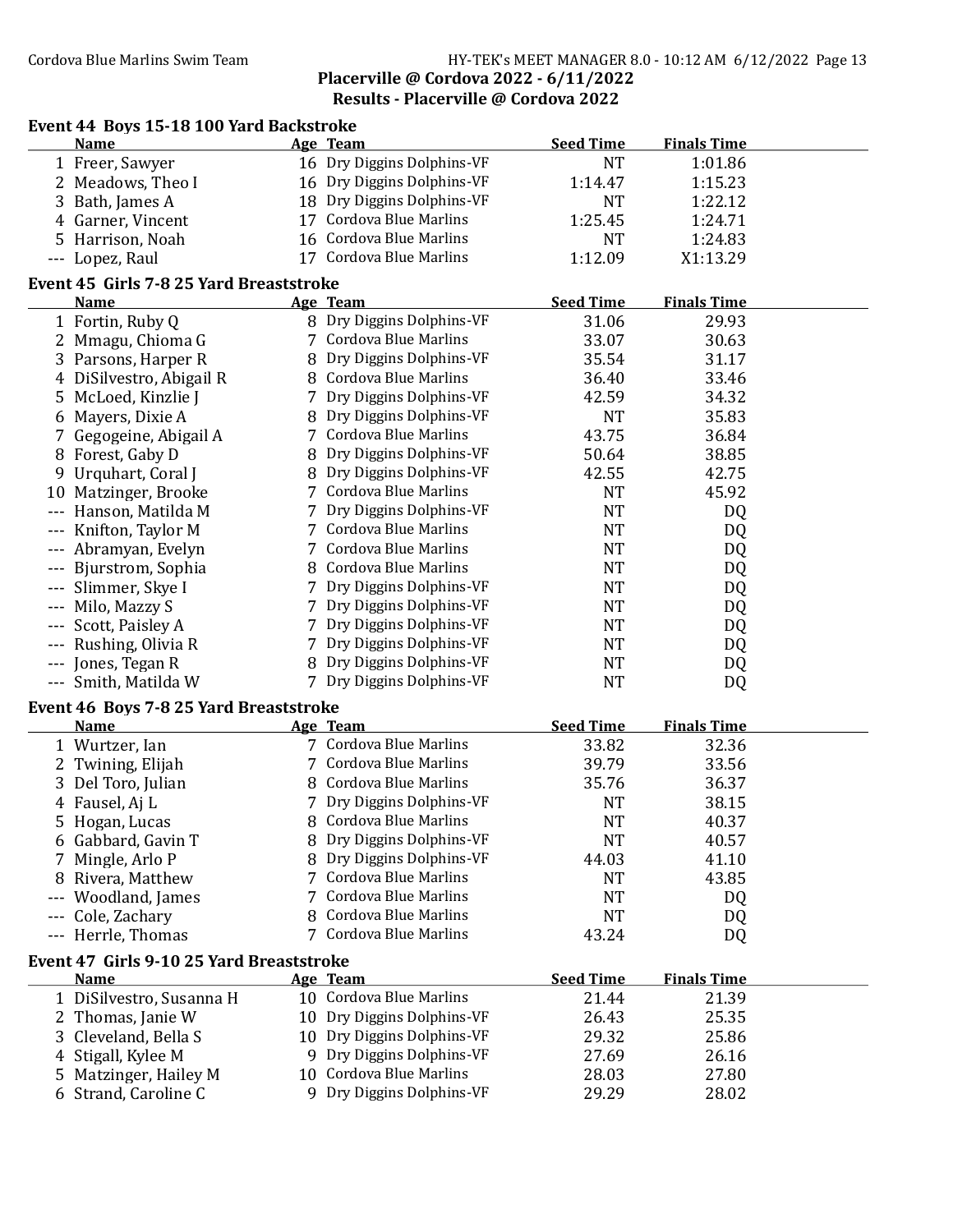### Cordova Blue Marlins Swim Team HY-TEK's MEET MANAGER 8.0 - 10:12 AM 6/12/2022 Page 14 Placerville @ Cordova 2022 - 6/11/2022

# Results - Placerville @ Cordova 2022

## (Event 47 Girls 9-10 25 Yard Breaststroke)

|   | <b>Name</b>                               |    | Age Team                    | <b>Seed Time</b> | <b>Finals Time</b> |  |
|---|-------------------------------------------|----|-----------------------------|------------------|--------------------|--|
|   | 7 Pooley, Elaina N                        |    | 10 Dry Diggins Dolphins-VF  | 28.50            | 28.83              |  |
|   | 8 McKenna, Leah C                         |    | 10 Dry Diggins Dolphins-VF  | 35.27            | 28.94              |  |
|   | 9 Hedegard, Addison A                     |    | 10 Dry Diggins Dolphins-VF  | 31.38            | 29.12              |  |
|   | 10 Jared, Aspen S                         |    | 9 Dry Diggins Dolphins-VF   | 42.13            | 29.37              |  |
|   | 11 Phillips, Brooke L                     |    | 10 Dry Diggins Dolphins-VF  | <b>NT</b>        | 31.40              |  |
|   | 12 Woodland, Ava                          |    | 9 Cordova Blue Marlins      | 39.31            | 32.73              |  |
|   | 13 Maurer, Maddy M                        |    | 9 Dry Diggins Dolphins-VF   | 34.91            | 37.75              |  |
|   | 14 Eyrisch, Ellisyn K                     |    | 9 Dry Diggins Dolphins-VF   | 54.93            | 39.86              |  |
|   | Bennett, Everly                           |    | 10 Cordova Blue Marlins     | 34.52            | DQ                 |  |
|   | Hogan, Lillian                            | 10 | <b>Cordova Blue Marlins</b> | <b>NT</b>        | DQ                 |  |
|   | Schubin, Caitlyn                          | 10 | <b>Cordova Blue Marlins</b> | <b>NT</b>        | DQ                 |  |
|   | Nguyen, Carol                             |    | 10 Cordova Blue Marlins     | <b>NT</b>        | DQ                 |  |
|   | Sampson, Addison                          |    | 10 Cordova Blue Marlins     | 39.48            | DQ                 |  |
|   | --- Ralston, Gwen E                       |    | 9 Cordova Blue Marlins      | 44.11            | DQ                 |  |
|   |                                           |    |                             |                  |                    |  |
|   | Event 48 Boys 9-10 25 Yard Breaststroke   |    |                             |                  |                    |  |
|   | Name                                      |    | Age Team                    | <b>Seed Time</b> | <b>Finals Time</b> |  |
|   | 1 Nguyen, Cory                            |    | 10 Cordova Blue Marlins     | 26.08            | 23.72              |  |
|   | 2 Forest, Jake B                          |    | 10 Dry Diggins Dolphins-VF  | 25.69            | 26.28              |  |
|   | 3 Veerkamp, Axel D                        |    | 9 Dry Diggins Dolphins-VF   | 31.07            | 32.49              |  |
|   | 4 Rojas, Fransisco                        |    | 9 Cordova Blue Marlins      | <b>NT</b>        | 47.48              |  |
|   | --- Fredericks, Jason                     |    | 9 Cordova Blue Marlins      | <b>NT</b>        | DQ                 |  |
|   | Falkenstein, Caleb M                      |    | 9 Dry Diggins Dolphins-VF   | 31.75            | DQ                 |  |
|   | Pascucci, Augie J                         |    | 10 Dry Diggins Dolphins-VF  | <b>NT</b>        | DQ                 |  |
|   | Pooley, Austin D                          |    | 10 Dry Diggins Dolphins-VF  | 29.00            | DQ                 |  |
|   | Bledsoe, Jaxxon C                         |    | 10 Dry Diggins Dolphins-VF  | 30.77            | DQ                 |  |
|   | Dasari, Shreyas                           |    | 9 Cordova Blue Marlins      | <b>NT</b>        | DQ                 |  |
|   | Edmonds, Blaise C                         |    | 10 Dry Diggins Dolphins-VF  | <b>NT</b>        | DQ                 |  |
|   | Event 49 Girls 11-12 50 Yard Breaststroke |    |                             |                  |                    |  |
|   | Name                                      |    | Age Team                    | <b>Seed Time</b> | <b>Finals Time</b> |  |
|   | 1 Adams, Nina J                           |    | 12 Dry Diggins Dolphins-VF  | 43.79            | 42.68              |  |
|   | 2 Tu, Karen L                             |    | 12 Cordova Blue Marlins     | 46.66            | 45.96              |  |
|   | 3 Laryea, Zora                            | 12 | <b>Cordova Blue Marlins</b> | 46.58            | 48.72              |  |
|   | 4 Tetlow, Ally C                          | 12 | Dry Diggins Dolphins-VF     | 49.18            | 50.14              |  |
|   | 5 Fortin, Hazel N                         | 11 | Dry Diggins Dolphins-VF     | 54.11            | 50.94              |  |
|   | 6 Allen, Sasha L                          |    | 11 Cordova Blue Marlins     | 53.57            | 50.96              |  |
|   | Bjurstrom, Isabella A                     |    | 11 Cordova Blue Marlins     | NT               | 52.34              |  |
|   | 8 Saterfield, Keani                       |    | 12 Cordova Blue Marlins     | <b>NT</b>        | 53.33              |  |
| 9 | Jared, Arizona S                          | 11 | Dry Diggins Dolphins-VF     | <b>NT</b>        | 57.43              |  |
|   | 10 Hart, Sadie                            | 11 | <b>Cordova Blue Marlins</b> | 1:02.35          | 1:00.08            |  |
|   | 11 Villanueva, Camille                    |    | 12 Cordova Blue Marlins     | 1:06.36          | 1:00.29            |  |
|   | 12 Shepherd, Dalila S                     |    | 11 Dry Diggins Dolphins-VF  | 59.85            | 1:00.83            |  |
|   | 13 Thomas, Sophia E                       |    | 12 Dry Diggins Dolphins-VF  | 1:02.34          | 1:05.82            |  |
|   | Event 50 Boys 11-12 50 Yard Breaststroke  |    |                             |                  |                    |  |
|   | <b>Name</b>                               |    | <u>Age Team</u>             | <b>Seed Time</b> | <b>Finals Time</b> |  |
|   | 1 Ax, Darryl                              |    | 12 Cordova Blue Marlins     | 41.44            | 40.42              |  |
|   | 2 Hodnett, Caleb W                        | 12 | Dry Diggins Dolphins-VF     | 50.55            | 44.46              |  |
| 3 | Mingle, Oliver S                          | 11 | Dry Diggins Dolphins-VF     | 50.94            | 49.28              |  |
|   | 4 Kuntz, Oliver D                         | 12 | Dry Diggins Dolphins-VF     | 51.79            | 50.89              |  |
|   | 5 Hart, Hayden                            |    | 12 Cordova Blue Marlins     | 56.37            | 56.94              |  |
|   |                                           |    |                             |                  |                    |  |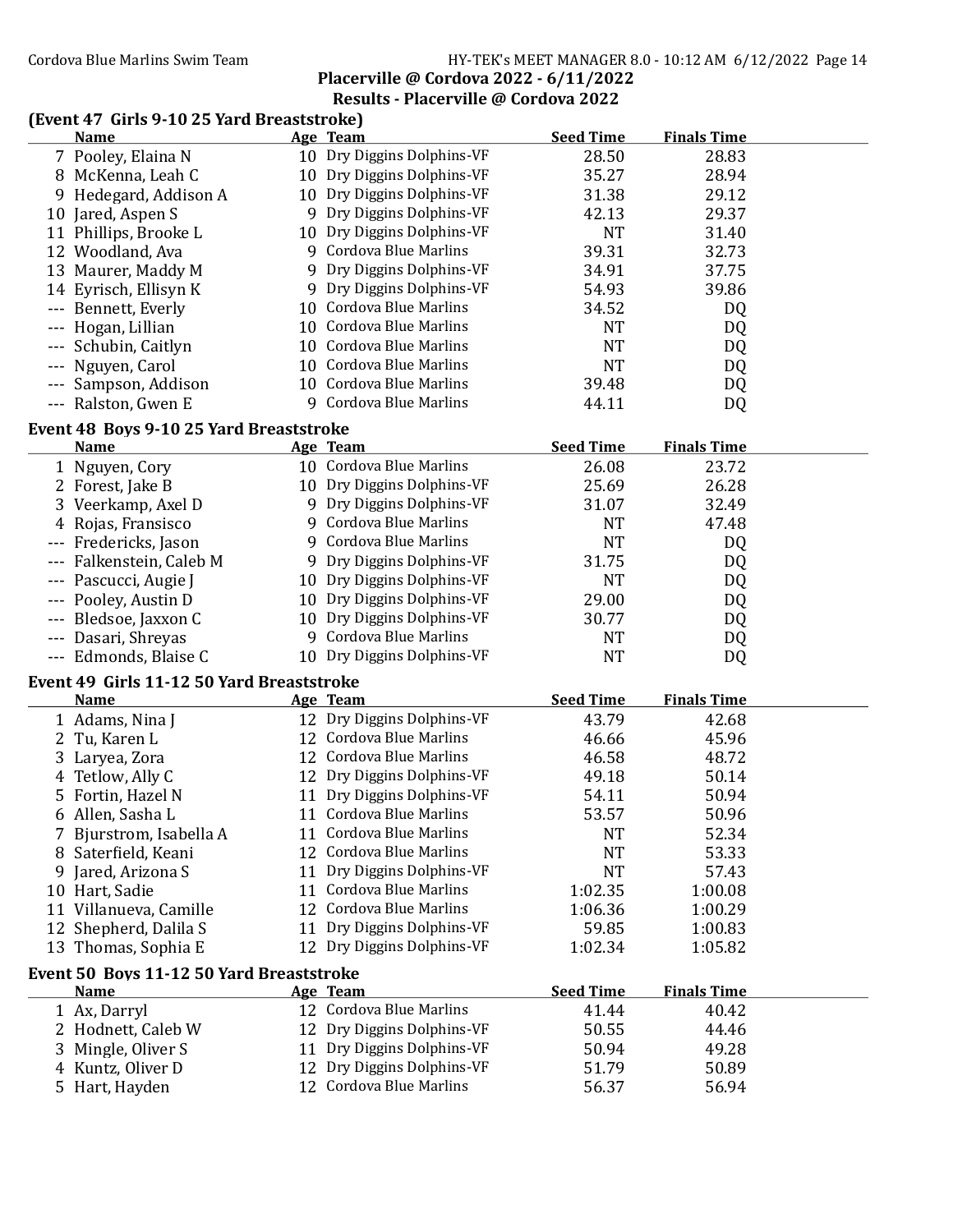## Cordova Blue Marlins Swim Team HY-TEK's MEET MANAGER 8.0 - 10:12 AM 6/12/2022 Page 15

## Placerville @ Cordova 2022 - 6/11/2022 Results - Placerville @ Cordova 2022

### (Event 50 Boys 11-12 50 Yard Breaststroke)

| <b>Name</b>                                | Age Team                   | <b>Seed Time</b> | <b>Finals Time</b> |  |
|--------------------------------------------|----------------------------|------------------|--------------------|--|
| --- Sampson, Kal                           | 12 Cordova Blue Marlins    | <b>NT</b>        | DQ                 |  |
| Event 51 Girls 13-14 50 Yard Breaststroke  |                            |                  |                    |  |
| <b>Name</b>                                | Age Team                   | <b>Seed Time</b> | <b>Finals Time</b> |  |
| 1 Musgrove, Maya K                         | 13 Dry Diggins Dolphins-VF | 43.98            | 40.25              |  |
| 2 DiSilvestro, Mary A                      | 14 Cordova Blue Marlins    | 41.56            | 40.51              |  |
| 3 Pooley, Olivia M                         | 13 Dry Diggins Dolphins-VF | 50.20            | 45.41              |  |
| 4 Tolamatl, Magdalena I                    | 13 Cordova Blue Marlins    | 46.49            | 45.75              |  |
| 5 Koltsova, Alisa                          | 14 Dry Diggins Dolphins-VF | 48.64            | 46.44              |  |
| 6 Du Val, Karsyn L                         | 14 Cordova Blue Marlins    | 49.48            | 47.50              |  |
| 7 Rickey, Madelyn E                        | 13 Dry Diggins Dolphins-VF | <b>NT</b>        | 48.16              |  |
| 8 McKenna, Kaelin N                        | 13 Dry Diggins Dolphins-VF | 54.39            | 49.17              |  |
| 9 Hodnett, Eliza                           | 14 Dry Diggins Dolphins-VF | 51.17            | 49.82              |  |
| 10 Woodin, Rebecca A                       | 14 Dry Diggins Dolphins-VF | 57.19            | 54.42              |  |
| 11 Velasco, Maya V                         | 13 Dry Diggins Dolphins-VF | 1:02.00          | 54.99              |  |
| 12 Round, Jayna M                          | 13 Dry Diggins Dolphins-VF | <b>NT</b>        | 1:08.06            |  |
| 13 Watson, Peyton                          | 13 Cordova Blue Marlins    | <b>NT</b>        | 1:14.00            |  |
| Event 52 Boys 13-14 50 Yard Breaststroke   |                            |                  |                    |  |
| <b>Name</b>                                | Age Team                   | <b>Seed Time</b> | <b>Finals Time</b> |  |
| 1 Cazier, Bhavik J                         | 14 Cordova Blue Marlins    | 37.00            | 36.98              |  |
| 2 Bishop, Morgan A                         | 14 Dry Diggins Dolphins-VF | 48.35            | 37.00              |  |
| 3 Aebersold, Zackary J                     | 14 Cordova Blue Marlins    | 37.86            | 37.30              |  |
| 4 Nguyen, Coby                             | 14 Cordova Blue Marlins    | 38.75            | 38.63              |  |
| 5 Twining, Luke R                          | 14 Cordova Blue Marlins    | <b>NT</b>        | 38.96              |  |
| 6 Sharratt, Cody                           | 14 Cordova Blue Marlins    | 45.80            | 45.81              |  |
| 7 Haynes, Caleb E                          | 13 Cordova Blue Marlins    | 50.82            | 46.21              |  |
| 8 Curl, Joshua J                           | 13 Cordova Blue Marlins    | 47.73            | 48.93              |  |
| 9 Haynes, Austin                           | 13 Cordova Blue Marlins    | <b>NT</b>        | 50.93              |  |
| --- Sanz, Corvin T                         | 13 Dry Diggins Dolphins-VF | 1:29.47          | DQ                 |  |
| --- Werner, Logan                          | 13 Cordova Blue Marlins    | <b>NT</b>        | DQ                 |  |
| Event 53 Girls 15-18 100 Yard Breaststroke |                            |                  |                    |  |
| <b>Name</b>                                | Age Team                   | <b>Seed Time</b> | <b>Finals Time</b> |  |
| 1 Schneider, Audrey A                      | 16 Dry Diggins Dolphins-VF | 1:34.99          | 1:28.68            |  |
| 2 Ax, Katia                                | 15 Cordova Blue Marlins    | 1:30.81          | 1:28.87            |  |
| 3 Round, Liana Z                           | 15 Dry Diggins Dolphins-VF | <b>NT</b>        | 1:29.11            |  |
| 4 Dressler, Kaiya                          | 15 Cordova Blue Marlins    | 1:35.08          | 1:32.12            |  |
| 5 Bowers, Brooke A                         | 15 Dry Diggins Dolphins-VF | <b>NT</b>        | 1:48.04            |  |
| 6 Portillo, Celia                          | 15 Cordova Blue Marlins    | 1:58.06          | 1:57.88            |  |
| Event 54 Boys 15-18 100 Yard Breaststroke  |                            |                  |                    |  |
| <b>Name</b>                                | Age Team                   | <b>Seed Time</b> | <b>Finals Time</b> |  |
| 1 Bishop, Christopher                      | 17 Dry Diggins Dolphins-VF | 1:17.62          | 1:13.46            |  |
| 2 Tolamatl, Andrew D                       | 16 Cordova Blue Marlins    | 1:16.37          | 1:14.09            |  |
| 3 Carroll, Seamus                          | 17 Dry Diggins Dolphins-VF | 1:28.14          | 1:22.87            |  |
| 4 Wurtzer, Caleb R                         | 15 Cordova Blue Marlins    | 1:25.41          | 1:24.04            |  |
| 5 Amorosa, Vinnie J                        | 15 Dry Diggins Dolphins-VF | NT               | 1:40.93            |  |
| 6 Garner, Vincent                          | 17 Cordova Blue Marlins    | 1:43.96          | 1:45.39            |  |
| --- Saterfield, Kahai                      | 15 Cordova Blue Marlins    | 2:03.99          | DQ                 |  |
|                                            |                            |                  |                    |  |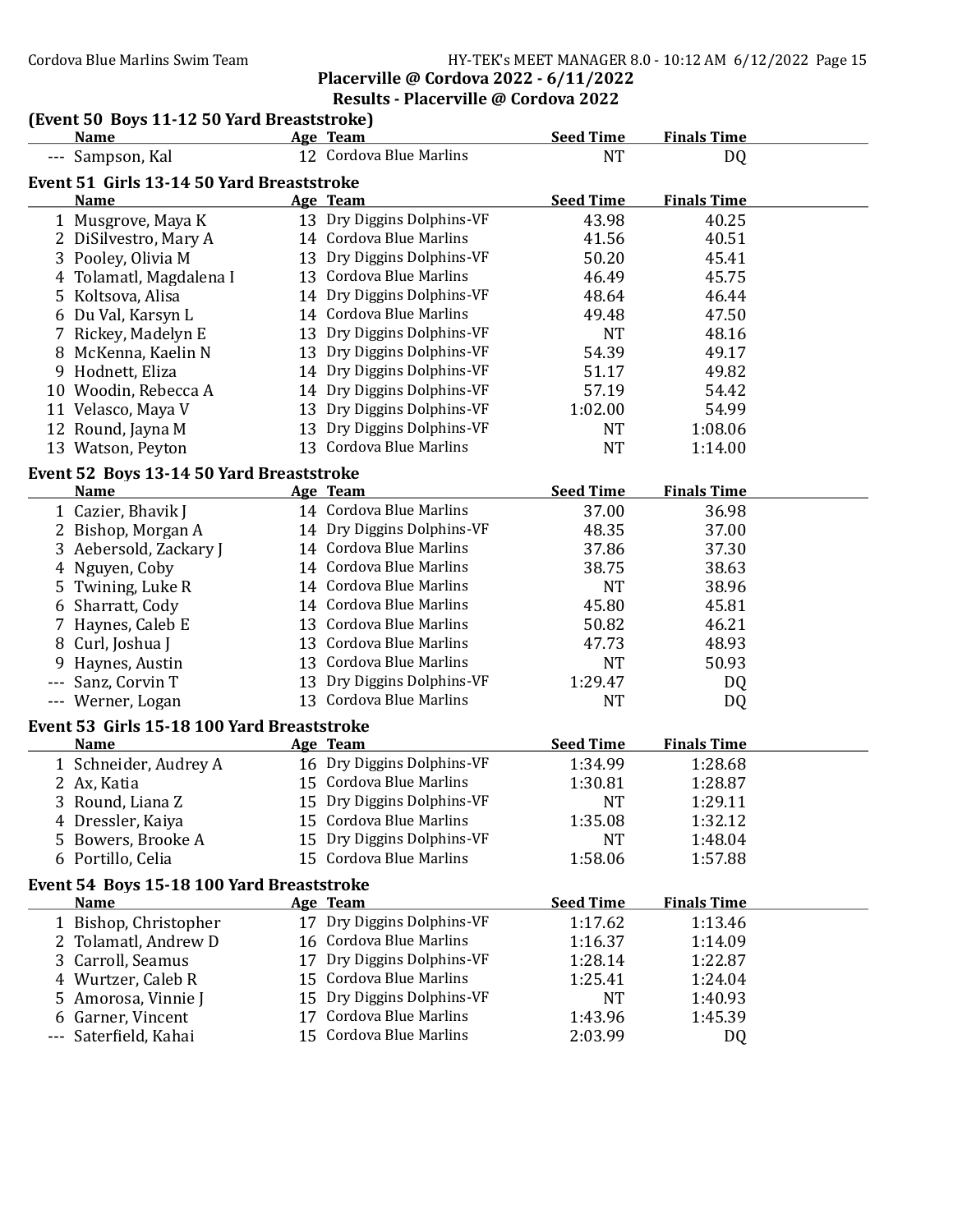### Cordova Blue Marlins Swim Team HY-TEK's MEET MANAGER 8.0 - 10:12 AM 6/12/2022 Page 16 Placerville @ Cordova 2022 - 6/11/2022 Results - Placerville @ Cordova 2022

### Event 55 Girls 7-8 50 Yard Freestyle

|    | <b>Name</b>                                          |     | Age Team                                           | <b>Seed Time</b>   | <b>Finals Time</b> |  |
|----|------------------------------------------------------|-----|----------------------------------------------------|--------------------|--------------------|--|
|    | 1 Mmagu, Chioma G                                    |     | 7 Cordova Blue Marlins                             | 47.99              | 41.68              |  |
|    | 2 Billingsley, Daisy M                               |     | Dry Diggins Dolphins-VF                            | 47.19              | 42.98              |  |
|    | 3 Cannedy, Vivianne J                                |     | Dry Diggins Dolphins-VF                            | <b>NT</b>          | 54.07              |  |
|    | 4 Knifton, Taylor M                                  |     | 7 Cordova Blue Marlins                             | 56.87              | 57.57              |  |
|    | 5 Cannedy, Cate J                                    | 7   | Dry Diggins Dolphins-VF                            | <b>NT</b>          | 58.84              |  |
| 6  | Engleman, Senja                                      |     | 7 Cordova Blue Marlins                             | <b>NT</b>          | 58.89              |  |
|    | 7 Strand, Lilah E                                    | 7   | Dry Diggins Dolphins-VF                            | 55.00              | 1:00.47            |  |
| 8  | Mayers, Dixie A                                      | 8   | Dry Diggins Dolphins-VF                            | 1:07.43            | 1:04.09            |  |
| 9  | Rushing, Olivia R                                    | 7   | Dry Diggins Dolphins-VF                            | <b>NT</b>          | 1:04.71            |  |
|    | 10 Hamby, Trinity J                                  | 8   | Dry Diggins Dolphins-VF                            | <b>NT</b>          | 1:12.11            |  |
|    | 11 McKenna, Katie H                                  | 8   | Dry Diggins Dolphins-VF                            | 1:20.68            | 1:14.48            |  |
|    | 12 Beck, Amelia                                      | 7   | <b>Cordova Blue Marlins</b>                        | 1:28.70            | 1:16.07            |  |
|    | 13 Veerkamp, Avery C                                 | 7   | Dry Diggins Dolphins-VF                            | <b>NT</b>          | 1:17.92            |  |
|    | 14 Bjurstrom, Sophia                                 | 8   | Cordova Blue Marlins                               | 1:29.10            | 1:17.95            |  |
|    | 15 Falkenstein, Lenea J                              | 7   | Dry Diggins Dolphins-VF                            | <b>NT</b>          | 1:23.73            |  |
|    | 16 Abel-Miller, Reagan M                             | 7   | Dry Diggins Dolphins-VF                            | <b>NT</b>          | 1:28.06            |  |
|    | Event 56 Boys 7-8 50 Yard Freestyle                  |     |                                                    |                    |                    |  |
|    | Name                                                 |     | Age Team                                           | <b>Seed Time</b>   | <b>Finals Time</b> |  |
|    | 1 Guth, Emmett E                                     |     | 7 Dry Diggins Dolphins-VF                          | 47.54              | 47.67              |  |
|    | 2 Gabbard, Gavin T                                   | 8   | Dry Diggins Dolphins-VF                            | 1:04.03            | 55.90              |  |
|    | 3 Del Toro, Julian                                   |     | 8 Cordova Blue Marlins                             | 1:00.18            | 1:01.18            |  |
|    | 4 Wurtzer, Ian                                       |     | 7 Cordova Blue Marlins                             | 1:03.81            | 1:03.54            |  |
|    | 5 Placek, Austin R                                   |     | 7 Dry Diggins Dolphins-VF                          | <b>NT</b>          | 1:10.03            |  |
|    | 6 Twining, Elijah                                    | 7   | <b>Cordova Blue Marlins</b>                        | 1:19.39            | 1:16.24            |  |
|    | 7 Franklin, Carter                                   | 8   | <b>Cordova Blue Marlins</b>                        | 1:08.50            | 1:17.30            |  |
|    | 8 Hogan, Lucas                                       | 8   | <b>Cordova Blue Marlins</b>                        | 1:23.53            | 1:17.41            |  |
|    | 9 Cole, Zachary                                      | 8   | Cordova Blue Marlins                               | 1:40.52            | 1:19.60            |  |
|    | 10 Collins, Cooper M                                 |     | Dry Diggins Dolphins-VF                            | <b>NT</b>          | 1:24.22            |  |
|    | 11 Rodriguez, Robert                                 |     | 7 Cordova Blue Marlins                             | 1:55.18            | 1:46.70            |  |
|    |                                                      |     |                                                    |                    |                    |  |
|    | Event 57 Girls 9-10 50 Yard Freestyle<br><b>Name</b> |     |                                                    | <b>Seed Time</b>   | <b>Finals Time</b> |  |
|    | 1 Knifton, Marlee K                                  |     | Age Team<br>10 Cordova Blue Marlins                | 38.01              | 36.87              |  |
|    | 2 Heibel, Shannon R                                  |     | 10 Dry Diggins Dolphins-VF                         | 44.31              | 38.54              |  |
|    | 3 Strand, Caroline C                                 |     | 9 Dry Diggins Dolphins-VF                          | 49.99              | 40.46              |  |
|    | 4 Cleveland, Bella S                                 |     | 10 Dry Diggins Dolphins-VF                         | 49.90              | 42.02              |  |
|    | 5 Round, Lizzie D                                    |     | 10 Dry Diggins Dolphins-VF                         | <b>NT</b>          | 42.18              |  |
|    | 6 Camarillo, Alyssa M                                |     | 10 Dry Diggins Dolphins-VF                         | <b>NT</b>          | 43.63              |  |
|    | 7 Swarbrick, Finnley S                               | 9   | Dry Diggins Dolphins-VF                            | 47.28              | 44.15              |  |
| 8  | Harrison, Isabella                                   |     | 10 Cordova Blue Marlins                            | 47.37              | 48.00              |  |
|    |                                                      | 10  | Dry Diggins Dolphins-VF                            | 58.65              | 48.81              |  |
| 9  | Ripley, Rose C<br>Tadlock, Eliza                     | 10  | <b>Cordova Blue Marlins</b>                        |                    | 49.01              |  |
| 10 |                                                      | 10  | <b>Cordova Blue Marlins</b>                        | 47.92              |                    |  |
| 11 | Larsen, Miyuki                                       |     | Dry Diggins Dolphins-VF                            | 54.06              | 49.90              |  |
|    | 12 Weidert, Emmerson M                               | 9   |                                                    | 58.17              | 50.77              |  |
|    | 13 Harrington, Riley A                               | 9.  | Dry Diggins Dolphins-VF<br>10 Cordova Blue Marlins | 1:00.32            | 53.09              |  |
|    | 14 Schubin, Caitlyn                                  | 9   | <b>Cordova Blue Marlins</b>                        | 1:02.11            | 53.68              |  |
|    | 15 Comstock, Aria                                    | 10. | <b>Cordova Blue Marlins</b>                        | <b>NT</b>          | 56.01              |  |
|    | 16 Sampson, Addison                                  | 9.  | Cordova Blue Marlins                               | 1:02.04<br>1:16.20 | 56.15<br>1:11.26   |  |
|    | 17 Ralston, Gwen E                                   |     | 10 Cordova Blue Marlins                            |                    |                    |  |
|    | 18 Nguyen, Carol                                     |     |                                                    | 1:33.57            | 1:34.25            |  |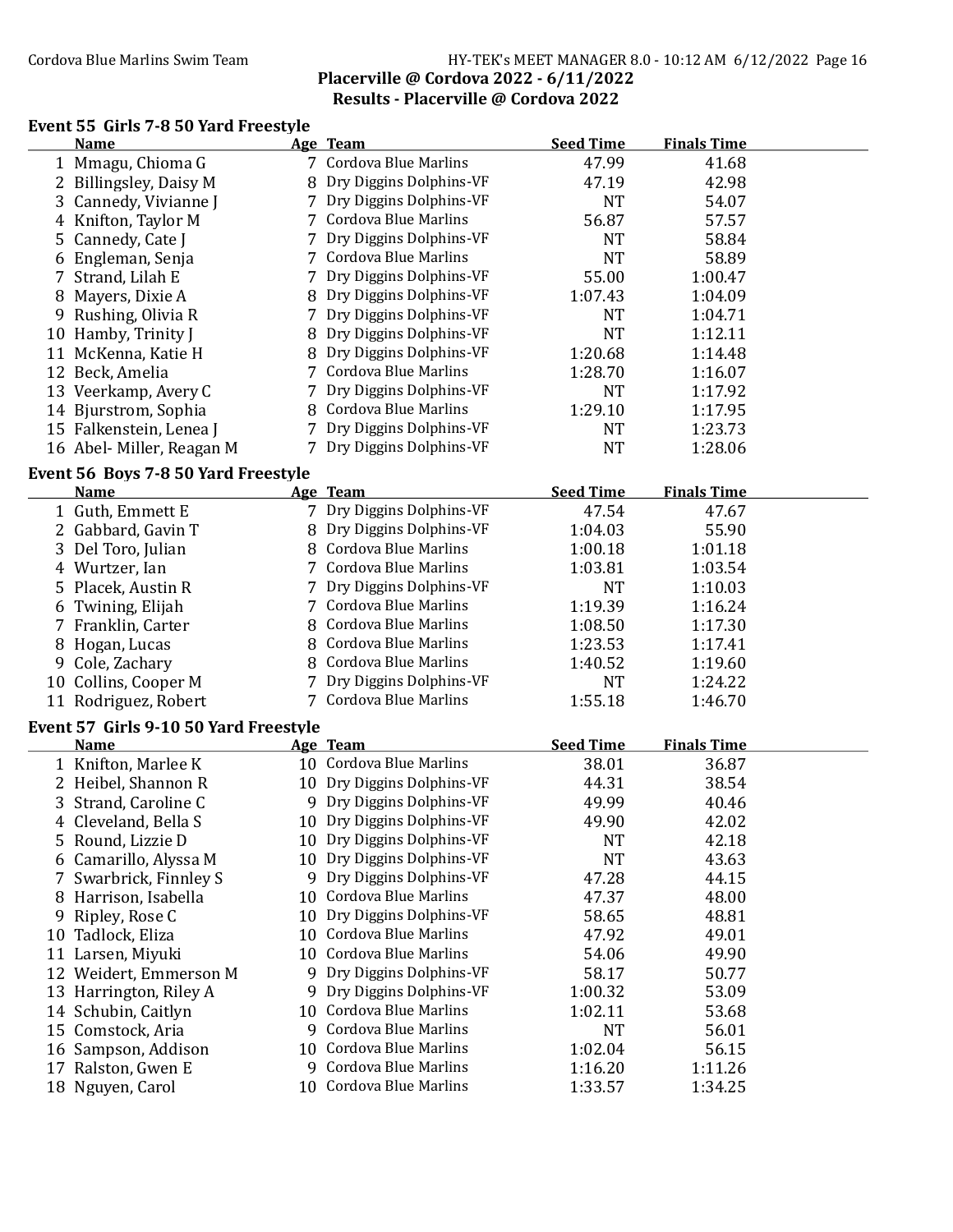### Cordova Blue Marlins Swim Team HY-TEK's MEET MANAGER 8.0 - 10:12 AM 6/12/2022 Page 17 Placerville @ Cordova 2022 - 6/11/2022 Results - Placerville @ Cordova 2022

## Event 58 Boys 9-10 50 Yard Freestyle

|    | <b>Name</b>                             |    | Age Team                   | <b>Seed Time</b> | <b>Finals Time</b> |  |
|----|-----------------------------------------|----|----------------------------|------------------|--------------------|--|
|    | 1 Little, Wyatt A                       |    | 10 Dry Diggins Dolphins-VF | 39.46            | 37.09              |  |
|    | 2 Pooley, Austin D                      |    | 10 Dry Diggins Dolphins-VF | 46.13            | 42.16              |  |
|    | 3 Fredericks, Jason                     |    | 9 Cordova Blue Marlins     | 41.49            | 42.18              |  |
|    | 4 Bell, Ronan                           |    | 9 Cordova Blue Marlins     | 41.79            | 42.52              |  |
|    | 5 Little, Gage A                        |    | 9 Dry Diggins Dolphins-VF  | 52.06            | 44.16              |  |
|    | 6 Jones, Drady L                        |    | 10 Dry Diggins Dolphins-VF | <b>NT</b>        | 52.42              |  |
|    | 7 Hodnett, Josh W                       |    | 10 Dry Diggins Dolphins-VF | 56.53            | 52.83              |  |
| 8  | Rivera, Isaac                           |    | 10 Cordova Blue Marlins    | 57.81            | 53.65              |  |
|    | 9 Laryea, Theon                         |    | 9 Cordova Blue Marlins     | 49.09            | 55.82              |  |
|    | 10 Gray, Cameron J                      |    | 10 Dry Diggins Dolphins-VF | 1:30.61          | 1:04.22            |  |
|    | 11 Verma, Viraj                         |    | 9 Cordova Blue Marlins     | 1:04.22          | 1:05.79            |  |
|    | 12 Pascucci, Augie J                    |    | 10 Dry Diggins Dolphins-VF | 1:08.32          | 1:06.06            |  |
|    | 13 Falkenstein, Caleb M                 |    | 9 Dry Diggins Dolphins-VF  | 1:21.06          | 1:24.97            |  |
|    |                                         |    |                            |                  |                    |  |
|    | Event 59 Girls 11-12 100 Yard Freestyle |    |                            |                  |                    |  |
|    | <b>Name</b>                             |    | Age Team                   | <b>Seed Time</b> | <b>Finals Time</b> |  |
|    | 1 Adams, Nina J                         |    | 12 Dry Diggins Dolphins-VF | <b>NT</b>        | 1:14.78            |  |
|    | 2 Burghoffer, Amyl                      |    | 12 Cordova Blue Marlins    | 1:19.09          | 1:17.97            |  |
|    | 3 Amador-Sanchez, Fatima                |    | 12 Cordova Blue Marlins    | 1:31.60          | 1:25.78            |  |
|    | 4 Harrington, Regan G                   |    | 11 Dry Diggins Dolphins-VF | <b>NT</b>        | 1:29.52            |  |
|    | 5 Linden, Paige E                       |    | 11 Cordova Blue Marlins    | 1:39.44          | 1:30.46            |  |
|    | 6 Laryea, Zora                          |    | 12 Cordova Blue Marlins    | 1:31.54          | 1:30.63            |  |
|    | 7 Pratt, Carly A                        |    | 11 Dry Diggins Dolphins-VF | <b>NT</b>        | 1:33.29            |  |
| 8  | Tuazon, Alexis R                        |    | 12 Dry Diggins Dolphins-VF | <b>NT</b>        | 1:39.32            |  |
|    | 9 Patel, Zeel                           |    | 11 Cordova Blue Marlins    | 1:44.64          | 1:41.91            |  |
|    | 10 Engelhardt, Maddie A                 |    | 11 Dry Diggins Dolphins-VF | <b>NT</b>        | 2:06.50            |  |
|    | Event 60 Boys 11-12 100 Yard Freestyle  |    |                            |                  |                    |  |
|    | <b>Name</b>                             |    | Age Team                   | <b>Seed Time</b> | <b>Finals Time</b> |  |
|    | 1 Hodnett, Caleb W                      |    | 12 Dry Diggins Dolphins-VF | 1:11.28          | 1:09.31            |  |
|    | 2 Mmagu, Chidubem                       |    | 12 Cordova Blue Marlins    | 1:14.07          | 1:13.27            |  |
|    | 3 Bennett, Derek J                      |    | 12 Dry Diggins Dolphins-VF | 1:19.66          | 1:19.71            |  |
|    | 4 Cazier, Xijvien                       |    | 12 Cordova Blue Marlins    | 1:21.22          | 1:24.01            |  |
|    | 5 Robertson, Jakey B                    |    | 11 Dry Diggins Dolphins-VF | 1:29.99          | 1:26.17            |  |
|    |                                         |    | 12 Dry Diggins Dolphins-VF |                  |                    |  |
|    | 6 Freer, Clavey                         |    | 12 Dry Diggins Dolphins-VF | 1:43.23          | 1:32.70            |  |
|    | 7 Van Thull, Paul C                     |    | 11 Dry Diggins Dolphins-VF | 1:50.80          | 1:52.19            |  |
|    | 8 Hamby, Trent J                        |    |                            | <b>NT</b>        | 2:18.51            |  |
| 9  | Sampson, Kal                            |    | 12 Cordova Blue Marlins    | 3:03.66          | 2:34.75            |  |
|    | Event 61 Girls 13-14 100 Yard Freestyle |    |                            |                  |                    |  |
|    | <b>Name</b>                             |    | Age Team                   | <b>Seed Time</b> | <b>Finals Time</b> |  |
|    | 1 Schneider, Heidi                      |    | 14 Dry Diggins Dolphins-VF | 1:11.47          | 1:09.51            |  |
|    | 2 Koltsova, Alisa                       |    | 14 Dry Diggins Dolphins-VF | 1:12.31          | 1:13.73            |  |
|    | Musgrove, Maya K                        | 13 | Dry Diggins Dolphins-VF    | 1:18.17          | 1:14.29            |  |
|    | 4 Pooley, Olivia M                      | 13 | Dry Diggins Dolphins-VF    | 1:18.11          | 1:17.33            |  |
|    | 5 Phillips, Devyn M                     | 13 | Dry Diggins Dolphins-VF    | <b>NT</b>        | 1:20.44            |  |
|    | 6 Danelia, Nia                          |    | 14 Cordova Blue Marlins    | 1:39.36          | 1:29.04            |  |
|    | Tetlow, Ashley P                        | 13 | Dry Diggins Dolphins-VF    | 1:33.55          | 1:34.64            |  |
| 8  | Voss, Julie X                           | 13 | Cordova Blue Marlins       | 1:37.03          | 1:36.77            |  |
| 9  | Amorosa, Ameliana J                     | 13 | Dry Diggins Dolphins-VF    | <b>NT</b>        | 1:37.72            |  |
| 10 | Bowers, Bailey K                        | 13 | Dry Diggins Dolphins-VF    | 1:47.30          | 1:43.52            |  |
|    | 11 Watson, Peyton                       |    | 13 Cordova Blue Marlins    | <b>NT</b>        | 1:55.45            |  |
|    |                                         |    |                            |                  |                    |  |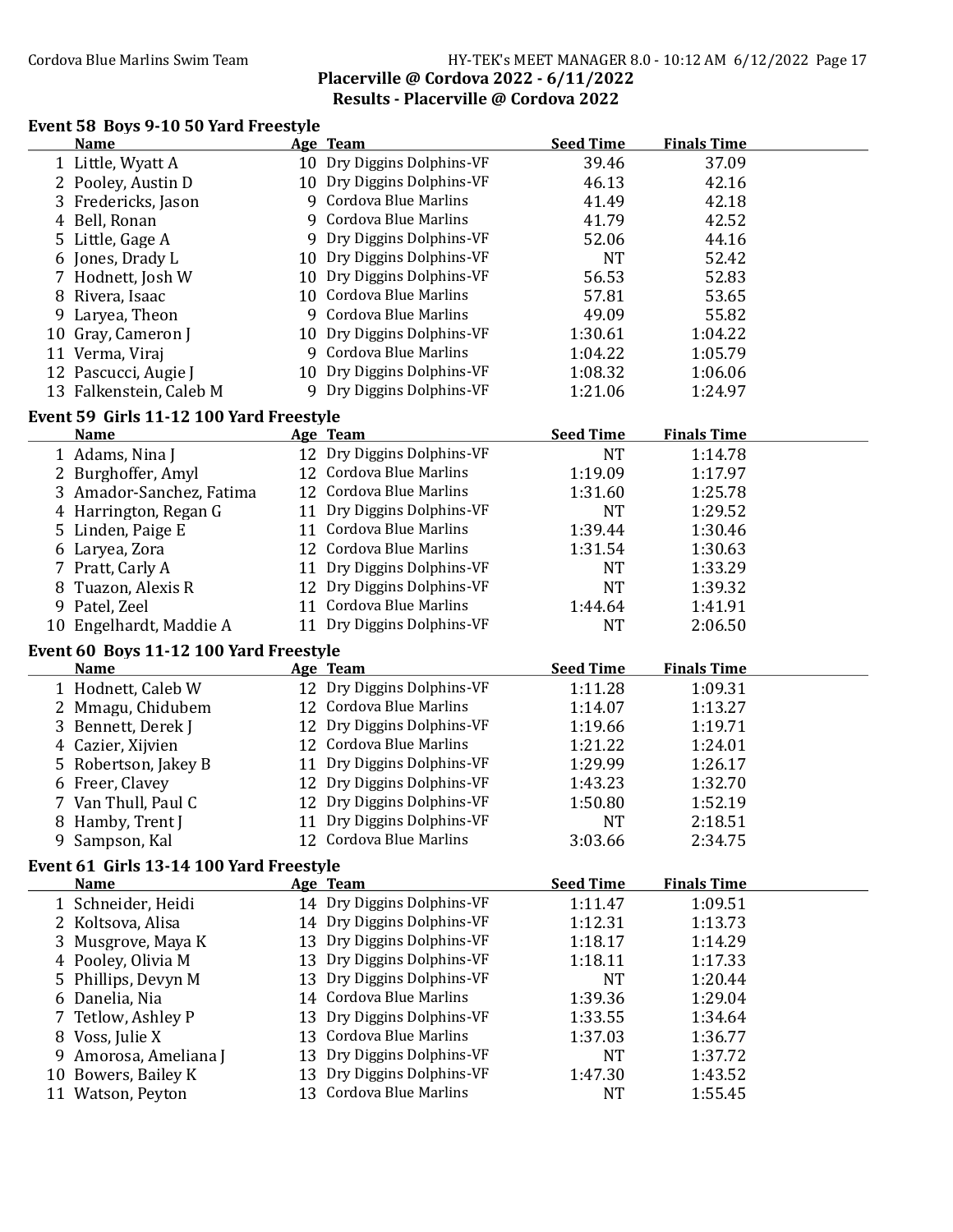### Cordova Blue Marlins Swim Team HY-TEK's MEET MANAGER 8.0 - 10:12 AM 6/12/2022 Page 18 Placerville @ Cordova 2022 - 6/11/2022 Results - Placerville @ Cordova 2022

## Event 62 Boys 13-14 100 Yard Freestyle

|    | Event 02 Doys 15-14 Too Taru Freestyle<br><b>Name</b>  |   | Age Team                    | <b>Seed Time</b> | <b>Finals Time</b> |  |
|----|--------------------------------------------------------|---|-----------------------------|------------------|--------------------|--|
|    | 1 Bishop, Morgan A                                     |   | 14 Dry Diggins Dolphins-VF  | 1:19.63          | 1:04.62            |  |
|    | 2 Hartono, Owen D                                      |   | 13 Cordova Blue Marlins     | 1:11.68          | 1:10.01            |  |
|    | 3 Schubin, Tyler S                                     |   | 14 Cordova Blue Marlins     | 1:11.70          | 1:10.20            |  |
|    | 4 Gaite, Justin                                        |   | 14 Cordova Blue Marlins     | 1:15.05          | 1:12.38            |  |
|    | 5 Nguyen, Coby                                         |   | 14 Cordova Blue Marlins     | 1:18.10          | 1:14.98            |  |
|    | 6 Bell, Desmond                                        |   | 13 Cordova Blue Marlins     | 1:23.51          | 1:16.69            |  |
|    | 7 Haynes, Austin                                       |   | 13 Cordova Blue Marlins     | 1:19.63          | 1:17.10            |  |
|    | 8 Larsen, Christian D                                  |   | 13 Dry Diggins Dolphins-VF  | 1:26.23          | 1:24.76            |  |
|    | 9 Placek, Kyle J                                       |   | 13 Dry Diggins Dolphins-VF  | 1:44.49          | 1:28.28            |  |
|    | 10 Elzinga, Jared M                                    |   | 14 Dry Diggins Dolphins-VF  | 1:35.18          | 1:31.68            |  |
|    |                                                        |   |                             |                  |                    |  |
|    | Event 63 Girls 15-18 100 Yard Freestyle<br><b>Name</b> |   | Age Team                    | <b>Seed Time</b> | <b>Finals Time</b> |  |
|    | 1 Burke, Jordan A                                      |   | 15 Dry Diggins Dolphins-VF  | 1:08.68          | 1:07.41            |  |
|    | 2 Elzinga, Hannah L                                    |   | 17 Dry Diggins Dolphins-VF  | 1:09.37          | 1:09.39            |  |
|    | 3 Sharratt, Alexis                                     |   | 17 Cordova Blue Marlins     | 1:14.83          | 1:10.47            |  |
|    | 4 Bjurstrom, Brianna M                                 |   | 16 Cordova Blue Marlins     | 1:17.95          | 1:11.89            |  |
|    | 5 Rickey, Abby L                                       |   | 15 Dry Diggins Dolphins-VF  | 1:23.94          | 1:12.45            |  |
|    | 6 Round, Liana Z                                       |   | 15 Dry Diggins Dolphins-VF  | 1:19.14          | 1:15.05            |  |
|    | 7 Derencin, Sierra M                                   |   | 17 Dry Diggins Dolphins-VF  | <b>NT</b>        | 1:15.81            |  |
|    | 8 Bowers, Brooke A                                     |   | 15 Dry Diggins Dolphins-VF  | 1:40.46          | 1:31.66            |  |
|    |                                                        |   |                             |                  |                    |  |
|    | Event 64 Boys 15-18 100 Yard Freestyle                 |   |                             |                  |                    |  |
|    | <b>Name</b>                                            |   | Age Team                    | <b>Seed Time</b> | <b>Finals Time</b> |  |
|    | 1 Rooney, Grant                                        |   | 16 Cordova Blue Marlins     | 56.77            | 59.13              |  |
|    | 2 Bishop, Christopher                                  |   | 17 Dry Diggins Dolphins-VF  | 1:01.84          | 59.22              |  |
|    | 3 Dressler, Jacob                                      |   | 17 Cordova Blue Marlins     | 58.17            | 59.95              |  |
|    | 4 Carroll, Seamus                                      |   | 17 Dry Diggins Dolphins-VF  | 1:01.32          | 1:00.52            |  |
|    | 5 Tolamatl, Andrew D                                   |   | 16 Cordova Blue Marlins     | 1:01.09          | 1:00.62            |  |
|    | 6 Cazier, Zekaia J                                     |   | 16 Cordova Blue Marlins     | 1:02.35          | 1:00.89            |  |
|    | 7 Meadows, Theo I                                      |   | 16 Dry Diggins Dolphins-VF  | 1:01.66          | 1:04.77            |  |
|    | 8 Wurtzer, Caleb R                                     |   | 15 Cordova Blue Marlins     | 1:10.30          | 1:10.83            |  |
|    | 9 Saterfield, Kahai                                    |   | 15 Cordova Blue Marlins     | 1:27.93          | 1:26.43            |  |
|    | 10 Van Thull, Mateo A                                  |   | 15 Dry Diggins Dolphins-VF  | 2:26.98          | 2:18.12            |  |
|    | --- Marsh-Wood, Silas                                  |   | 17 Cordova Blue Marlins     | 2:06.25          | DQ                 |  |
|    | Event 65 Girls 7-8 25 Yard Butterfly                   |   |                             |                  |                    |  |
|    | <b>Name</b>                                            |   | Age Team                    | <b>Seed Time</b> | <b>Finals Time</b> |  |
|    | 1 Parsons, Harper R                                    |   | 8 Dry Diggins Dolphins-VF   | 30.26            | 26.33              |  |
|    | 2 Billingsley, Daisy M                                 |   | 8 Dry Diggins Dolphins-VF   | 35.99            | 26.63              |  |
| 3  | Strand, Lilah E                                        | 7 | Dry Diggins Dolphins-VF     | <b>NT</b>        | 32.88              |  |
| 4  | Gegogeine, Abigail A                                   |   | <b>Cordova Blue Marlins</b> | 34.52            | 33.80              |  |
| 5  | Mayers, Dixie A                                        |   | Dry Diggins Dolphins-VF     | 32.10            | 34.50              |  |
| 6  | DiSilvestro, Abigail R                                 | 8 | Cordova Blue Marlins        | 35.40            | 35.85              |  |
|    | 7 Forest, Gaby D                                       |   | Dry Diggins Dolphins-VF     | <b>NT</b>        | 37.58              |  |
| 8  | McKenna, Katie H                                       |   | Dry Diggins Dolphins-VF     | 36.95            | 38.08              |  |
| 9  | McLoed, Kinzlie J                                      |   | Dry Diggins Dolphins-VF     | <b>NT</b>        | 38.10              |  |
| 10 | Engleman, Senja                                        |   | <b>Cordova Blue Marlins</b> | 38.63            | 41.33              |  |
|    | 11 Hanson, Matilda M                                   |   | Dry Diggins Dolphins-VF     | <b>NT</b>        | 42.55              |  |
| 12 | Urquhart, Coral J                                      |   | Dry Diggins Dolphins-VF     | 42.99            | 42.57              |  |
|    | Pascucci, Marlowe K                                    |   | Dry Diggins Dolphins-VF     | <b>NT</b>        | DQ                 |  |
|    | Beck, Amelia                                           |   | 7 Cordova Blue Marlins      | 48.64            | DQ                 |  |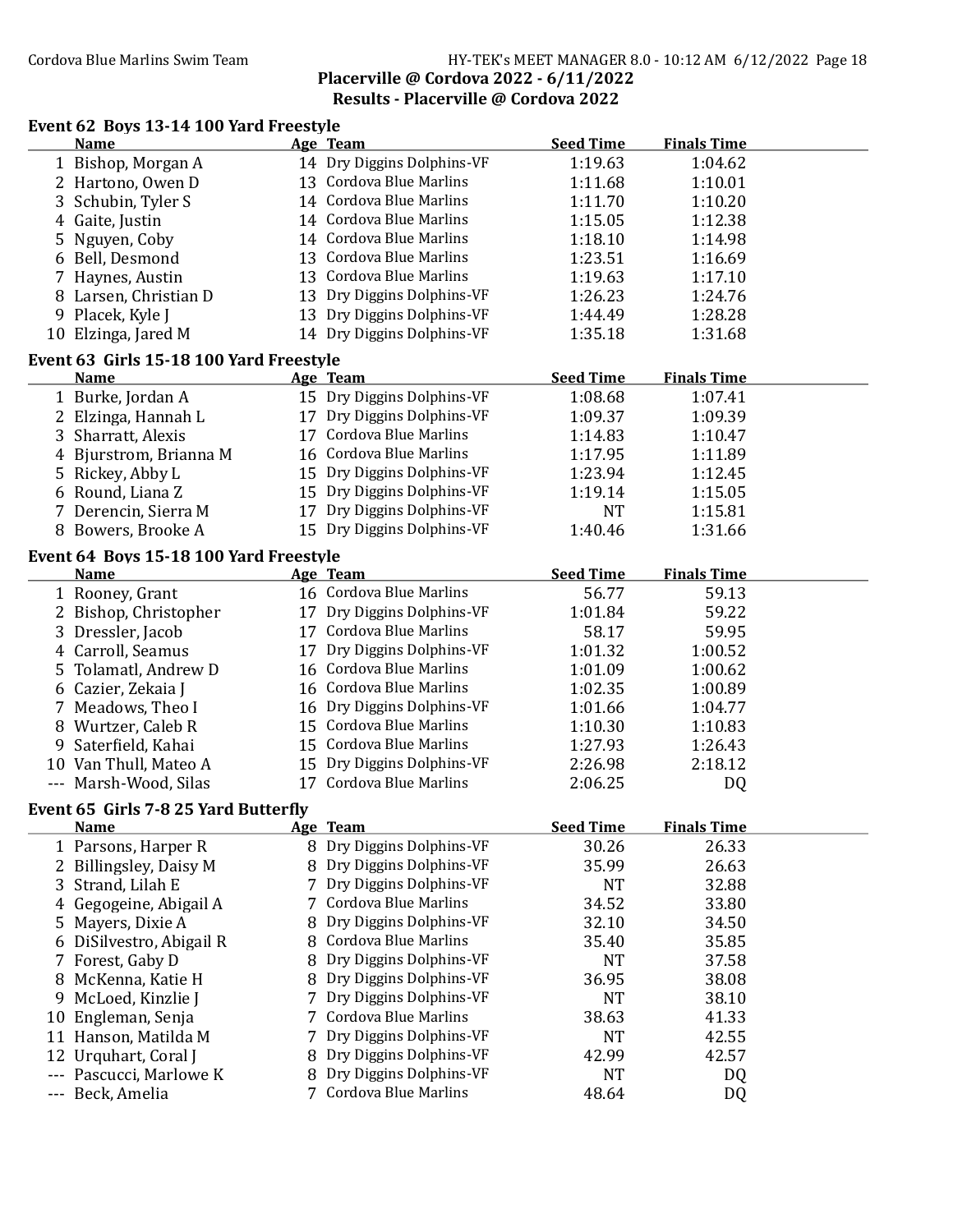### Cordova Blue Marlins Swim Team HY-TEK's MEET MANAGER 8.0 - 10:12 AM 6/12/2022 Page 19 Placerville @ Cordova 2022 - 6/11/2022 Results - Placerville @ Cordova 2022

### (Event 65 Girls 7-8 25 Yard Butterϐly) Name Age Team Seed Time Finals Time --- Falkenstein, Lenea J 7 Dry Diggins Dolphins-VF NT NT DQ --- Ngo, Elsa R 7 Cordova Blue Marlins 44.40 DQ --- Matzinger, Brooke 7 Cordova Blue Marlins 7 (2012) NT 2009 Event 66 Boys 7-8 25 Yard Butterfly Name Age Team Seed Time Finals Time 1 Guth, Emmett E 7 Dry Diggins Dolphins-VF 31.15 26.26 2 Rivera, Matthew 7 Cordova Blue Marlins NT 32.10 3 Grudin, Riggin H 8 Dry Diggins Dolphins-VF 34.84 32.16 4 Franklin, Carter 8 Cordova Blue Marlins 36.84 35.10 5 Mingle, Arlo P 8 Dry Diggins Dolphins-VF 19 NT 43.64<br>
-- Herrle. Thomas 7 Cordova Blue Marlins NT 100 --- Herrle, Thomas 7 Cordova Blue Marlins NT DQ --- Roberts, Emmett S 8 Cordova Blue Marlins NT DQ --- Rodriguez, Robert 7 Cordova Blue Marlins NT NT DQ --- Romney, Liam J 7 Dry Diggins Dolphins-VF NT NT DQ --- Cazier, Hendryk J 8 Cordova Blue Marlins NT DQ --- Woodland, James 7 Cordova Blue Marlins NT DQ Event 67 Girls 9-10 25 Yard Butterfly Name Age Team Seed Time Finals Time 1 Cobb, Josilyn M 10 Dry Diggins Dolphins-VF 20.11 18.12 2 Knifton, Marlee K 10 Cordova Blue Marlins 19.12 19.62 3 Romney, London C 10 Dry Diggins Dolphins-VF 21.33 19.75 4 DiSilvestro, Susanna H 10 Cordova Blue Marlins 23.00 23.02 5 Stigall, Kylee M 9 Dry Diggins Dolphins-VF 32.84 24.07 6 Harrington, Riley A 9 Dry Diggins Dolphins-VF 25.29 24.43 7 Camarillo, Alyssa M 10 Dry Diggins Dolphins-VF 30.26 25.69 8 McKenna, Leah C 10 Dry Diggins Dolphins-VF 30.04 25.93 9 Weidert, Emmerson M 9 Dry Diggins Dolphins-VF 26.00 26.32 10 Hedegard, Addison A 10 Dry Diggins Dolphins-VF NT 26.43 11 Pooley, Elaina N 10 Dry Diggins Dolphins-VF 40.31 26.90 12 Bennett, Everly 10 Cordova Blue Marlins 26.23 28.19 13 Tadlock, Eliza 10 Cordova Blue Marlins 29.89 30.27 14 Ripley, Rose C 10 Dry Diggins Dolphins-VF 49.50 31.63 15 Larsen, Miyuki 10 Cordova Blue Marlins NT 34.89 16 Woodland, Ava 9 Cordova Blue Marlins NT 39.83 --- Hogan, Lillian 10 Cordova Blue Marlins NT DQ --- Sampson, Addison 10 Cordova Blue Marlins 31.20 DQ --- Martin, Eisley A 9 Dry Diggins Dolphins-VF 31.16 DQ --- Thomas, Janie W 10 Dry Diggins Dolphins-VF 38.71 DQ Event 68 Boys 9-10 25 Yard Butterfly Name **Age Team** Seed Time Finals Time 1 Bell, Ronan 9 Cordova Blue Marlins 23.02 22.76

| <b>Name</b>        | Age Team                   | <b>Seed Time</b> | <b>Finals Time</b> |  |
|--------------------|----------------------------|------------------|--------------------|--|
| 1 Bell, Ronan      | 9 Cordova Blue Marlins     | 23.02            | 22.76              |  |
| 2 Frazer, Easton C | 10 Dry Diggins Dolphins-VF | 38.05            | 23.03              |  |
| 3 Little, Gage A   | 9 Dry Diggins Dolphins-VF  | 23.78            | 23.68              |  |
| 4 Laryea, Theon    | 9 Cordova Blue Marlins     | 28.73            | 25.95              |  |
| 5 Forest, Jake B   | 10 Dry Diggins Dolphins-VF | <b>NT</b>        | 29.68              |  |
| 6 Dasari, Shreyas  | 9 Cordova Blue Marlins     | <b>NT</b>        | 36.67              |  |
| Veerkamp, Axel D   | 9 Dry Diggins Dolphins-VF  | 33.96            | 44.06              |  |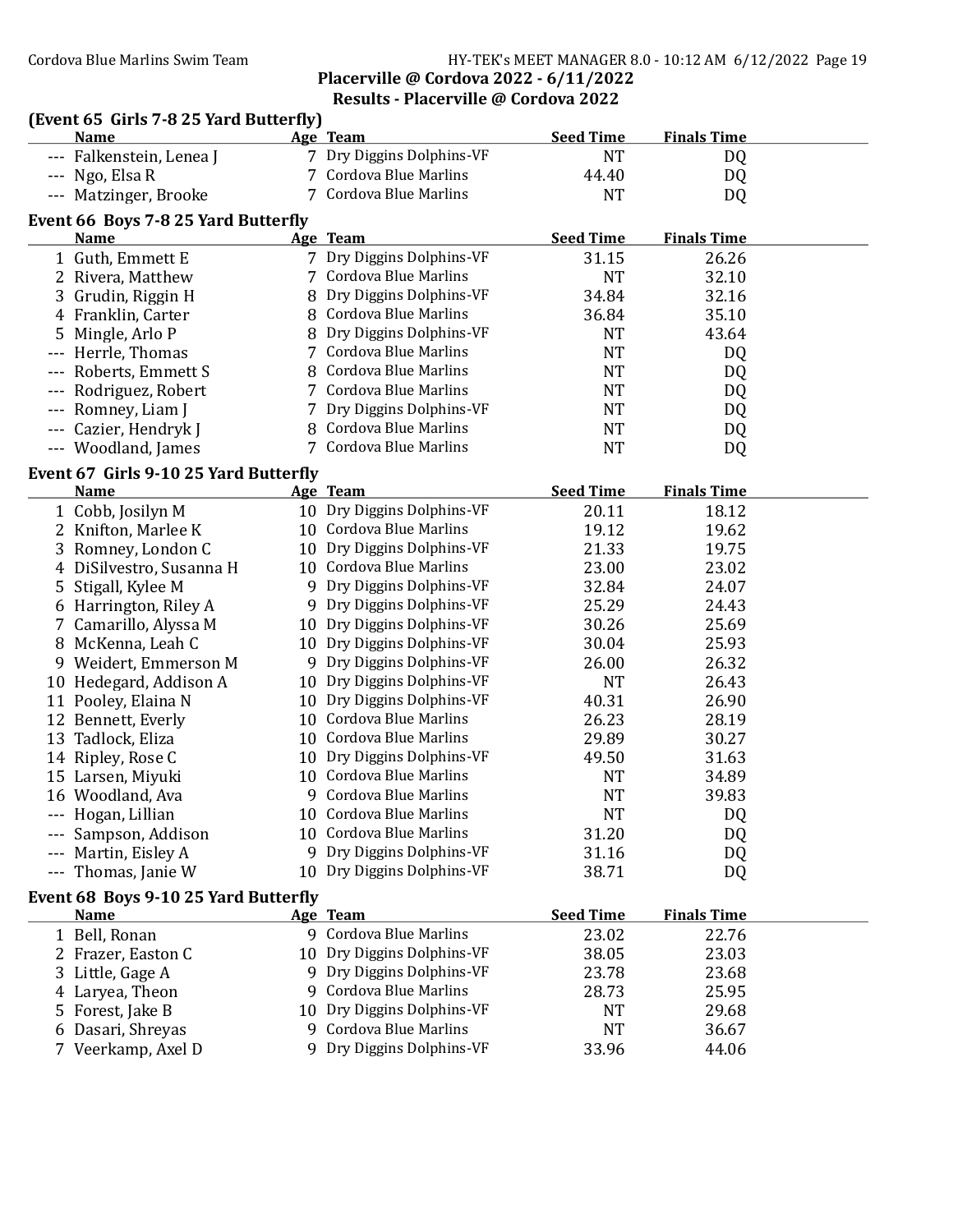### Cordova Blue Marlins Swim Team HY-TEK's MEET MANAGER 8.0 - 10:12 AM 6/12/2022 Page 20 Placerville @ Cordova 2022 - 6/11/2022 Results - Placerville @ Cordova 2022

## Event 69 Girls 11-12 50 Yard Butterfly

|     | <b>Name</b>                            |    | Age Team                                                 | <b>Seed Time</b> | <b>Finals Time</b> |  |  |
|-----|----------------------------------------|----|----------------------------------------------------------|------------------|--------------------|--|--|
|     | 1 Little, Meredith E                   |    | 12 Dry Diggins Dolphins-VF                               | 35.39            | 33.41              |  |  |
|     | 2 Burghoffer, Amyl                     |    | 12 Cordova Blue Marlins                                  | 37.14            | 36.21              |  |  |
|     | 3 Twining, Amelia N                    |    | 12 Cordova Blue Marlins                                  | 38.06            | 36.98              |  |  |
|     | 4 Trotsiuk, Arina                      |    | 11 Cordova Blue Marlins                                  | <b>NT</b>        | 39.59              |  |  |
|     | 5 Amador-Sanchez, Fatima               |    | 12 Cordova Blue Marlins                                  | 49.71            | 43.35              |  |  |
|     | 6 Tu, Karen L                          |    | 12 Cordova Blue Marlins                                  | 50.91            | 48.77              |  |  |
|     | 7 Thomas, Sophia E                     |    | 12 Dry Diggins Dolphins-VF                               | <b>NT</b>        | 56.05              |  |  |
|     | 8 Seivert, Kaidyn D                    | 11 | Dry Diggins Dolphins-VF                                  | <b>NT</b>        | 58.22              |  |  |
|     | 9 Williamson, Morgan J                 |    | 12 Dry Diggins Dolphins-VF                               | <b>NT</b>        | 1:03.44            |  |  |
|     | 10 Vang, Jetty B                       | 11 | Dry Diggins Dolphins-VF                                  | 1:02.72          | 1:05.53            |  |  |
|     | Pace, Naomie A                         | 11 | Dry Diggins Dolphins-VF                                  | 56.74            | DQ                 |  |  |
|     | Bjurstrom, Isabella A                  |    | 11 Cordova Blue Marlins                                  | <b>NT</b>        | DQ                 |  |  |
|     |                                        |    | 11 Dry Diggins Dolphins-VF                               | <b>NT</b>        |                    |  |  |
|     | --- Engelhardt, Maddie A               |    |                                                          |                  | DQ                 |  |  |
|     | Event 70 Boys 11-12 50 Yard Butterfly  |    |                                                          |                  |                    |  |  |
|     | <b>Name</b>                            |    | Age Team                                                 | <b>Seed Time</b> | <b>Finals Time</b> |  |  |
|     | 1 Ax, Darryl                           |    | 12 Cordova Blue Marlins                                  | 34.06            | 33.74              |  |  |
|     | 2 White, Jacob H                       |    | 12 Dry Diggins Dolphins-VF                               | 40.49            | 36.12              |  |  |
|     | 3 Hart, Hayden                         |    | 12 Cordova Blue Marlins                                  | 58.73            | 52.21              |  |  |
|     | 4 Slimmer, Calder B                    |    | 11 Dry Diggins Dolphins-VF                               | <b>NT</b>        | 59.64              |  |  |
|     | 5 Freer, Clavey                        |    | 12 Dry Diggins Dolphins-VF                               | <b>NT</b>        | 1:00.22            |  |  |
|     | --- Poddar, Neil                       |    | 11 Cordova Blue Marlins                                  | <b>NT</b>        | DQ                 |  |  |
|     | --- Robertson, Jakey B                 |    | 11 Dry Diggins Dolphins-VF                               | <b>NT</b>        | DQ                 |  |  |
|     | Event 71 Girls 13-14 50 Yard Butterfly |    |                                                          |                  |                    |  |  |
|     | <b>Name</b>                            |    | Age Team                                                 | <b>Seed Time</b> | <b>Finals Time</b> |  |  |
|     |                                        |    | 14 Dry Diggins Dolphins-VF                               |                  | 31.99              |  |  |
|     | 1 Musgrove, Hannah M                   |    |                                                          | 33.82<br>47.80   |                    |  |  |
|     | 2 Ripley, Alice C                      |    | 14 Dry Diggins Dolphins-VF<br>13 Dry Diggins Dolphins-VF |                  | 40.87              |  |  |
|     | 3 McKenna, Kaelin N                    |    | 13 Cordova Blue Marlins                                  | 57.62            | 40.93              |  |  |
|     | 4 Tolamatl, Magdalena I                |    |                                                          | 39.52            | 41.20              |  |  |
|     | 5 Koltsova, Alisa                      |    | 14 Dry Diggins Dolphins-VF                               | <b>NT</b>        | 41.99              |  |  |
|     | 6 Tetlow, Ashley P                     |    | 13 Dry Diggins Dolphins-VF                               | 47.52            | 47.44              |  |  |
|     | Rickey, Madelyn E                      |    | 13 Dry Diggins Dolphins-VF                               | <b>NT</b>        | 49.95              |  |  |
|     | 8 Paturel, Sarah J                     |    | 13 Dry Diggins Dolphins-VF                               | <b>NT</b>        | 50.52              |  |  |
| 9   | Bowers, Bailey K                       | 13 | Dry Diggins Dolphins-VF                                  | 1:07.60          | 55.60              |  |  |
|     | Du Val, Karsyn L                       |    | 14 Cordova Blue Marlins                                  | 51.86            | DQ                 |  |  |
|     | --- Phillips, Devyn M                  |    | 13 Dry Diggins Dolphins-VF                               | <b>NT</b>        | DQ                 |  |  |
|     | --- Olivares-Ramos, Alizette           |    | 14 Cordova Blue Marlins                                  | <b>NT</b>        | DQ                 |  |  |
|     | Event 72 Boys 13-14 50 Yard Butterfly  |    |                                                          |                  |                    |  |  |
|     | <b>Name</b>                            |    | Age Team                                                 | <b>Seed Time</b> | <b>Finals Time</b> |  |  |
|     | 1 Tu, Ryan K                           |    | 14 Cordova Blue Marlins                                  | 28.90            | 28.75              |  |  |
|     | 2 Sharratt, Cody                       |    | 14 Cordova Blue Marlins                                  | 40.30            | 38.13              |  |  |
|     | 3 Haynes, Caleb E                      | 13 | <b>Cordova Blue Marlins</b>                              | 42.29            | 38.63              |  |  |
|     | 4 Placek, Kyle J                       | 13 | Dry Diggins Dolphins-VF                                  | <b>NT</b>        | 55.83              |  |  |
|     | 5 Curl, Joshua J                       | 13 | <b>Cordova Blue Marlins</b>                              | 53.41            | 59.40              |  |  |
|     | Smith, Zion A                          |    | 14 Cordova Blue Marlins                                  | 47.23            | DQ                 |  |  |
| --- | Elzinga, Jared M                       |    | 14 Dry Diggins Dolphins-VF                               | 1:21.13          | DQ                 |  |  |
|     |                                        |    |                                                          |                  |                    |  |  |
|     | Event 73 Girls 15-18 50 Yard Butterfly |    |                                                          |                  |                    |  |  |
|     | <b>Name</b>                            |    | Age Team                                                 | <b>Seed Time</b> | <b>Finals Time</b> |  |  |
|     | 1 Higgins-Beck, Brooklyn I             |    | 17 Cordova Blue Marlins                                  | 33.84            | 32.87              |  |  |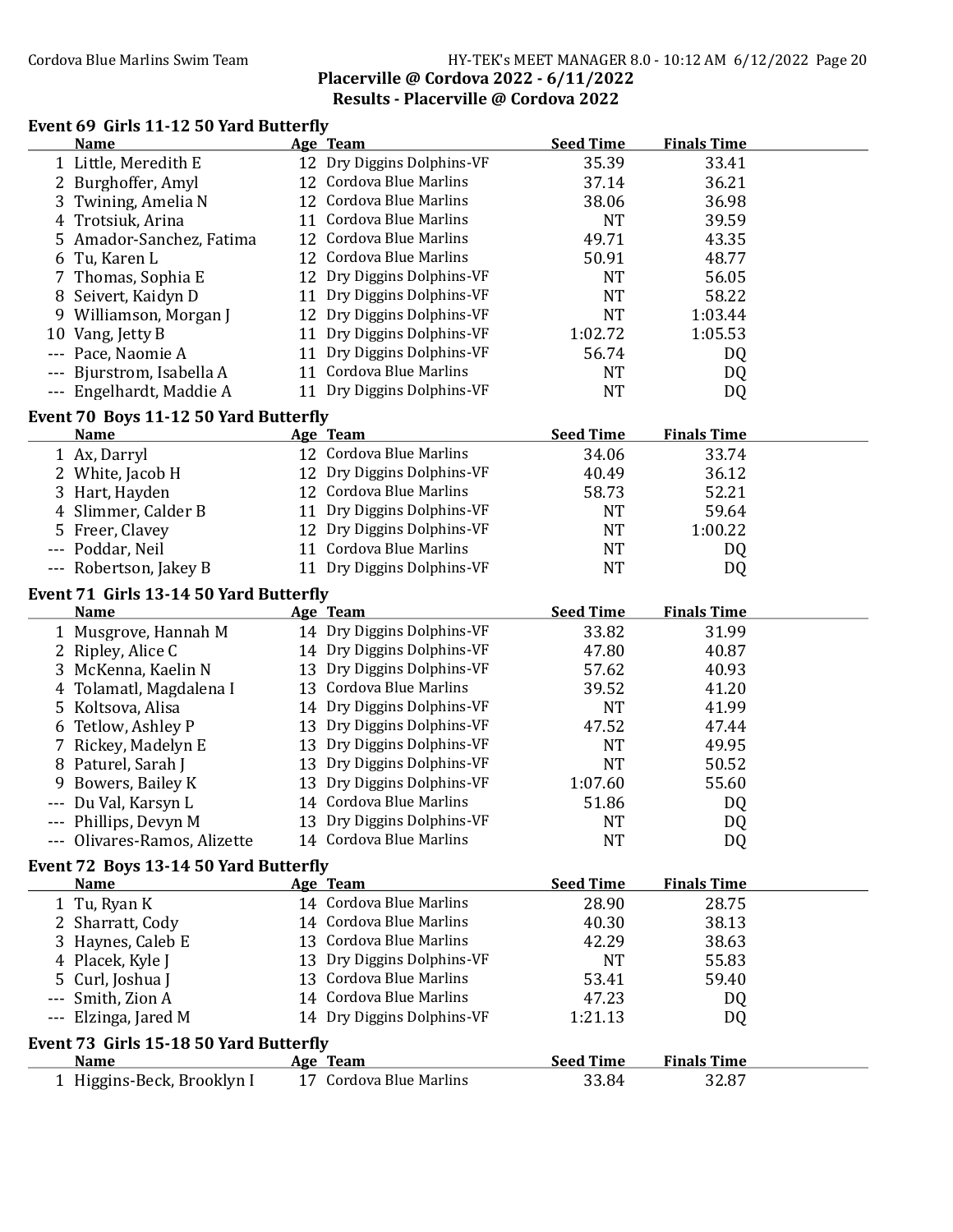### Cordova Blue Marlins Swim Team HY-TEK's MEET MANAGER 8.0 - 10:12 AM 6/12/2022 Page 21 Placerville @ Cordova 2022 - 6/11/2022 Results - Placerville @ Cordova 2022

## (Event 73 Girls 15-18 50 Yard Butterfly)

|   | <b>Name</b>                                  | Age Team                   | <b>Seed Time</b>          | <b>Finals Time</b>     |
|---|----------------------------------------------|----------------------------|---------------------------|------------------------|
|   | 2 Dressler, Kaiya                            | 15 Cordova Blue Marlins    | 33.71                     | 33.75                  |
| 3 | Sharratt, Alexis                             | 17 Cordova Blue Marlins    | 34.21                     | 33.76                  |
|   | 4 Elzinga, Hannah L                          | 17 Dry Diggins Dolphins-VF | 35.13                     | 34.63                  |
|   | 5 Foletta, Emily H                           | 17 Dry Diggins Dolphins-VF | 35.76                     | 34.65                  |
|   | 6 Burke, Jordan A                            | 15 Dry Diggins Dolphins-VF | 36.37                     | 35.69                  |
|   | 7 Round, Liana Z                             | 15 Dry Diggins Dolphins-VF | <b>NT</b>                 | 37.91                  |
| 8 | Bjurstrom, Brianna M                         | 16 Cordova Blue Marlins    | 40.70                     | 38.40                  |
| 9 | Ax, Katia                                    | 15 Cordova Blue Marlins    | 38.49                     | 39.34                  |
|   | 10 Rickey, Abby L                            | 15 Dry Diggins Dolphins-VF | 43.63                     | 39.83                  |
|   | 11 Portillo, Celia                           | 15 Cordova Blue Marlins    | 50.01                     | 48.66                  |
|   | Event 74 Boys 15-18 50 Yard Butterfly        |                            |                           |                        |
|   | <b>Name</b>                                  | Age Team                   | <b>Seed Time</b>          | <b>Finals Time</b>     |
|   | 1 Freer, Sawyer                              | 16 Dry Diggins Dolphins-VF | 28.24                     | 26.89                  |
|   | 2 Rooney, Grant                              | 16 Cordova Blue Marlins    | 28.09                     | 28.67                  |
|   | 3 Dressler, Jacob                            | 17 Cordova Blue Marlins    | 28.83                     | 29.55                  |
|   | 4 Harrison, Noah                             | 16 Cordova Blue Marlins    | 32.15                     | 32.77                  |
|   | 5 Carroll, Seamus                            | 17 Dry Diggins Dolphins-VF | 38.49                     | 34.36                  |
|   | 6 Garner, Vincent                            | 17 Cordova Blue Marlins    | 40.74                     | 41.04                  |
|   | 7 Van Thull, Mateo A                         | 15 Dry Diggins Dolphins-VF | 1:51.33                   | 1:06.61                |
|   | --- Bath, James A                            | 18 Dry Diggins Dolphins-VF | 47.19                     | DQ                     |
|   | Event 75 Girls 7-8 4x25 Yard Freestyle Relay |                            |                           |                        |
|   | <b>Team</b>                                  | <b>Relay</b>               | <b>Seed Time</b>          | <b>Finals Time</b>     |
|   | 1 Dry Diggins Dolphins-VF                    | A                          | 1:32.73                   | 1:34.74                |
|   | 1) Billingsley, Daisy M 8                    | 2) Hanson, Matilda M 7     | 3) Strand, Lilah E 7      | 4) Parsons, Harper R 8 |
|   | 2 Cordova Blue Marlins                       | A                          | 1:35.06                   | 1:40.29                |
|   | 1) Mmagu, Chioma G 7                         | 2) Knifton, Taylor M 7     | 3) Gegogeine, Abigail A 7 | 4) Engleman, Senja 7   |
|   | 3 Dry Diggins Dolphins-VF                    | B                          | 1:43.71                   | 1:51.09                |
|   | 1) Cannedy, Vivianne J 7                     | 2) Jones, Tegan R 8        | 3) Urquhart, Coral J 8    | 4) Cannedy, Cate J 7   |
|   | 4 Dry Diggins Dolphins-VF                    | C                          | 1:55.59                   | 2:01.37                |
|   | 1) Fortin, Ruby Q 8                          | 2) Rushing, Olivia R 7     | 3) McKenna, Katie H 8     | 4) Mayers, Dixie A 8   |
|   | 5 Dry Diggins Dolphins-VF                    | D                          | 2:09.55                   | 2:16.71                |
|   | 1) Falkenstein, Lenea J 7                    | 2) Slimmer, Skye I 7       | 3) Forest, Gaby D 8       | 4) Veerkamp, Avery C 7 |
|   | 6 Cordova Blue Marlins                       | B                          | 2:05.66                   | 2:22.61                |
|   | 1) Bresler, Ellowyn 7                        | 2) Ngo, Elsa R 7           | 3) Beck, Amelia 7         | 4) Matzinger, Brooke 7 |
|   | 7 Dry Diggins Dolphins-VF                    | E.                         | 2:57.11                   | 2:46.80                |
|   | 1) Milo, Mazzy S 7                           | 2) Abel-Miller, Reagan M 7 | 3) Pascucci, Marlowe K 8  | 4) Smith, Matilda W 7  |
|   | Event 76 Boys 7-8 4x25 Yard Freestyle Relay  |                            |                           |                        |
|   | <b>Team</b>                                  | <b>Relay</b>               | <b>Seed Time</b>          | <b>Finals Time</b>     |
|   | 1 Dry Diggins Dolphins-VF                    | $\boldsymbol{A}$           | 1:37.74                   | 1:37.94                |
|   | 1) Grudin, Riggin H 8                        | 2) Mingle, Arlo P 8        | 3) Gabbard, Gavin T 8     | 4) Guth, Emmett E 7    |

| <b>T</b> Dry Diggins Doiphins-VF |                        | 1:3/74                 | 1:37.94                |
|----------------------------------|------------------------|------------------------|------------------------|
| 1) Grudin, Riggin H 8            | 2) Mingle, Arlo P 8    | 3) Gabbard, Gavin T 8  | 4) Guth, Emmett E 7    |
| 2 Cordova Blue Marlins           |                        | 1:48.11                | 2:05.80                |
| 1) Rivera, Matthew 7             | 2) Franklin, Carter 8  | 3) Del Toro, Julian 8  | 4) Hogan, Lucas 8      |
| 3 Cordova Blue Marlins           |                        | 2:05.94                | 2:06.97                |
| 1) Woodland, James 7             | 2) Wurtzer, Ian 7      | 3) Cazier, Hendryk J 8 | 4) Twining, Elijah 7   |
| 4 Dry Diggins Dolphins-VF        |                        | NT                     | 2:20.78                |
| 1) Placek, Austin R 7            | 2) Fausel, Aj L 7      | 3) Collins, Cooper M 7 | 4) Romney, Liam J 7    |
| 5 Cordova Blue Marlins           |                        | 2:47.92                | 3:40.66                |
| 1) Herrle, Thomas 7              | 2) Roberts, Emmett S 8 | 3) Cole, Zachary 8     | 4) Rodriguez, Robert 7 |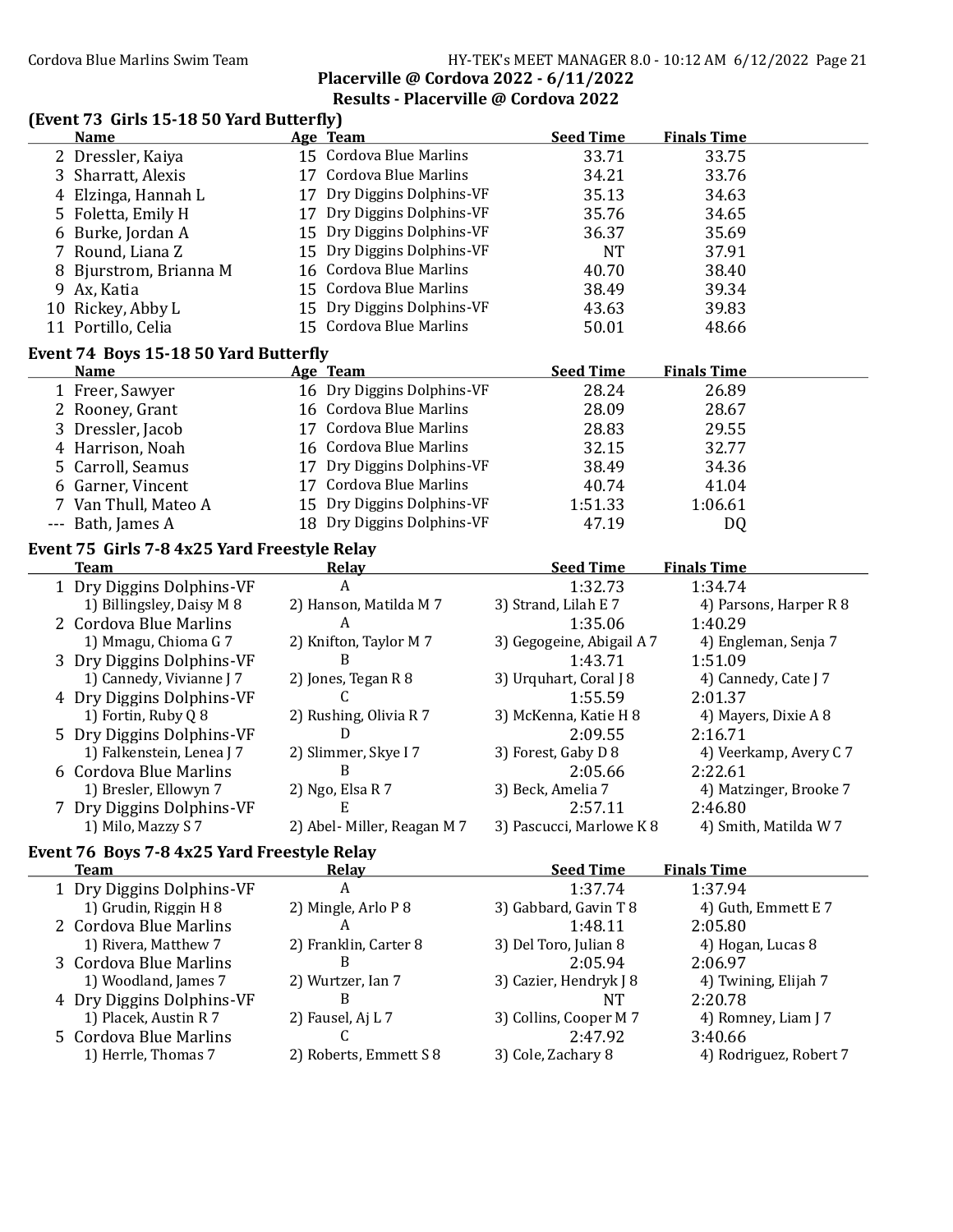### Cordova Blue Marlins Swim Team Funching Supply 1945 HY-TEK's MEET MANAGER 8.0 - 10:12 AM 6/12/2022 Page 22 Placerville @ Cordova 2022 - 6/11/2022 Results - Placerville @ Cordova 2022

## Event 77 Girls 9-10 4x25 Yard Freestyle Relay

1) Slimmer, Calder B 11

| <b>Team</b>                                                   | <b>Relay</b>               | <b>Seed Time</b>                               | <b>Finals Time</b>         |
|---------------------------------------------------------------|----------------------------|------------------------------------------------|----------------------------|
| 1 Dry Diggins Dolphins-VF                                     | A                          | 1:10.18                                        | 1:10.26                    |
| 1) Cobb, Josilyn M 10                                         | 2) Romney, London C 10     | 3) Strand, Caroline C 9                        | 4) Thomas, Janie W 10      |
| 2 Dry Diggins Dolphins-VF                                     | B                          | 1:13.67                                        | 1:14.10                    |
| 1) Pooley, Elaina N 10                                        | 2) Cleveland, Bella S 10   | 3) Camarillo, Alyssa M 10                      | 4) Heibel, Shannon R 10    |
| 3 Cordova Blue Marlins                                        | A                          | 1:12.08                                        | 1:15.74                    |
| 1) Herrle, Sophia 10                                          | 2) Mmagu, Chidera 9        | 3) DiSilvestro, Susanna H 10                   | 4) Knifton, Marlee K 10    |
| 4 Dry Diggins Dolphins-VF                                     | C                          | 1:23.57                                        | 1:21.04                    |
| 1) Weidert, Emmerson M 9                                      | 2) Phillips, Brooke L 10   | 3) Stigall, Kylee M 9                          | 4) Swarbrick, Finnley S 9  |
| 5 Dry Diggins Dolphins-VF                                     | D                          | 1:34.14                                        | 1:23.07                    |
| 1) Ripley, Rose C 10                                          | 2) Hedegard, Addison A 10  | 3) McKenna, Leah C 10                          | 4) Round, Lizzie D 10      |
| 6 Cordova Blue Marlins                                        | C                          | 1:33.03                                        | 1:26.39                    |
| 1) Bennett, Everly 10                                         | 2) Hogan, Lillian 10       | 3) Matzinger, Hailey M 10                      | 4) Schubin, Caitlyn 10     |
| 7 Cordova Blue Marlins                                        | B                          | 1:28.35                                        | 1:29.91                    |
| 1) Comstock, Aria 9                                           | 2) Harrison, Isabella 10   | 3) Tadlock, Eliza 10                           | 4) Larsen, Miyuki 10       |
| 8 Cordova Blue Marlins                                        | $\overline{D}$             | 1:56.99                                        | 1:59.23                    |
| 1) Nguyen, Carol 10                                           | 2) Ralston, Gwen E 9       | 3) Sampson, Addison 10                         | 4) Woodland, Ava 9         |
| Event 78 Boys 9-10 4x25 Yard Freestyle Relay                  |                            |                                                |                            |
| <b>Team</b>                                                   | <b>Relay</b>               | <b>Seed Time</b>                               | <b>Finals Time</b>         |
| 1 Dry Diggins Dolphins-VF                                     | A                          | 1:12.28                                        | 1:11.54                    |
| 1) Little, Wyatt A 10                                         | 2) Pooley, Austin D 10     | 3) Frazer, Easton C 10                         | 4) Little, Gage A 9        |
| 2 Cordova Blue Marlins                                        | A                          | 1:15.51                                        | 1:18.82                    |
| 1) Fredericks, Jason 9                                        | 2) Bell, Ronan 9           | 3) Laryea, Theon 9                             | 4) Nguyen, Cory 10         |
| 3 Dry Diggins Dolphins-VF                                     | B                          | 1:33.14                                        | 1:27.79                    |
| 1) Forest, Jake B 10                                          | 2) Hodnett, Josh W 10      | 3) Veerkamp, Axel D 9                          | 4) Bledsoe, Jaxxon C 10    |
| 4 Dry Diggins Dolphins-VF                                     | C                          | <b>NT</b>                                      | 1:48.12                    |
| 1) Pascucci, Augie J 10                                       | 2) Gray, Cameron J 10      | 3) Edmonds, Blaise C 10                        | 4) Jones, Drady L 10       |
| 5 Cordova Blue Marlins                                        | B                          | 2:05.49                                        | 1:58.76                    |
| 1) Rivera, Isaac 10                                           | 2) Dasari, Shreyas 9       | 3) Verma, Viraj 9                              | 4) Rojas, Fransisco 9      |
|                                                               |                            |                                                |                            |
| Event 79 Girls 11-12 4x50 Yard Freestyle Relay<br><b>Team</b> | <b>Relay</b>               | <b>Seed Time</b>                               | <b>Finals Time</b>         |
| 1 Dry Diggins Dolphins-VF                                     | $\boldsymbol{A}$           | 2:27.99                                        | 2:20.73                    |
| 1) Little, Meredith E 12                                      | 2) Tetlow, Ally C 12       | 3) Jared, Arizona S 11                         | 4) Adams, Nina J 12        |
| 2 Cordova Blue Marlins                                        | B                          | 2:39.37                                        | 2:32.19                    |
| 1) Twining, Amelia N 12                                       | 2) Allen, Sasha L 11       | 3) Amador-Sanchez, Fatima 12 4) Hart, Sadie 11 |                            |
| 3 Cordova Blue Marlins                                        | A                          | 2:21.84                                        | 2:33.24                    |
| 1) Linden, Paige E 11                                         | 2) Trotsiuk, Arina 11      | 3) Laryea, Zora 12                             | 4) Burghoffer, Amyl 12     |
| 4 Dry Diggins Dolphins-VF                                     | B                          | 2:56.99                                        | 2:57.72                    |
| 1) Seivert, Kaidyn D 11                                       | 2) Williamson, Morgan J 12 | 3) Pace, Naomie A 11                           | 4) Harrington, Regan G 11  |
| 5 Dry Diggins Dolphins-VF                                     | C                          | 3:09.83                                        | 3:06.28                    |
| 1) Pratt, Carly A 11                                          | 2) Vang, Jetty B 11        | 3) Thomas, Sophia E 12                         | 4) Engelhardt, Maddie A 11 |
| 6 Cordova Blue Marlins                                        | C                          | 3:01.72                                        | 3:10.87                    |
| 1) Bjurstrom, Isabella A 11                                   | 2) Saterfield, Keani 12    | 3) Villanueva, Camille 12                      | 4) Tu, Karen L 12          |
|                                                               |                            |                                                |                            |
| Event 80 Boys 11-12 4x50 Yard Freestyle Relay                 |                            |                                                |                            |
| <b>Team</b>                                                   | <b>Relay</b>               | <b>Seed Time</b>                               | <b>Finals Time</b>         |
| 1 Cordova Blue Marlins                                        | $\boldsymbol{A}$           | 2:15.88                                        | 2:14.76                    |
| 1) Mmagu, Chidubem 12                                         | 2) Cazier, Xijvien 12      | 3) Hart, Hayden 12                             | 4) Ax, Darryl 12           |
| 2 Dry Diggins Dolphins-VF                                     | A                          | 2:17.93                                        | 2:15.24                    |
| 1) Bennett, Derek J 12                                        | 2) White, Jacob H 12       | 3) Robertson, Jakey B 11                       | 4) Hodnett, Caleb W 12     |

3 Dry Diggins Dolphins-VF B<br>1) Slimmer, Calder B 11 2) Mingle, Oliver S 11 3) Kuntz, Oliver D 12 4) Freer, Clavey 12